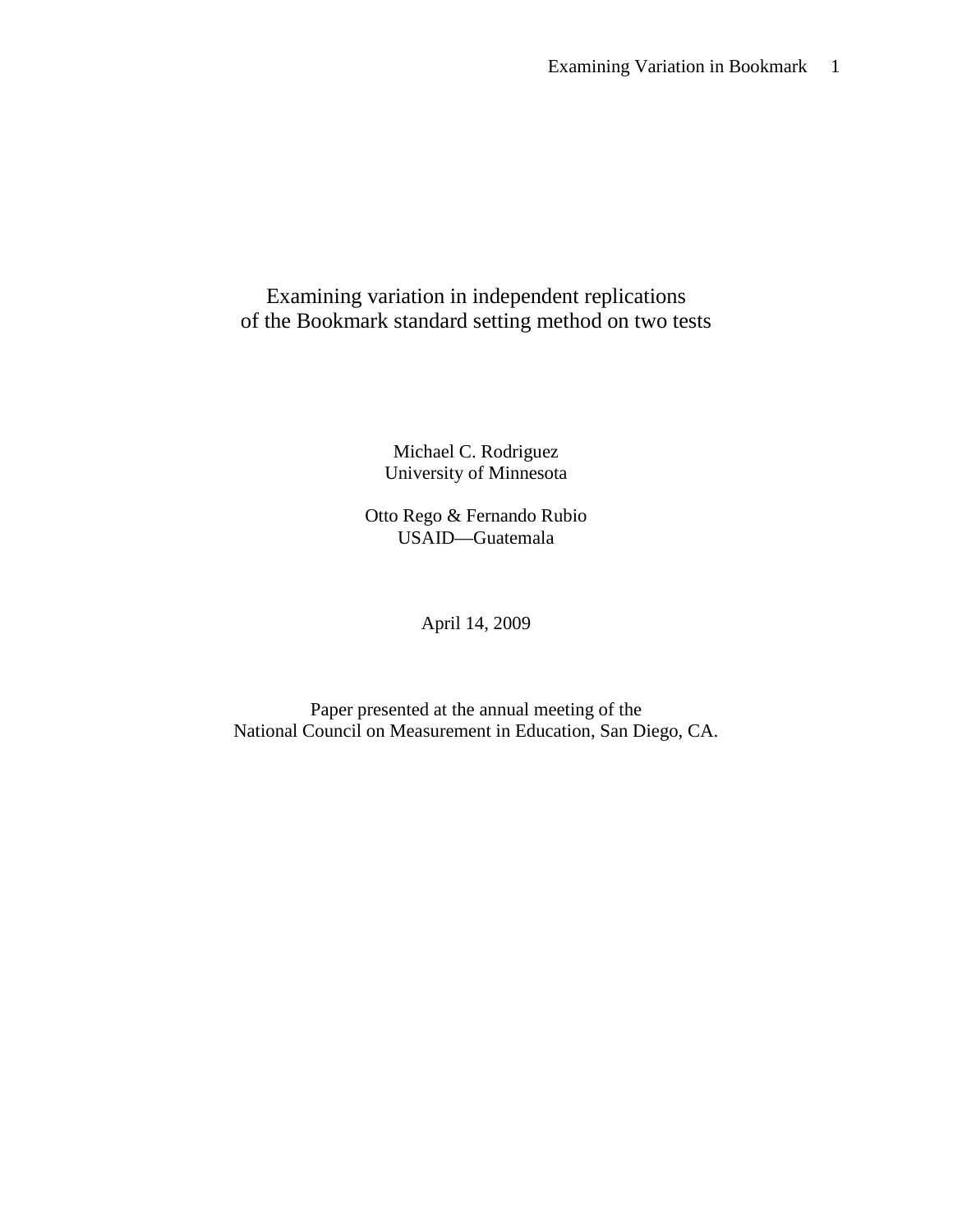Examining variation in independent replications of the Bookmark standard setting method on two tests

### **Background**

Accountability in education and the professions has created a very busy industry in the area of performance standard setting. A natural question following the development of a standards-based assessment is: What scores must students or candidates achieve to be classified in one or more performance levels? Several methods for standard setting have been proposed, implemented, modified, and studied. Many of the methods in use have been adequately described elsewhere (e.g., Cizek, Bunch, & Koons, 2004). Perhaps the area of test development that most recently has demanded the greatest efforts in standard setting concerns the establishment of standards for state achievement tests in Mathematics, reading, writing, and science (as required by NCLB).

One of the most popular methods currently in use is the so-called Bookmark standardsetting method (Karantonis & Sireci, 2006). However, little empirical research has been published regarding the strengths and weaknesses of this method, essentially needed for establishing a strong evidence base for its continued use (Karantonis & Sireci). The study reported in this manuscript was designed to provide additional evidence regarding the Bookmark methodology and it's appropriateness in a particular setting, the establishment of performance standards for a test in a developing country with significant opportunity-to-learn limitations.

Evidence suggests that the Bookmark method is gaining attention and becoming more commonly used throughout the country and the world. As argued by Karantonis and Sireci (2006) in their review of the literature on Bookmark standard-setting methods, "it is important that the research base supporting its use continues to grow" (p. 11). The areas of research they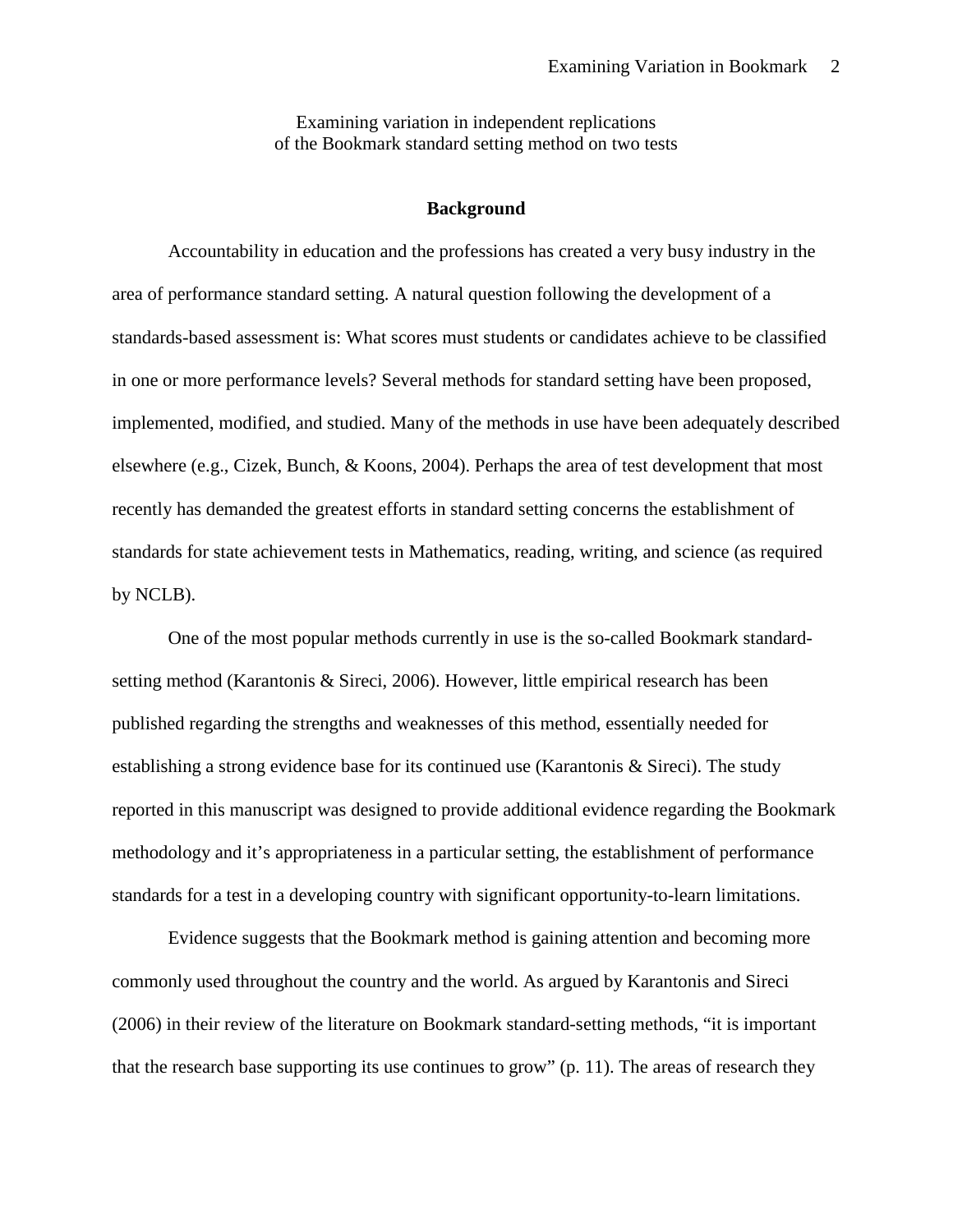identified as needing further attention regarded issues related to validity, the use of the median versus the mean for recommended cut scores, and others.

Kane (2001), among others, provided guidelines for investigating the validity of standard setting methods, consistent with his argument-basis for validation. His internal validity evidence approach includes the examination of the consistency of judges' ratings. These issues are investigated in the current study. Additional evidence with respect to judges' responses to evaluative questions about their participation and the quality of the process and outcomes will contribute to our interpretation of the meaningfulness of their recommended standards. *Background on Current Study*

The United States Agency for International Development (USAID) executes its Guatemala projects inside the framework of its Regional Strategy for Central America and Mexico. The work of USAID-Guatemala is within USAID's Strategic Objective 3 (SO3), addressing community health and educational attainment. To achieve the goals of the SO3, USAID-Guatemala reinforces local efforts in the educational arena, supporting the government of Guatemala, through the Ministry of Education (Ministerio de Educacíon, MINEDUC) and civil and social organizations. The goals of these efforts include improving the transparency, efficiency, and effectiveness of the educational system; achieving universal access to primary education; and increasing educational quality.

To support the improvement of the efficiency, equity and quality of the educational system, USAID supported, through a 4 year (2005-2009) grant, the Educational Standards and Research Program. This program, administered by the firm Juárez and Associates, offers technical and financial support to the MINEDUC, utilizing results of educational research and evaluation activities. In addition, the program has developed an active communication and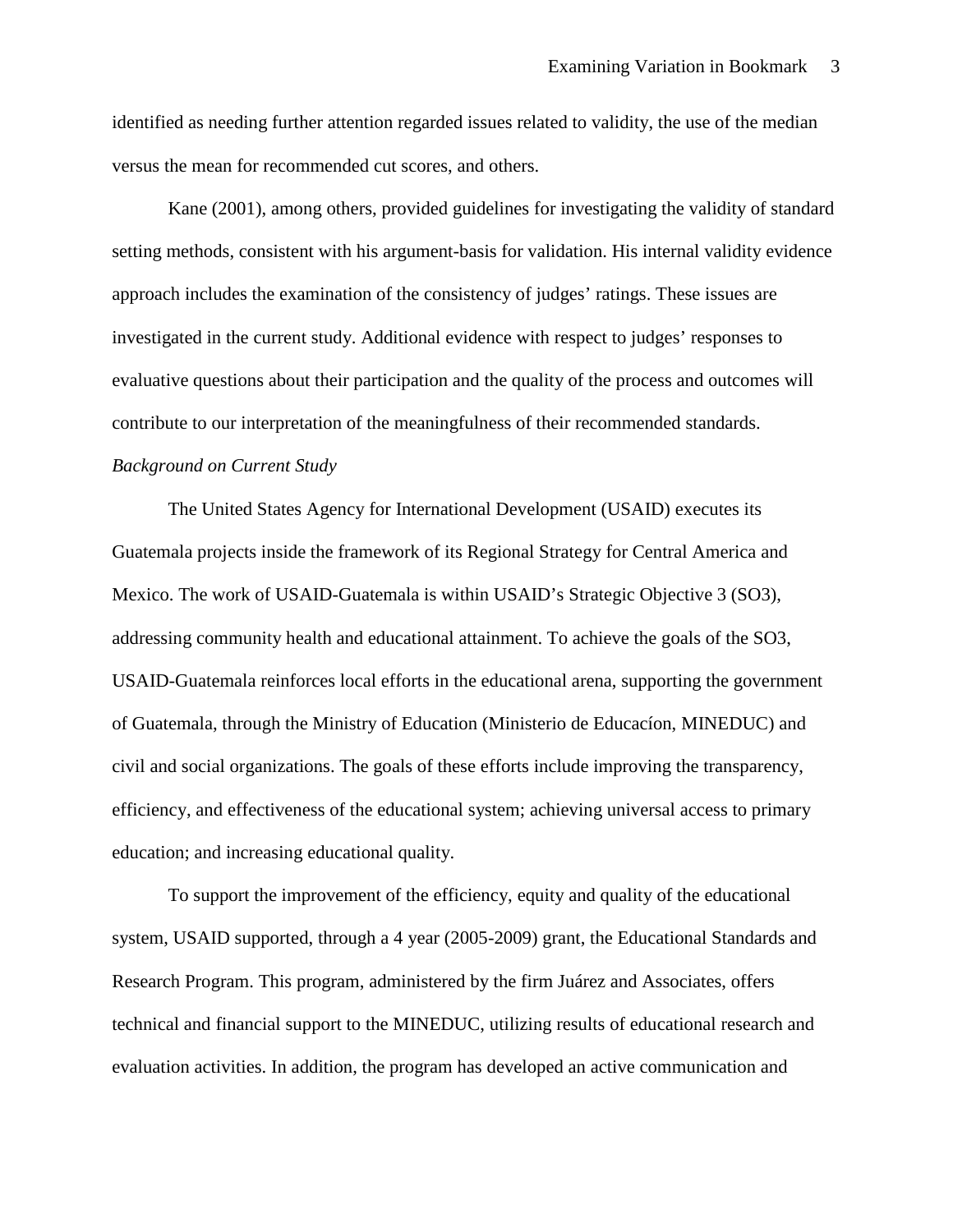dissemination process that inform the national dialogue on education. An important aspect of this project is the development of the National System of Evaluation.

A first step in this project was the creation of a national set of content standards in several areas of the curriculum, by grade, for K-12 general education public schools. To begin the process of monitoring performance on these new content standards, national standardized assessments have been developed over the past 3 years, in the areas of Mathematics and Language Arts. Following the first operational administration, a low-stakes administration without consequences to students or schools, provisional performance standards were set. Following the first complete administration and analysis of performance levels, additional changes were made to the content standards, requiring subsequent changes to the tests and the need for new performance standards to be set. All of this was by design, as Guatemala has never had national assessments for accountability purposes.

Guatemala has a population of approximately 14 million people and more than 50% speak one of over 20 Mayan languages as their first language. The national education system has worked very hard to provide bilingual (Spanish & Mayan) education for the first three years of school but because some of the over 20 different Mayan languages are spoken by only hundreds of people, the quality of education is quite unequal. Most of the Mayan population live in rural areas where the schools have very few educational resources compared to those in the urban areas thus the learning opportunities for those rural students are very limited. Also, the educational system has serious efficiency problems. About 34% of the students fail their first year and only 42% of the students finish elementary school (essentially grades 1 to 6); less than 10% finish secondary school.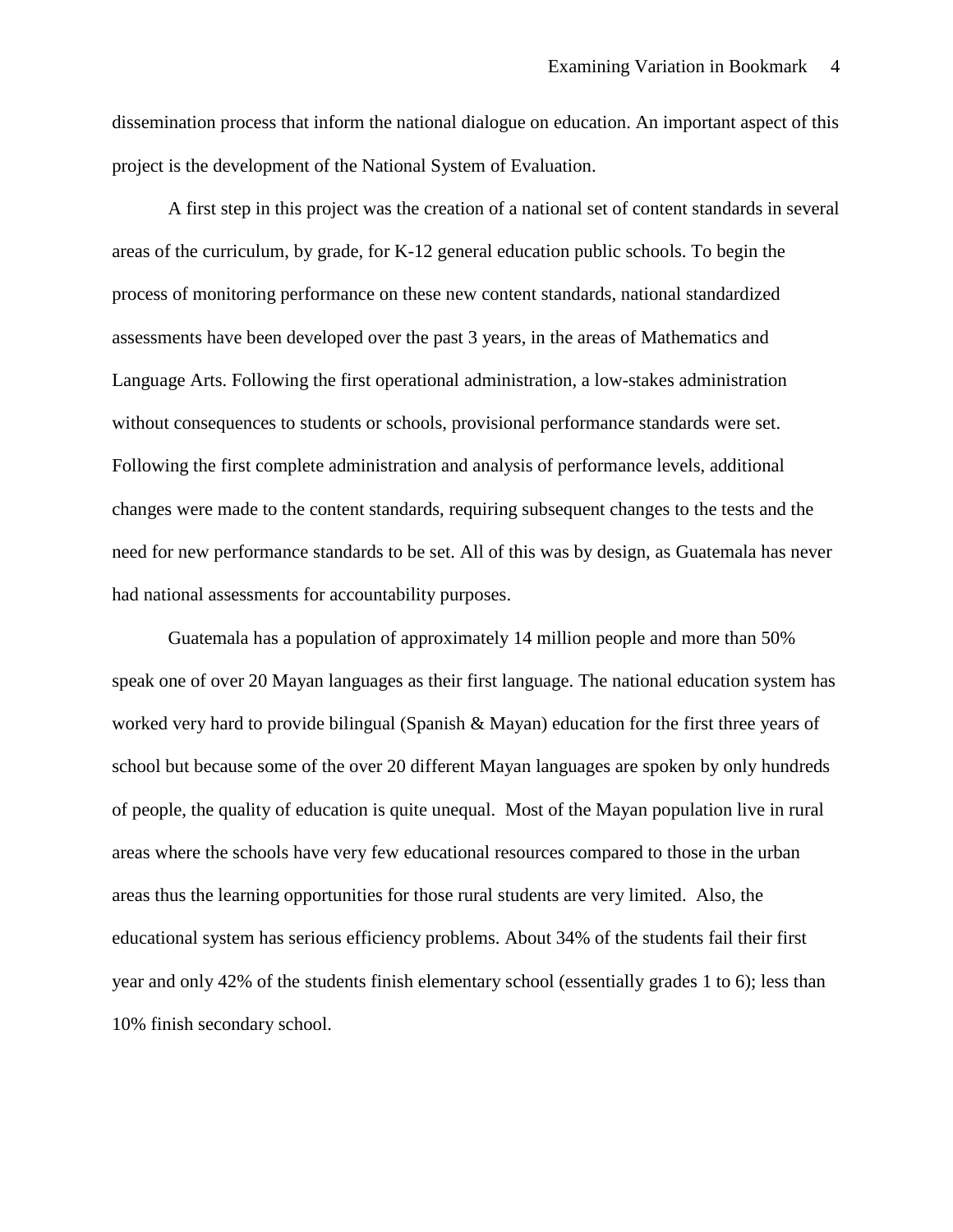The national content standards recently developed were designed to serve several purposes, including establishing clear content and performance goals for each grade and standardizing the quality of education. Before the year 2006,Guatemalan achievement tests where norm referenced and sample based, designed through university-based evaluation projects. Since then, the national tests were aligned to the new content standards and piloted in 2006 and again in 2008. Beginning 2009, the national assessments are administered by MINEDUC annually near the end of the school year in grades 1, 3, 6, 9 and 12, in Mathematics and Language Arts.

Operational forms have been developed through a strong common-item linking design to facilitate equating across years. The tests, linking, equating, and now standard setting, have all been supported through the use of Rasch scaling. A technical manual was developed during the assessment design and development process and was used as a guide to evaluate the degree to which each step was consistent with the *Standards for Educational and Psychological Testing* (AERA, APA, NCME, 1999).

Because standard setting, as a conceptual framework and a process, was new to Guatemala, the USAID and MINEDUC staff decided to investigate the methodology during the first implementation, with the idea that much could be learned through which a (potentially) more refined methodology could be used for final standard setting once the assessments have been finalized. It was also important to provide validity-related evidence regarding the appropriateness and feasibility of employing any given standard setting method in the Guatemala context. Through extensive review of the literature and guidance from external experts, the teams decided the Bookmark method would be most appropriate method, well suited to setting standards on multiple-choice tests, and one that they could implement with sufficient fidelity. An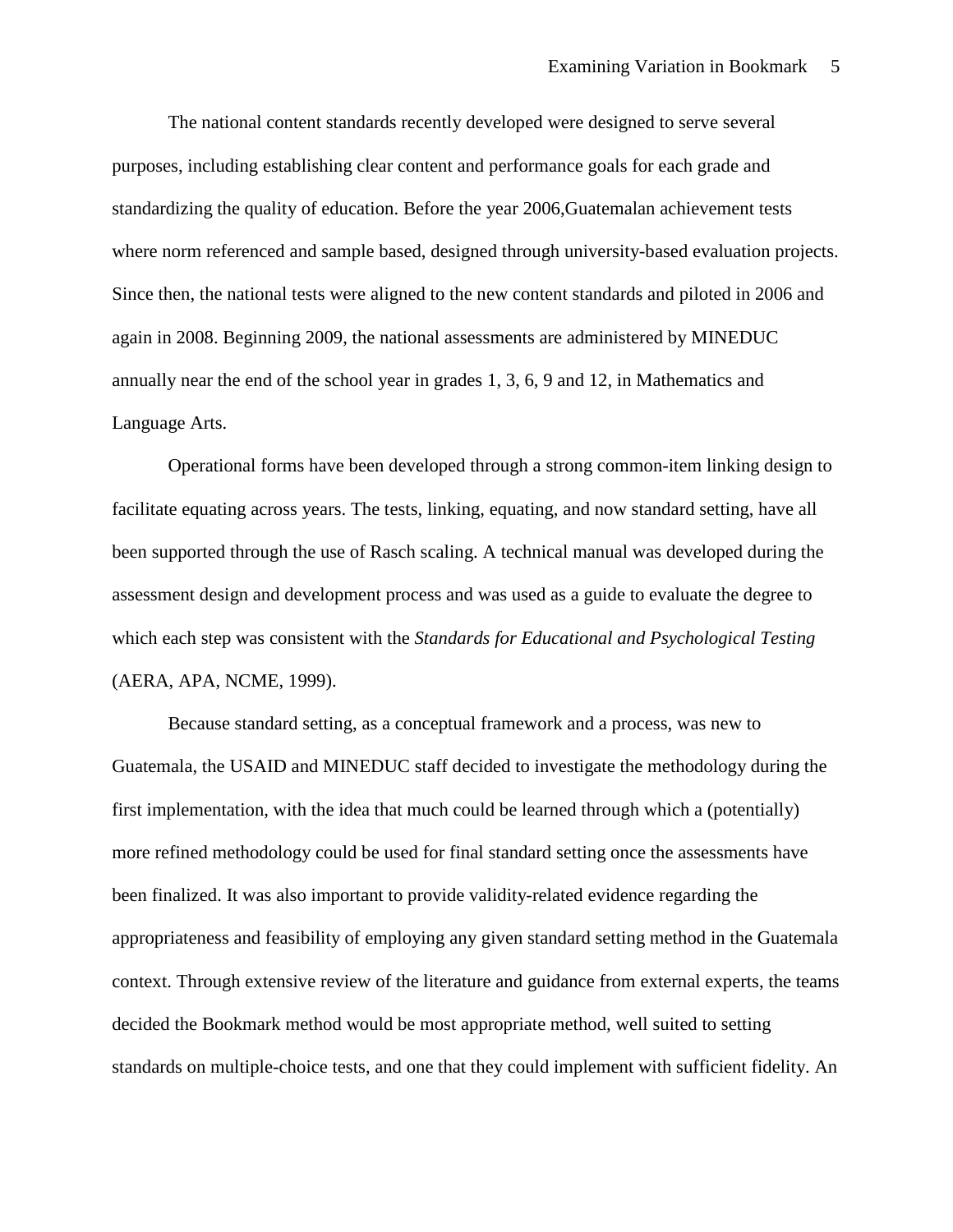external consultant with extensive standard setting experience was obtained to help facilitate the standard setting process.

#### **Methods**

As part of the investigation of the standard setting methodology, a small study was designed to investigate variability in results from replications of the standard setting process on two tests. The standard setting study included one form of the Language Arts test and one form of the Mathematics test, both at the third grade level. The Language Arts test consisted of 29 items and the Mathematics test consisted of 40 items. All items were multiple-choice items. National data were available following the regular national administration of each test. Each test was developed through standard procedures, including the selection of final items through extensive expert review, piloting, and field-test item analysis.

*A note on terminology*. The study design, described below, consists of two subject areas, Mathematics and Language Arts; three standard setting panels for each subject area; and three rounds for each panel. When a specific panel is mentioned, for example, Panel M1, the term panel will be capitalized; similarly when a specific round is mentioned, for example Round 1, the term round will be capitalized.

### *Design*

In the Language Arts portion of the study, 47 judges were randomly assigned to 3 independent panels (consisting of 17, 16, and 14 judges). In Mathematics, 51 judges were randomly assigned to three panels (consisting of 18, 17, and 16 judges). Groups were slightly uneven in membership because some judges failed to appear and participate in the process; judges were assigned to their panels prior to their arrival to move along the process. The panels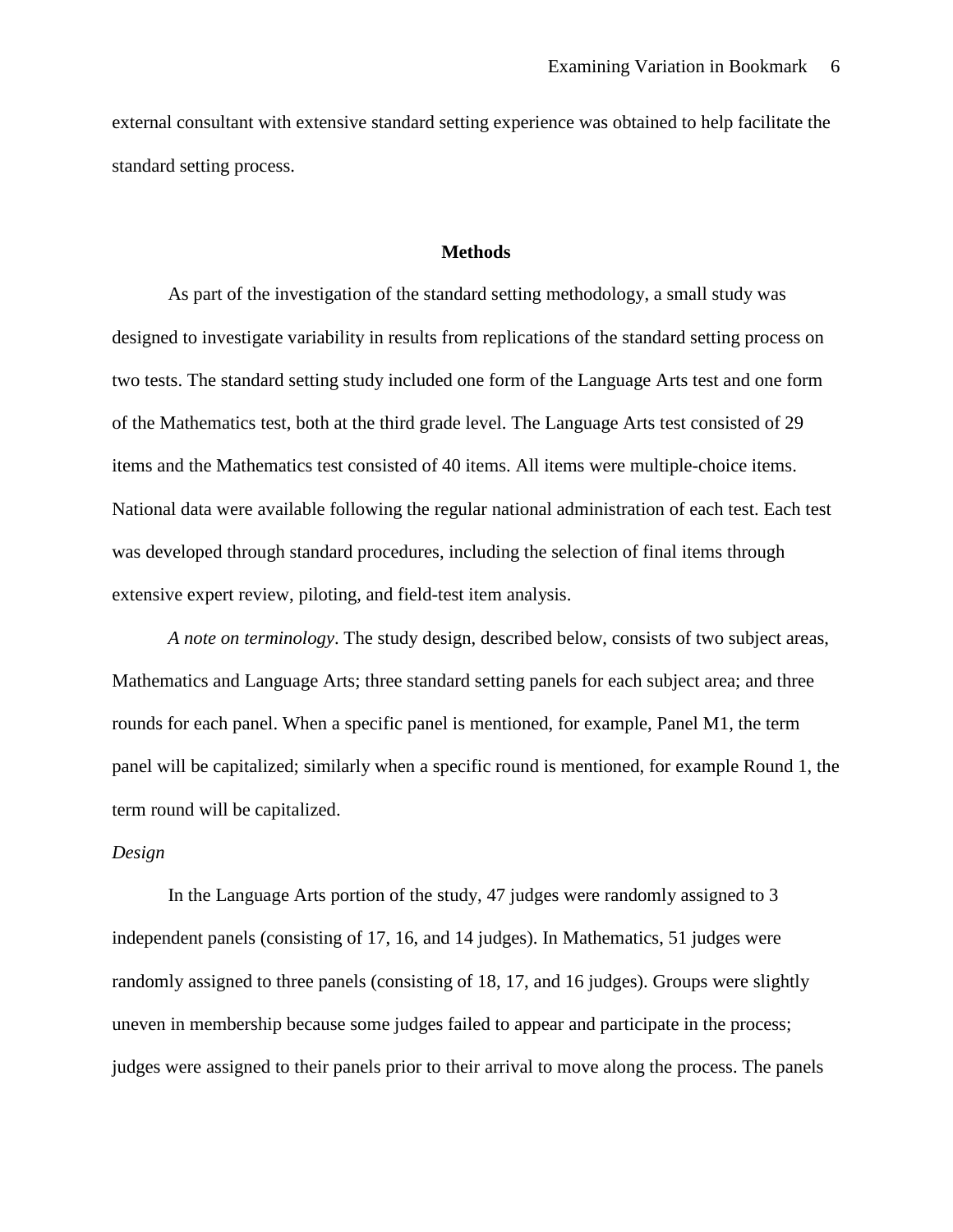were comprised of Guatemalan education stakeholders, including parents, classroom teachers, and school administrators. The Language Arts Panels were 67% female; the Mathematics Panels were 57% female.

The facilitators were trained together and used the same materials and procedures with each panel. Thus, each panel and their results were completely independent at the person level, including the facilitator and panel members. The process and materials were equivalent in each panel, with the exception of the different subject tests (Mathematics or Language Arts) for each set of three panels.

Judges included grade-specific teachers from various regions of the country that were assigned to the test in their area of primary instructional responsibility (Mathematics or Language Arts). The Guatemala national assessment system includes four performance levels: Unsatisfactory (Insatisfactorio), Should Improve (Debe Mejorar), Satisfactory (Satisfactorio), and Excellent (Excelente). This required panelists to set three cut scores to separate the four performance levels. A standardized (consistent) approach to the Bookmark method was employed by each of the independent panels.

### *Standard Setting Process*

A standard setting report is available that provides detailed explanations and copies of all exhibits, training materials, results from each round, data provided to panelists during the process, and evaluation form. A brief synopsis of the process is provided here to highlight the major steps taken by each panel.

All judges participated in the initial training in a combined session, including an introduction to the tests, the need for content and performance standards, and a review of the Bookmark methodology. Judges then took the test themselves in their content area, proceeded to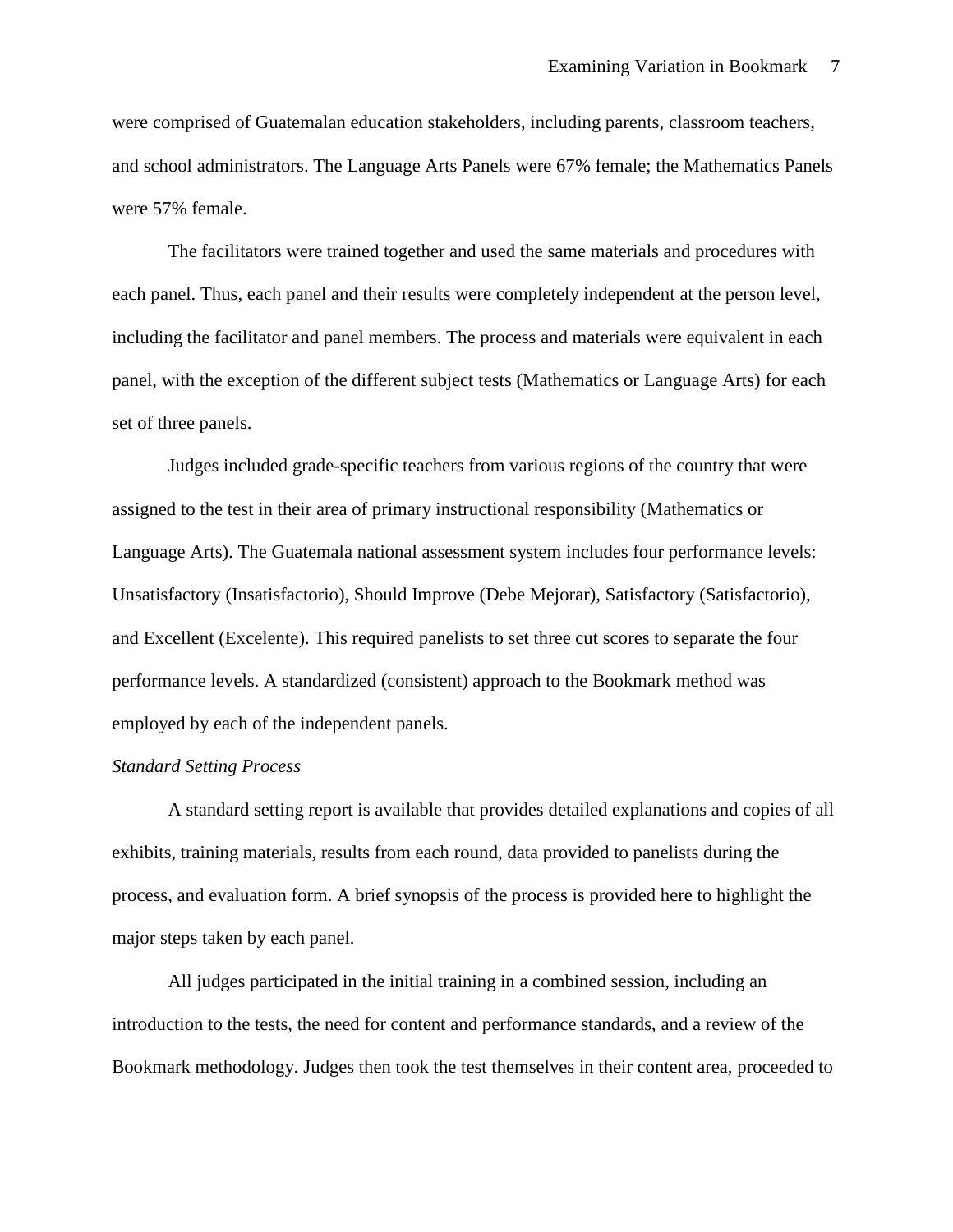review the performance level descriptors, and discuss the meaning of each level in terms of students' knowledge, skills, and abilities. Item booklets were ordered based on Rasch measures for each item, employing the RP .50 value. Judges completed the rating tasks (setting bookmarks) in three rounds. Following the first round, panels were provided with feedback including the distribution of ratings from their panel and participated in additional discussions regarding distinguishing characteristics of students at each performance level. Following the second round, panels were provided with feedback including the distribution of ratings from the second round and impact data, with additional discussion regarding student characteristics within each performance level. Following the third round of ratings, panelists completed an evaluation questionnaire. All panelists who began the standard setting process completed the process. Standard setting panelists met over two days in Guatemala City.

#### *Methods of Analysis*

Data were collected, as typically done in any standard setting method, for each of the three panels working with the Language Arts test and the three panels working with the Mathematics test. The items identified at each cut in each round comprise the data sources for this study. Three forms of analyses were completed to provide insight into the use of the Bookmark methodology.

To assess agreement across the three panels in each subject area, medians and means were both examined in terms of the item number selected for each of the three cuts. To assess agreement among median cuts and their distributions, the Mean test and the Kruskal-Wallis test were used, capitalizing on the ordinal nature of the item ratings.

Rasch measures also were available for each item, so that cuts assigned as item numbers could be transformed to their Rasch measures, allowing for analysis of variance to study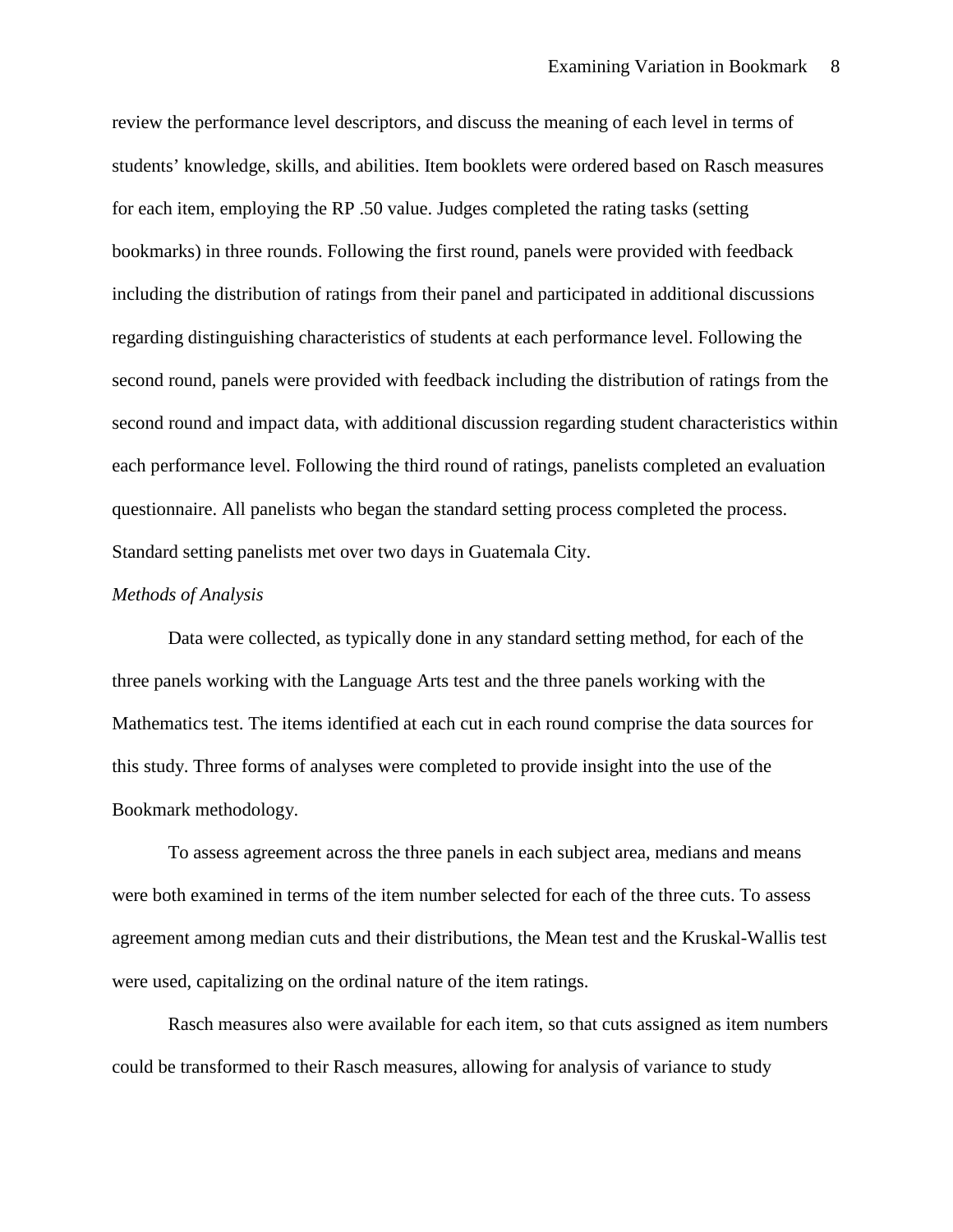agreement of mean Rasch measures across panels through each round. This allowed us to evaluate shifts across rounds, agreement at each round, and to analyze both mean scores and score variance at each cut in each round for each panel.

In addition, evaluation results including feedback from judges was used to assess the performance of each panel, in terms of their variation from the other two panels within a subject test, shifts in variability from round one to round three, and shifts in each of the three cut scores set at each round (e.g., distances between the three cut scores), given the nature of the feedback and their responses to questions regarding their understanding of the process and confidence in the outcomes.

#### **Results**

The results are presented in three layers, including descriptive results reporting on the results from each round for each panel. We analyze agreement in two ways, using raw score (item number) employing ordinal tests and then using Rasch item locations on cut scores employing ANOVA methods. Finally, we evaluate the degree to which variation between panels and within panels can be explained by employing panelist feedback on the evaluation forms.

Complete distribution information for each panel is provided in the Appendix: Tables A to C provide distributions of bookmarks (frequency of selected item numbers) for Mathematics and Tables D to F provide bookmark distributions for Language Arts.

The average selected item numbers at each cut score are summarized in Table 1 for Mathematics and Table 2 for Language Arts. Associated with each Table is a graphical display of the median cuts at each round (see Figures 1 and 2).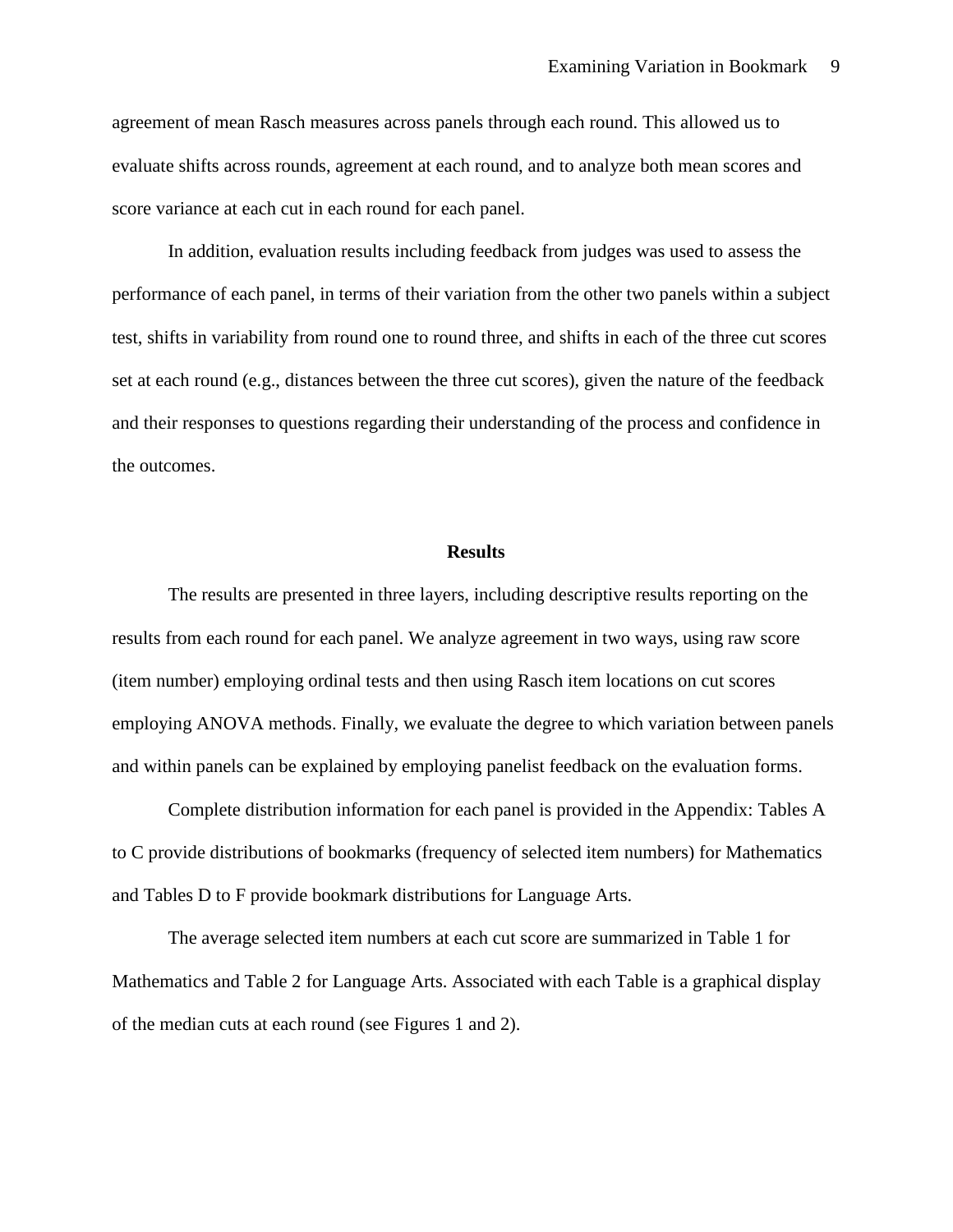Table 1

|                      |                |               |      | Cut Score (29 Items) |      |  |  |
|----------------------|----------------|---------------|------|----------------------|------|--|--|
| Panel                | Round          |               | 1st  | 2nd                  | 3rd  |  |  |
| Panel 1              | $\mathbf{1}$   | <b>Median</b> | 4.0  | 8.5                  | 22.0 |  |  |
|                      |                | <b>SD</b>     | 4.1  | 5.3                  | 3.2  |  |  |
|                      |                | Range         | 15.0 | 16.0                 | 12.0 |  |  |
|                      | $\overline{2}$ | <b>Median</b> | 4.5  | 8.5                  | 22.0 |  |  |
|                      |                | <b>SD</b>     | 3.7  | 5.1                  | 2.0  |  |  |
|                      |                | Range         | 17.0 | 17.0                 | 8.0  |  |  |
|                      | 3              | <b>Median</b> | 5.5  | 12.0                 | 22.0 |  |  |
|                      |                | <b>SD</b>     | 5.0  | 5.0                  | 2.2  |  |  |
|                      |                | Range         | 16.0 | 16.0                 | 9.0  |  |  |
| Panel 2              | $\mathbf{1}$   | <b>Median</b> | 5.0  | 11.5                 | 23.0 |  |  |
|                      |                | <b>SD</b>     | 2.5  | 5.2                  | 3.0  |  |  |
|                      |                | Range         | 10.0 | 18.0                 | 10.0 |  |  |
|                      | $\overline{2}$ | <b>Median</b> | 5.0  | 12.0                 | 23.0 |  |  |
|                      |                | <b>SD</b>     | 2.2  | 4.5                  | 3.5  |  |  |
|                      |                | Range         | 10.0 | 15.0                 | 11.0 |  |  |
|                      | 3              | <b>Median</b> | 5.0  | 12.5                 | 23.0 |  |  |
|                      |                | <b>SD</b>     | 1.9  | 3.7                  | 3.0  |  |  |
|                      |                | Range         | 8.0  | 12.0                 | 10.0 |  |  |
| Panel $\overline{3}$ | $\mathbf{1}$   | <b>Median</b> | 7.0  | 15.0                 | 23.0 |  |  |
|                      |                | <b>SD</b>     | 1.9  | 3.5                  | 2.0  |  |  |
|                      |                | Range         | 6.0  | 13.0                 | 6.0  |  |  |
|                      | $\overline{2}$ | <b>Median</b> | 8.0  | 14.0                 | 23.0 |  |  |
|                      |                | <b>SD</b>     | 2.8  | 3.1                  | 2.2  |  |  |
|                      |                | Range         | 11.0 | 11.0                 | 9.0  |  |  |
|                      | 3              | <b>Median</b> | 8.0  | 14.0                 | 23.0 |  |  |
|                      |                | <b>SD</b>     | 2.5  | 2.5                  | 1.7  |  |  |
|                      |                | Range         | 9.0  | 9.0                  | 7.0  |  |  |

*Mathematics Item Number Cut Score Distribution Summaries by Panel and Round*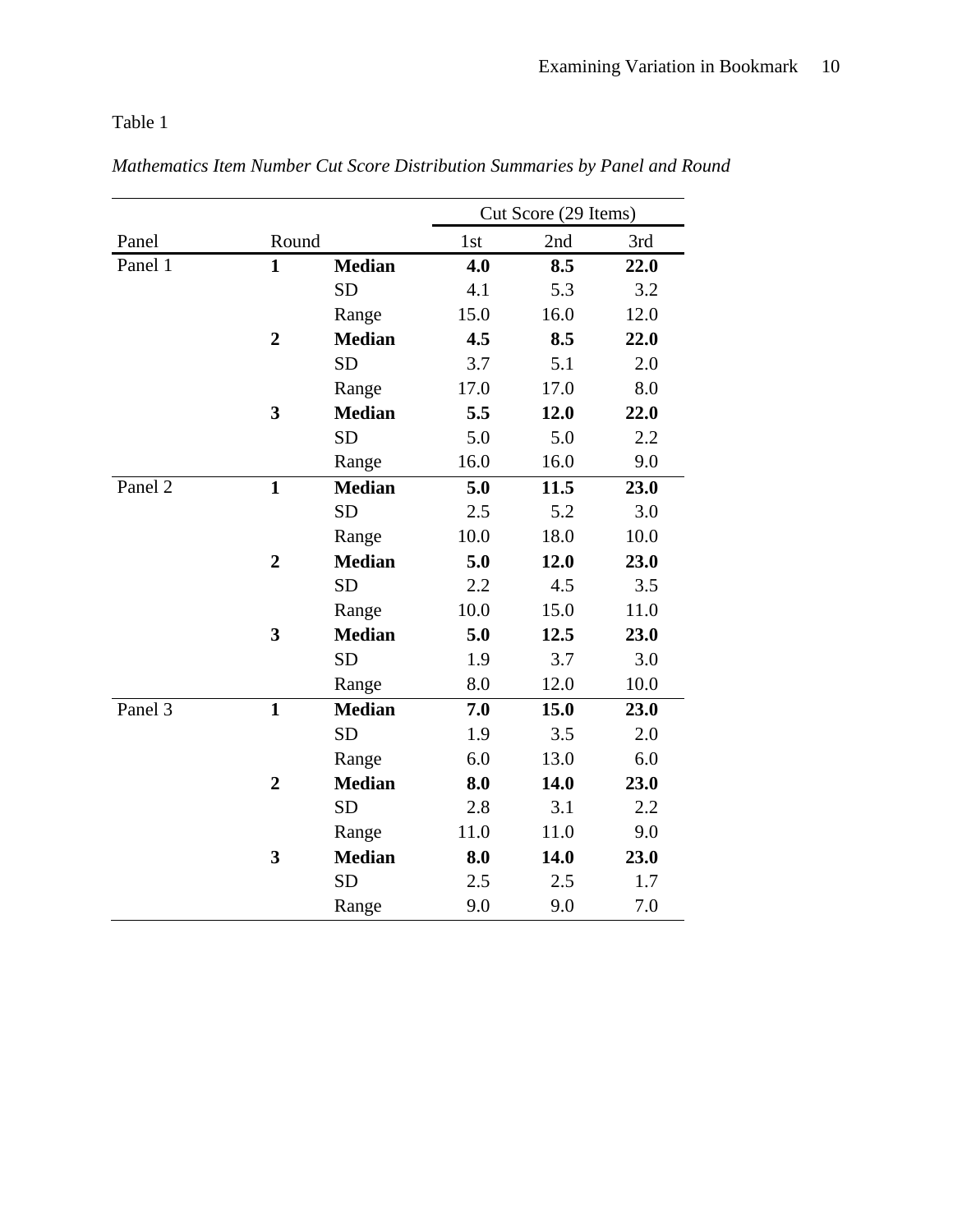

*Figure 1*. Mathematics cut scores for each panel within each round. The circle represents Panel 1, square represents Panel 2, triangle represents Panel 3.

As can be seen in Figure 1, within Round 1 the three panels varied slightly, more so at the middle cut score (Satisfactory level). At Round 2, variation among panels does not appear to change much. At Round 3, there is less variation at the lowest and middle cut scores.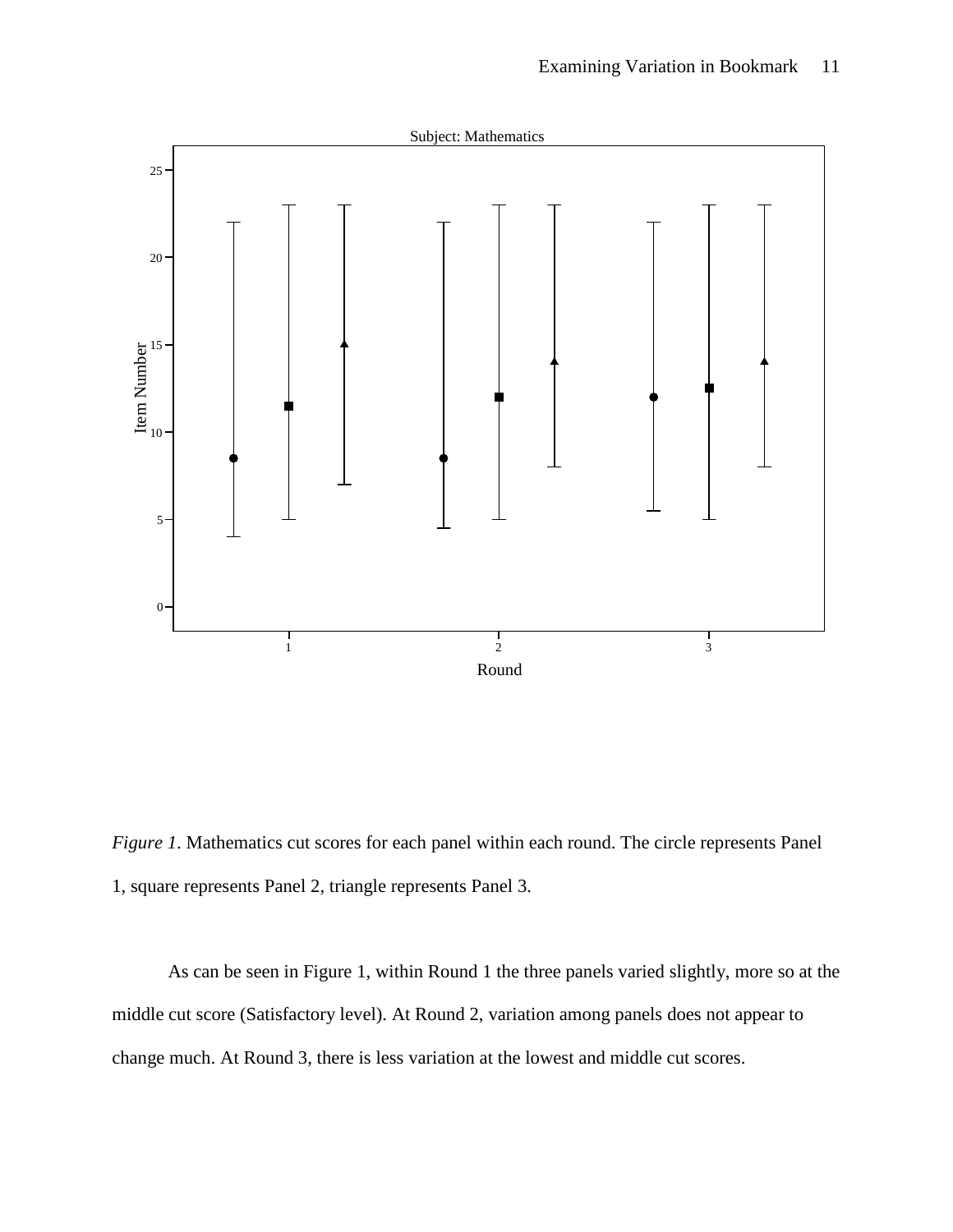Table 2

|         |                |               | Cut Score (40 Items) |      |      |  |
|---------|----------------|---------------|----------------------|------|------|--|
| Panel   | Round          |               | 1st                  | 2nd  | 3rd  |  |
| Panel 1 | $\mathbf{1}$   | <b>Median</b> | 7.5                  | 16.5 | 29.5 |  |
|         |                | <b>SD</b>     | 2.5                  | 5.5  | 6.5  |  |
|         |                | Range         | 8.0                  | 19.0 | 23.0 |  |
|         | $\overline{2}$ | <b>Median</b> | 8.0                  | 16.5 | 31.5 |  |
|         |                | <b>SD</b>     | 3.1                  | 4.8  | 4.5  |  |
|         |                | Range         | 11.0                 | 15.0 | 14.0 |  |
|         | 3              | <b>Median</b> | 9.0                  | 17.0 | 32.0 |  |
|         |                | <b>SD</b>     | 4.7                  | 4.8  | 3.6  |  |
|         |                | Range         | 15.0                 | 14.0 | 11.0 |  |
| Panel 2 | $\mathbf{1}$   | <b>Median</b> | 8.0                  | 27.0 | 35.0 |  |
|         |                | <b>SD</b>     | 4.1                  | 5.0  | 2.0  |  |
|         |                | Range         | 15.0                 | 20.0 | 7.0  |  |
|         | $\overline{2}$ | <b>Median</b> | 8.0                  | 27.0 | 36.0 |  |
|         |                | <b>SD</b>     | 4.5                  | 5.1  | 2.8  |  |
|         |                | Range         | 17.0                 | 21.0 | 10.0 |  |
|         | 3              | <b>Median</b> | 8.0                  | 27.0 | 37.0 |  |
|         |                | <b>SD</b>     | 3.3                  | 6.8  | 2.8  |  |
|         |                | Range         | 12.0                 | 26.0 | 9.0  |  |
| Panel 3 | $\mathbf{1}$   | <b>Median</b> | 6.5                  | 16.5 | 29.0 |  |
|         |                | <b>SD</b>     | 3.8                  | 7.7  | 8.1  |  |
|         |                | Range         | 11.0                 | 27.0 | 32.0 |  |
|         | $\overline{2}$ | <b>Median</b> | 9.5                  | 21.0 | 33.5 |  |
|         |                | <b>SD</b>     | 6.2                  | 4.7  | 5.3  |  |
|         |                | Range         | 18.0                 | 17.0 | 20.0 |  |
|         | 3              | <b>Median</b> | 8.5                  | 20.0 | 32.0 |  |
|         |                | <b>SD</b>     | 3.7                  | 6.3  | 3.9  |  |
|         |                | Range         | 14.0                 | 21.0 | 16.0 |  |

*Language Arts Item Number Cut Score Distribution Summaries by Panel and Round*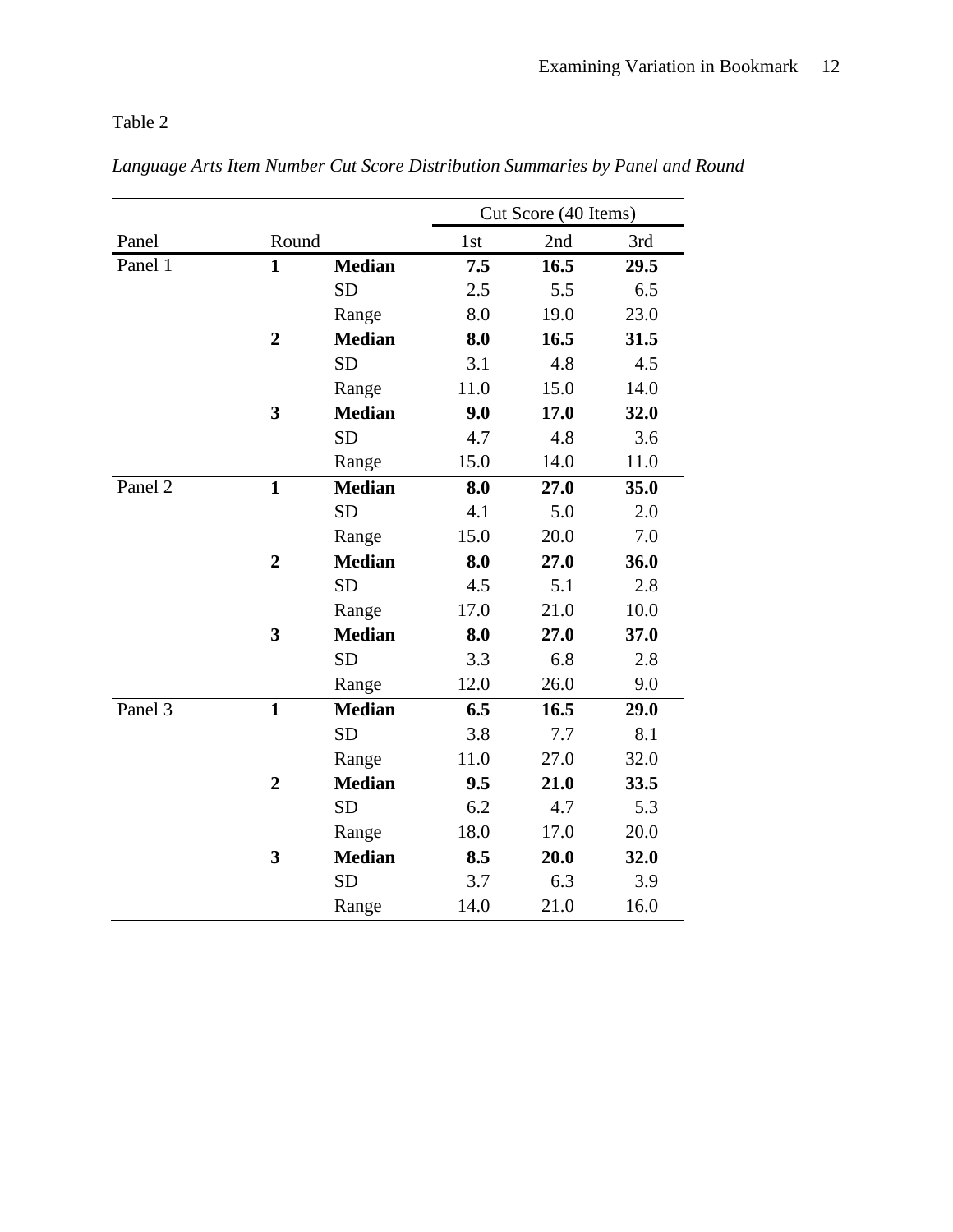

*Figure 2*. Language Arts cut scores for each panel within each round. The circle represents Panel 1, square represents Panel 2, triangle represents Panel 3.

As can be seen in Figure 2, there was a fair amount of variability between panels within rounds, particularly at the middle cut score (Satisfactory level). Although there were some changes across rounds for each panel, the variability of panels does not appear to change.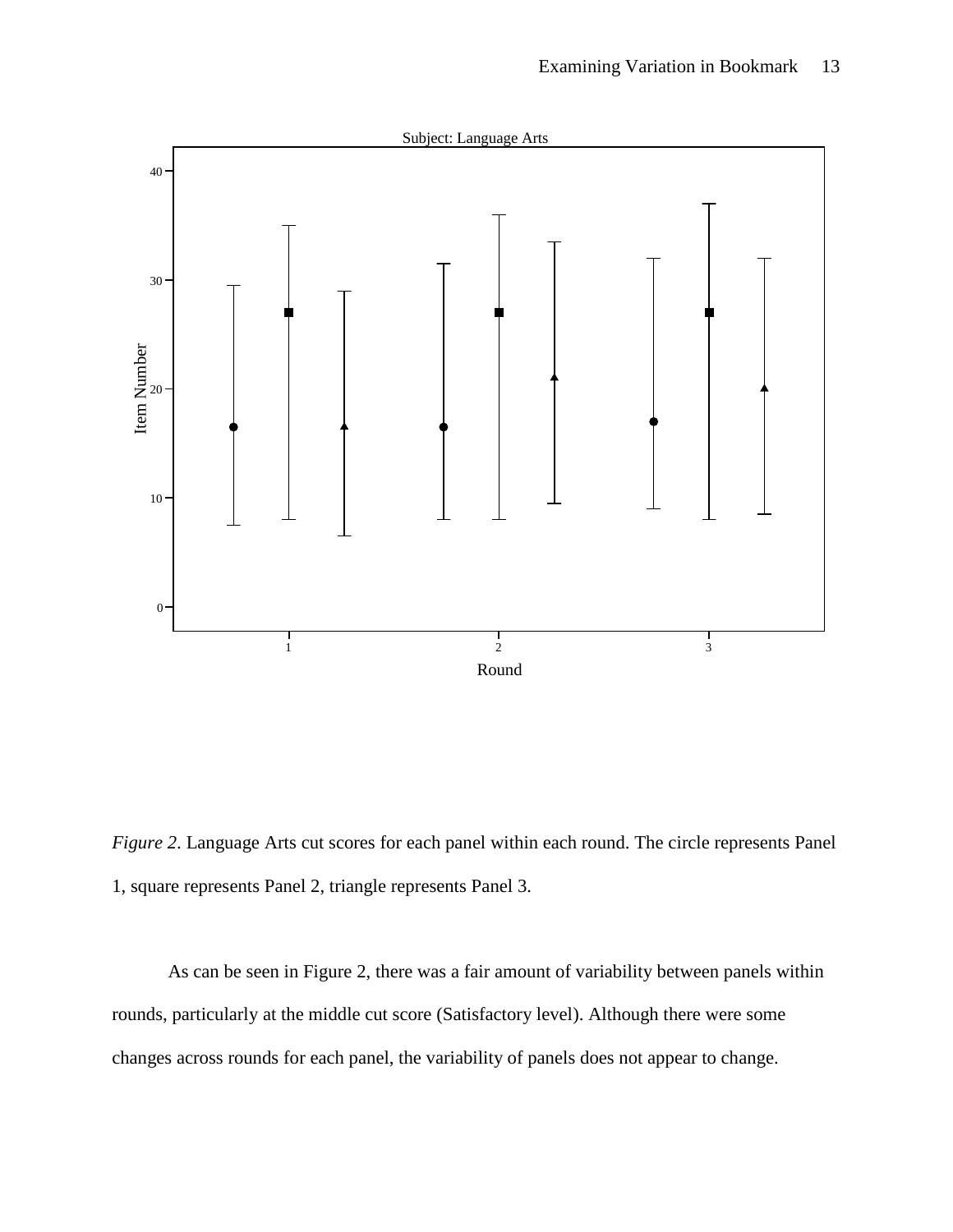Similarly, for Mathematics, we examined summary statistics for each panel at each round given the item Rasch location parameter (*b*-parameter), rather than simple item number. These results are summarized in Tables 3.

## Table 3

*Mathematics Rasch Item Location Cut Score Distribution Summaries by Panel and Round*

|         |                |               |        | <b>Cut Score</b> |     |
|---------|----------------|---------------|--------|------------------|-----|
| Panel   | Round          |               | 1st    | 2nd              | 3rd |
| Panel 1 | $\mathbf{1}$   | <b>Median</b> | $-1.5$ | $-0.8$           | 0.5 |
|         |                | <b>SD</b>     | 0.7    | 0.5              | 0.8 |
|         |                | Range         | 2.5    | 1.6              | 2.3 |
|         | $\overline{2}$ | <b>Median</b> | $-1.4$ | $-0.8$           | 0.5 |
|         |                | <b>SD</b>     | 0.4    | 0.5              | 0.5 |
|         |                | Range         | 1.8    | 1.8              | 2.2 |
|         | 3              | <b>Median</b> | $-1.2$ | $-0.4$           | 0.5 |
|         |                | <b>SD</b>     | 0.6    | 0.5              | 0.7 |
|         |                | Range         | 1.6    | 1.6              | 2.2 |
| Panel 2 | $\mathbf{1}$   | <b>Median</b> | $-1.3$ | $-0.5$           | 0.9 |
|         |                | <b>SD</b>     | 0.5    | 0.5              | 0.8 |
|         |                | Range         | 2.0    | 2.0              | 2.3 |
|         | $\overline{2}$ | <b>Median</b> | $-1.3$ | $-0.3$           | 0.9 |
|         |                | <b>SD</b>     | 0.4    | 0.5              | 0.9 |
|         |                | Range         | 2.0    | 1.5              | 2.4 |
|         | 3              | <b>Median</b> | $-1.3$ | $-0.3$           | 0.9 |
|         |                | <b>SD</b>     | 0.3    | 0.4              | 0.8 |
|         |                | Range         | 1.0    | 1.1              | 2.4 |
| Panel 3 | $\mathbf{1}$   | <b>Median</b> | $-1.0$ | $-0.1$           | 0.9 |
|         |                | <b>SD</b>     | 0.2    | 0.4              | 0.7 |
|         |                | Range         | 0.8    | 1.6              | 1.7 |
|         | $\overline{2}$ | <b>Median</b> | $-0.9$ | $-0.2$           | 0.9 |
|         |                | <b>SD</b>     | 0.3    | 0.3              | 0.6 |
|         |                | Range         | 1.4    | 1.2              | 2.2 |
|         | 3              | <b>Median</b> | $-0.9$ | $-0.2$           | 0.9 |
|         |                | <b>SD</b>     | 0.3    | 0.2              | 0.5 |
|         |                | Range         | 1.3    | 0.9              | 2.1 |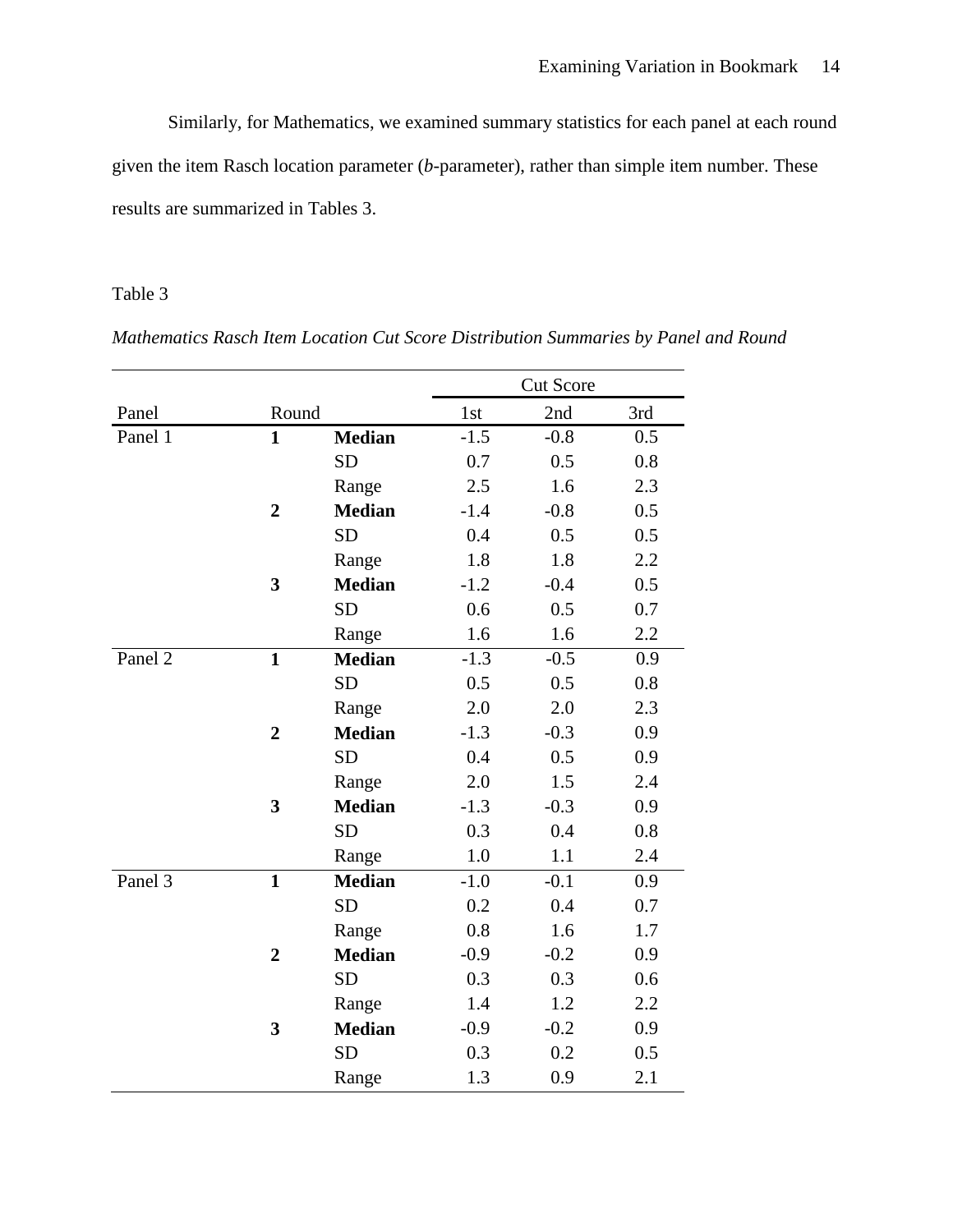

*Figure 3*. Mathematics cut scores based on item location for each panel within each round. The circle represents Panel 1, square represents Panel 2, triangle represents Panel 3.

The graphical display of cut scores given Rasch item location is similar to that based on item number, but there are noticeable differences. There appears to be more variation in location of the highest cut score (Excellent level); Panel 1 (the first line within each round) is much lower relative to other differences compared to Figure 1 with item number.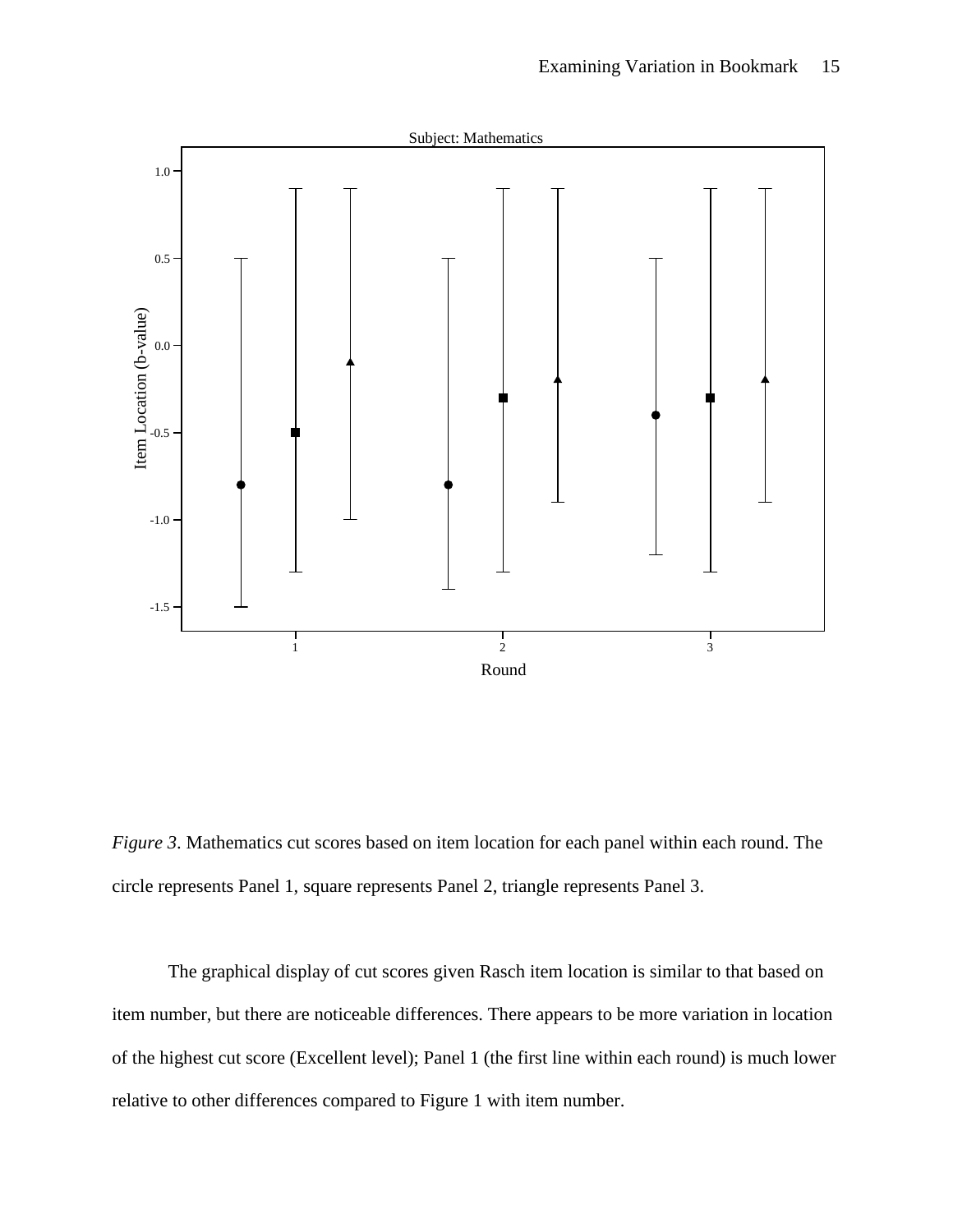## *Assessing the Difference between Panels*

One difference between panels could be defined in terms of the median cut score at each round. The *Median Test* assesses the null-hypothesis that the three panels come from populations with the same median. Based on the results of this test (Table 4), we find that the panels come from populations with different medians for the lowest cut scores at rounds 2 and 3. The evidence suggests that the panels come from populations with the same median cut score at each of the other two positions at each round, at  $p<01$ .

### Table 4

*Median Test for Panel Differences in Mathematics Cut Scores at each Position, each Round*

|                |                 | <b>Cut Score</b> |                |                |  |
|----------------|-----------------|------------------|----------------|----------------|--|
| Round          |                 | 1st              | 2nd            | 3rd            |  |
| $\mathbf{1}$   | n               | 51               | 51             | 51             |  |
|                | Median          | 5                | 13             | 22             |  |
|                | Chi-Square      | 8.6              | 5.7            | 4.5            |  |
|                | df              | $\overline{2}$   | $\overline{2}$ | $\overline{2}$ |  |
|                | <i>p</i> -value | .014             | .057           | .108           |  |
| $\overline{2}$ | n               | 51               | 51             | 51             |  |
|                | Median          | 6                | 13             | 23             |  |
|                | Chi-Square      | 17.9             | 4.8            | 1.7            |  |
|                | df              | 2                | $\overline{2}$ | 2              |  |
|                | <i>p</i> -value | .000             | .089           | .421           |  |
| 3              | n               | 51               | 51             | 51             |  |
|                | Median          | 6                | 14             | 23             |  |
|                | Chi-Square      | 14.3             | 0.4            | 0.4            |  |
|                | df              | $\overline{2}$   | $\overline{2}$ | $\overline{2}$ |  |
|                | <i>p</i> -value | .001             | .831           | .813           |  |

*Note.*  $H_0$ : Three panels come from populations with the same median.

For the three Mathematics panels, the Kruskal-Wallis test assessed the hypothesis that the three panels came from the same population regarding their choice of cut score and variation in choices at each performance level. The results (Table 5) indicated no support for this hypothesis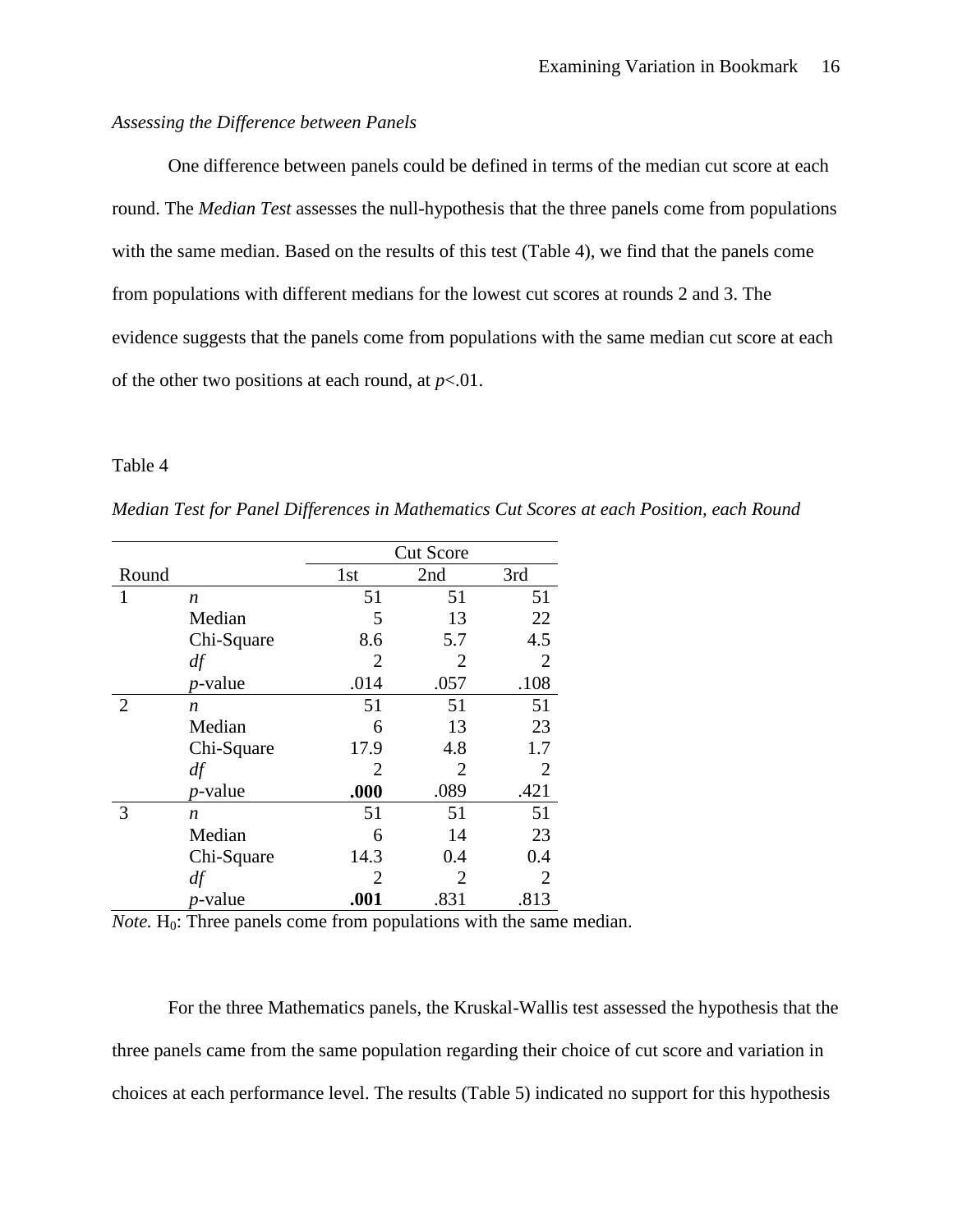for the lowest and middle cut scores at Round 2; the distributions of panel scores differ in Round

2 for the lowest two cut scores.

### Table 5

|                |                 |                             | <b>Cut Score</b> |      |  |  |
|----------------|-----------------|-----------------------------|------------------|------|--|--|
| Round          |                 | 1st                         | 2nd              | 3rd  |  |  |
|                | Chi-Square      | 8.0                         | 6.6              | 3.0  |  |  |
|                | df              | 2                           | 2                |      |  |  |
|                | <i>p</i> -value | .018                        | .037             | .220 |  |  |
| $\overline{2}$ | Chi-Square      | 16.2                        | 9.6              | 1.5  |  |  |
|                | df              | 2                           | 2                | 2    |  |  |
|                | <i>p</i> -value | .000                        | .008             | .464 |  |  |
| 3              | Chi-Square      | 7.9                         | 5.3              | 0.3  |  |  |
|                |                 | $\mathcal{D}_{\mathcal{L}}$ | 2                | 2    |  |  |
|                | <i>p</i> -value | .019                        | .072             | .856 |  |  |

*Kruskal-Wallis Test for Panel Differences in Mathematics Cut Scores*

*Note.* H<sub>0</sub>: Three panels come from the same population.

In Language Arts (Tables 6 and 7), the Median Test indicated significant differences in medians for the middle and top cut scores in Round 1, but not the other rounds, at  $p<.01$ . These same results were found with the K-W test, suggesting that the distributions of scores across panels were different, as well as the middle cut score at Round 2 and the highest cut score at Round 3.

In summary, in Mathematics, the medians across panels for two cuts across the three rounds were significantly different (lowest cut at Round 2 and 3), whereas two distributions of cut scores were significantly different (both in Round 2). In Language Arts, the medians across panels for two cut scores were significantly different (middle and highest cut in Round 1), whereas four distributions of cut scores were significantly different.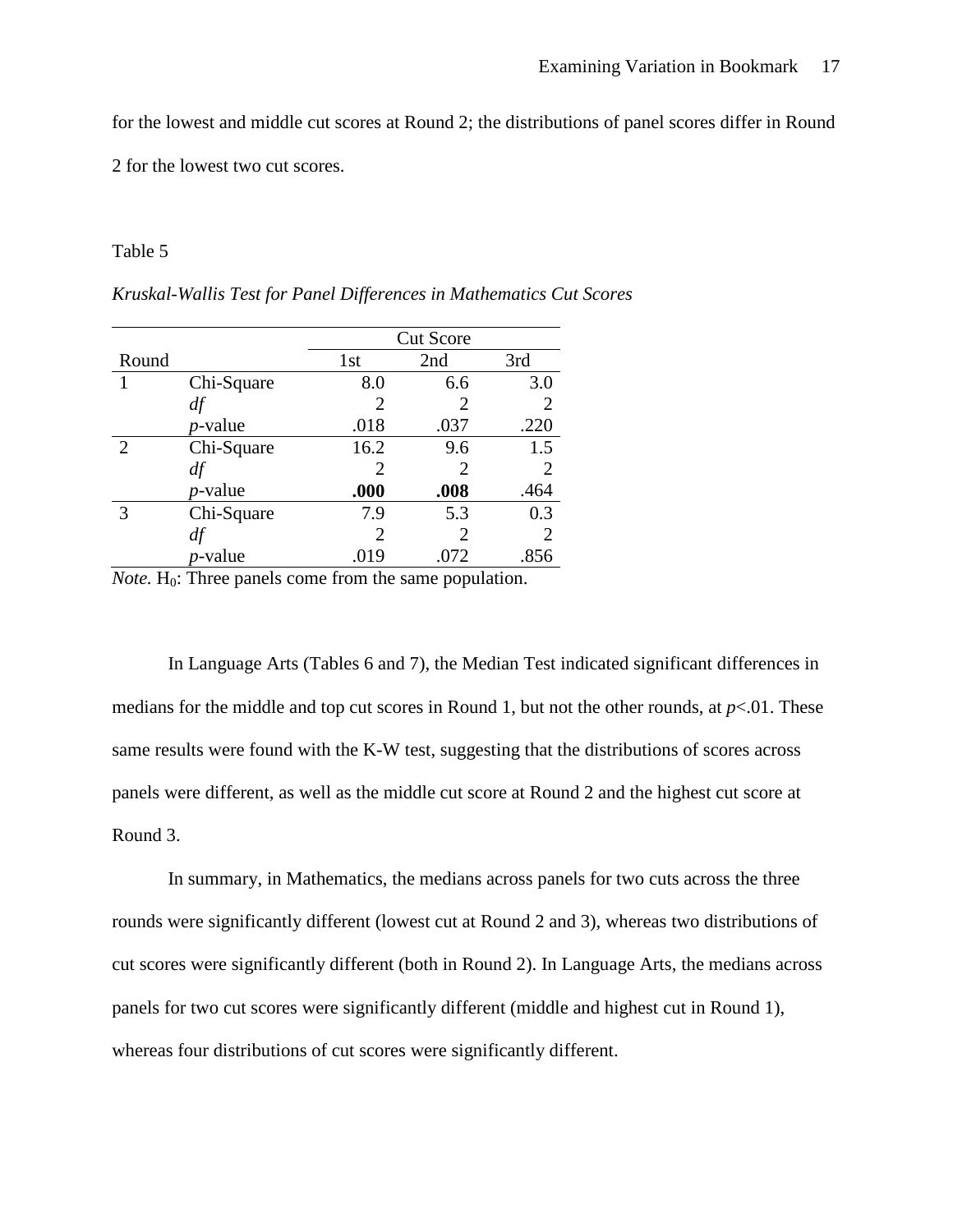Table 6

|                |                  |                | <b>Cut Score</b> |      |
|----------------|------------------|----------------|------------------|------|
| Round          |                  | 1st            | 2nd              | 3rd  |
| $\mathbf{1}$   | n                | 47             | 47               | 47   |
|                | Median           | 8              | 20               | 32   |
|                | Chi-Square       | 2.0            | 18.1             | 25.7 |
|                | df               | 2              | 2                | 2    |
|                | $p$ -value       | .369           | .000             | .000 |
| $\overline{2}$ | $\boldsymbol{n}$ | 47             | 47               | 47   |
|                | Median           | 8              | 22               | 34   |
|                | Chi-Square       | 0.7            | 8.1              | 4.4  |
|                | df               | $\overline{2}$ | $\overline{2}$   | 2    |
|                | $p$ -value       | .694           | .017             | .112 |
| 3              | $\boldsymbol{n}$ | 47             | 47               | 47   |
|                | Median           | 8              | 22               | 34   |
|                | Chi-Square       | 7.2            | 6.1              | 6.3  |
|                | df               | $\overline{2}$ | 2                | 2    |
|                | $p$ -value       | .028           | .047             | .043 |

*Median Test for Panel Differences in Language Arts Cut Scores at each Position, each Round*

*Note*. H<sub>0</sub>: Three panels come from populations with the same median.

## Table 7

*Kruskal-Wallis Test for Panel Differences in Language Arts Cut Scores*

|                |            |      | <b>Cut Score</b>            |                       |  |  |  |
|----------------|------------|------|-----------------------------|-----------------------|--|--|--|
| Round          |            | 1st  | 2nd                         | 3rd                   |  |  |  |
| 1              | Chi-Square | 8.6  | 17.7                        | 16.6                  |  |  |  |
|                | df         | 2    | 2                           | 2                     |  |  |  |
|                | $p$ -value | .014 | .000                        | .000                  |  |  |  |
| $\overline{2}$ | Chi-Square | 0.4  | 16.4                        | 8.1                   |  |  |  |
|                | df         | 2    | $\mathcal{D}_{\mathcal{L}}$ | $\mathcal{D}_{\cdot}$ |  |  |  |
|                | $p$ -value | .816 | .000                        | .017                  |  |  |  |
| 3              | Chi-Square | 2.9  | 5.6                         | 11.1                  |  |  |  |
|                | d f        | 2    | 2                           | 2                     |  |  |  |
|                | $p$ -value | .243 | .061                        | .004                  |  |  |  |

*Note.* H<sub>0</sub>: Three panels come from the same population.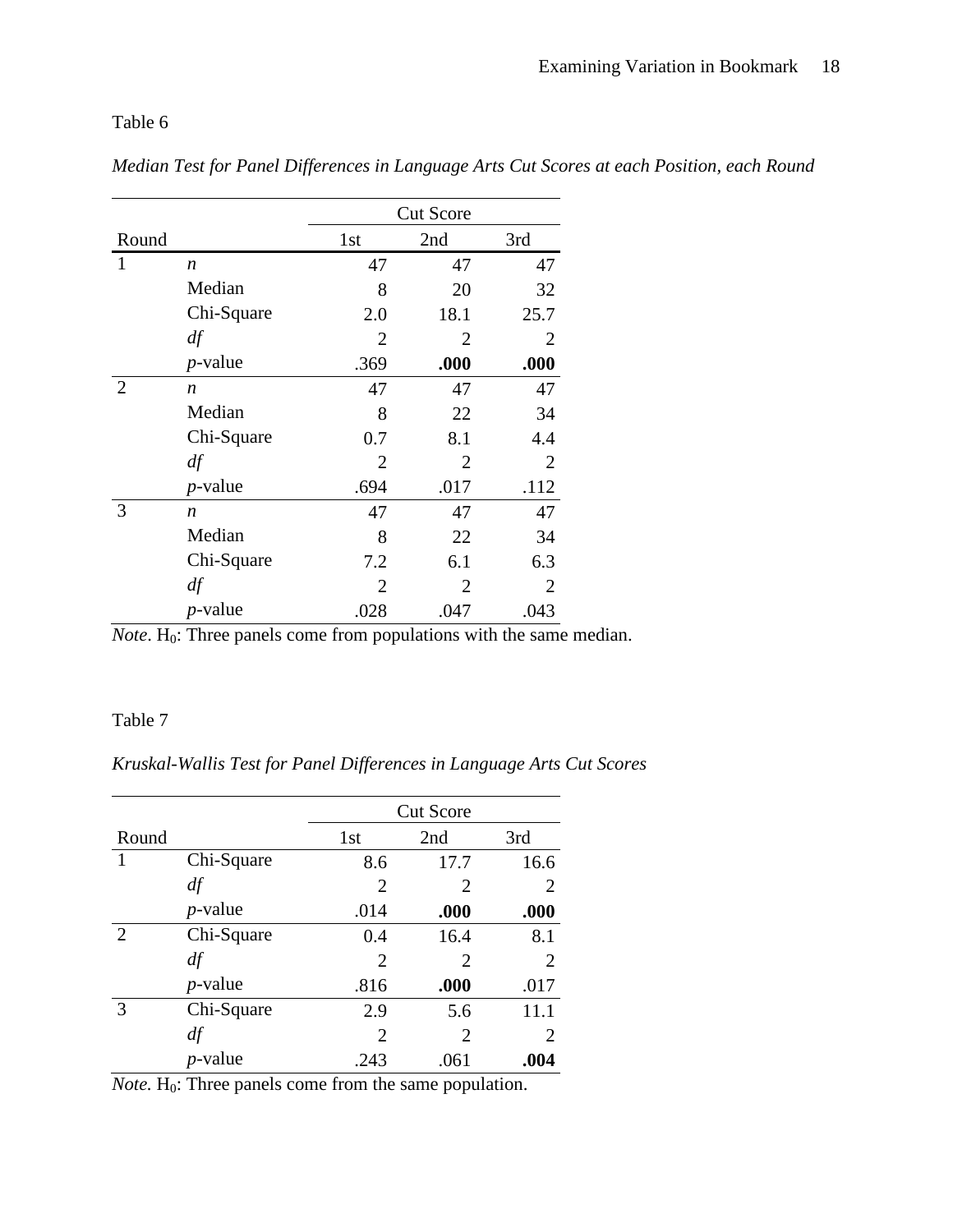With the Rasch item location values (*b*-parameters) for the Mathematics panels cuts scores, ANOVA can be used appropriately, given the interval-level nature of the item locations. A MANOVA model was used, with each of the three cut scores (item locations) as the dependent variables and panel and round as fixed factors (Table 8). There were no multivariate significant differences due to the interaction of round and panel (the round result did not depend on the panel) nor on rounds overall (changes in cut scores across rounds were not significant). However, there were significant differences found between panels for all three cut scores. For the lowest two cut scores (reaching Must Improve and reaching Satisfactory), cut scores set by Panel 3 were significantly lower than the other two panels (by a factor of .26 to .44 logits on the Rasch location scale). Table 9 contains the mean Rasch item locations for each cut score in each round by each panel.

### Table 8

|                |                     | Type III |                |        |        |      |
|----------------|---------------------|----------|----------------|--------|--------|------|
|                | Dependent           | Sum of   |                | Mean   |        |      |
| Source         | Variable            | Squares  | df             | Square | F      | Sig. |
| Panel          | <b>Must Improve</b> | 3.323    | $\overline{2}$ | 1.661  | 8.241  | .000 |
|                | <b>Satisfactory</b> | 5.645    | $\overline{2}$ | 2.822  | 14.965 | .000 |
|                | Excellent           | .973     | $\overline{2}$ | .487   | 1.015  | .365 |
| Round          | Must Improve        | 1.225    | $\overline{2}$ | .613   | 3.039  | .051 |
|                | Satisfactory        | .611     | $\overline{2}$ | .305   | 1.619  | .202 |
|                | Excellent           | .055     | 2              | .027   | .057   | .945 |
| Panel $\times$ | Must Improve        | .939     | $\overline{4}$ | .235   | 1.165  | .329 |
| Round          | Satisfactory        | .301     | $\overline{4}$ | .075   | .399   | .809 |
|                | Excellent           | 1.298    | 4              | .325   | .677   | .609 |

*ANOVA Results for Mathematics Cut Scores based on Rasch Item Location Values*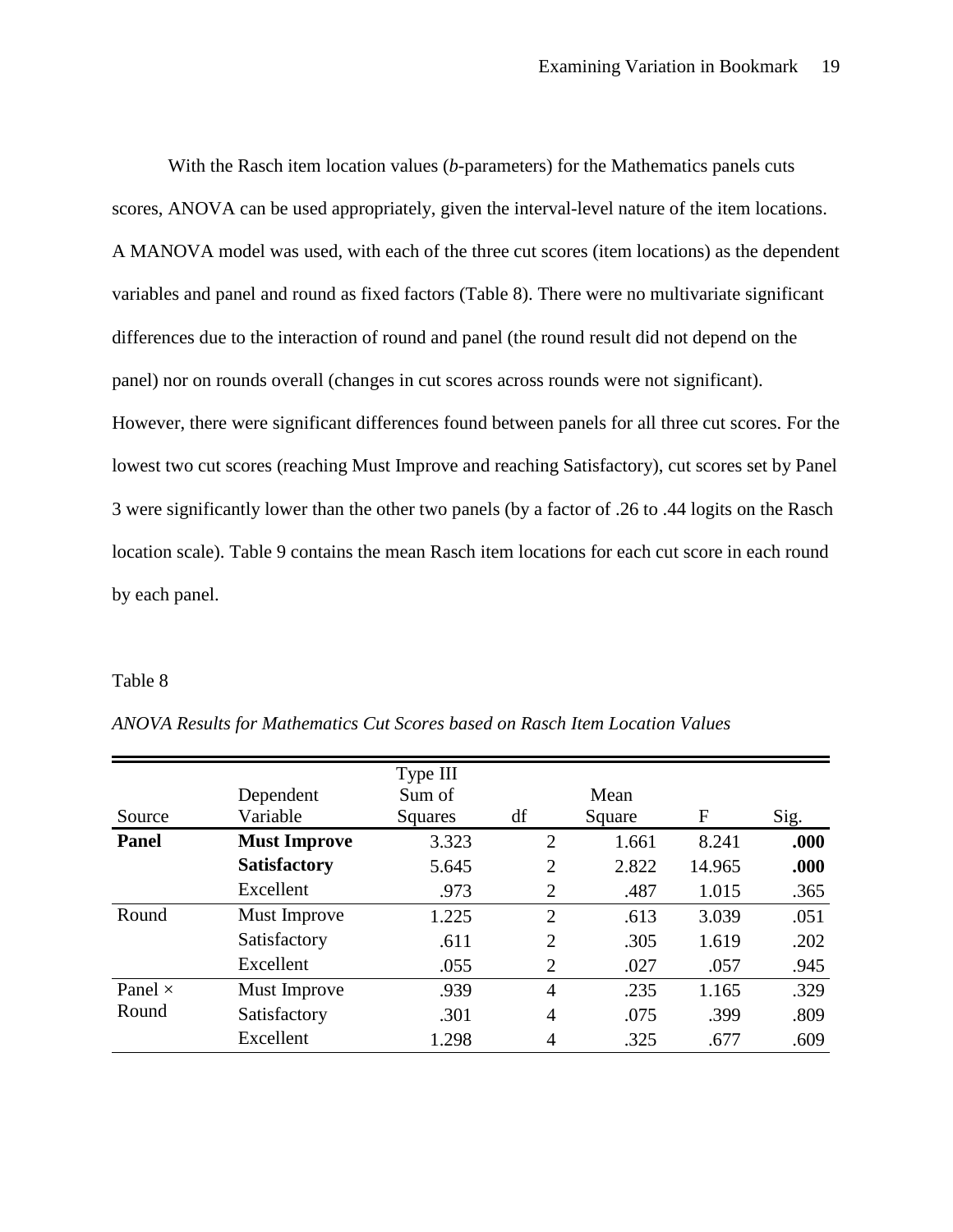Table 9

| <b>Cut Score</b>     | Round          | Panel          | Mean    | <b>SD</b> | $\boldsymbol{n}$ |
|----------------------|----------------|----------------|---------|-----------|------------------|
| 1 <sup>st</sup>      | $\,1\,$        | M1             | $-1.41$ | 0.70      | 18               |
|                      |                | M2             | $-1.31$ | 0.46      | 16               |
|                      |                | M <sub>3</sub> | $-1.07$ | 0.25      | 17               |
|                      | $\overline{2}$ | M1             | $-1.27$ | 0.41      | 18               |
|                      |                | M <sub>2</sub> | $-1.33$ | 0.43      | 16               |
|                      |                | M <sub>3</sub> | $-0.88$ | 0.34      | 17               |
|                      | 3              | M1             | $-0.96$ | 0.59      | 18               |
|                      |                | M <sub>2</sub> | $-1.26$ | 0.28      | 16               |
|                      |                | M <sub>3</sub> | $-0.91$ | 0.34      | 17               |
|                      | $\mathbf{1}$   | M1             | $-0.59$ | 0.51      | 18               |
|                      |                | M <sub>2</sub> | $-0.50$ | 0.54      | 16               |
|                      |                | M <sub>3</sub> | $-0.08$ | 0.35      | 17               |
|                      | $\sqrt{2}$     | M1             | $-0.67$ | 0.52      | 18               |
|                      |                | M <sub>2</sub> | $-0.50$ | 0.48      | 16               |
|                      |                | M <sub>3</sub> | $-0.15$ | 0.27      | 17               |
|                      | 3              | M1             | $-0.38$ | 0.49      | 18               |
|                      |                | M <sub>2</sub> | $-0.40$ | 0.38      | 16               |
|                      |                | M3             | $-0.08$ | 0.22      | 17               |
| $2^{nd}$<br>$3^{rd}$ | $\mathbf 1$    | M1             | 0.66    | 0.76      | 18               |
|                      |                | M <sub>2</sub> | 0.90    | 0.75      | 16               |
|                      |                | M <sub>3</sub> | 1.04    | 0.69      | 17               |
|                      | $\mathbf{2}$   | M1             | 0.71    | 0.50      | 18               |
|                      |                | M <sub>2</sub> | 0.90    | 0.88      | 16               |
|                      |                | M3             | 0.96    | 0.57      | 17               |
|                      | 3              | M1             | 0.92    | 0.73      | 18               |
|                      |                | M <sub>2</sub> | 1.00    | 0.81      | 16               |
|                      |                | M <sub>3</sub> | 0.78    | 0.47      | 17               |
|                      |                |                |         |           |                  |

*Descriptive Statistics of Mathematics Cut Score Rasch Item Locations by Round and Panel*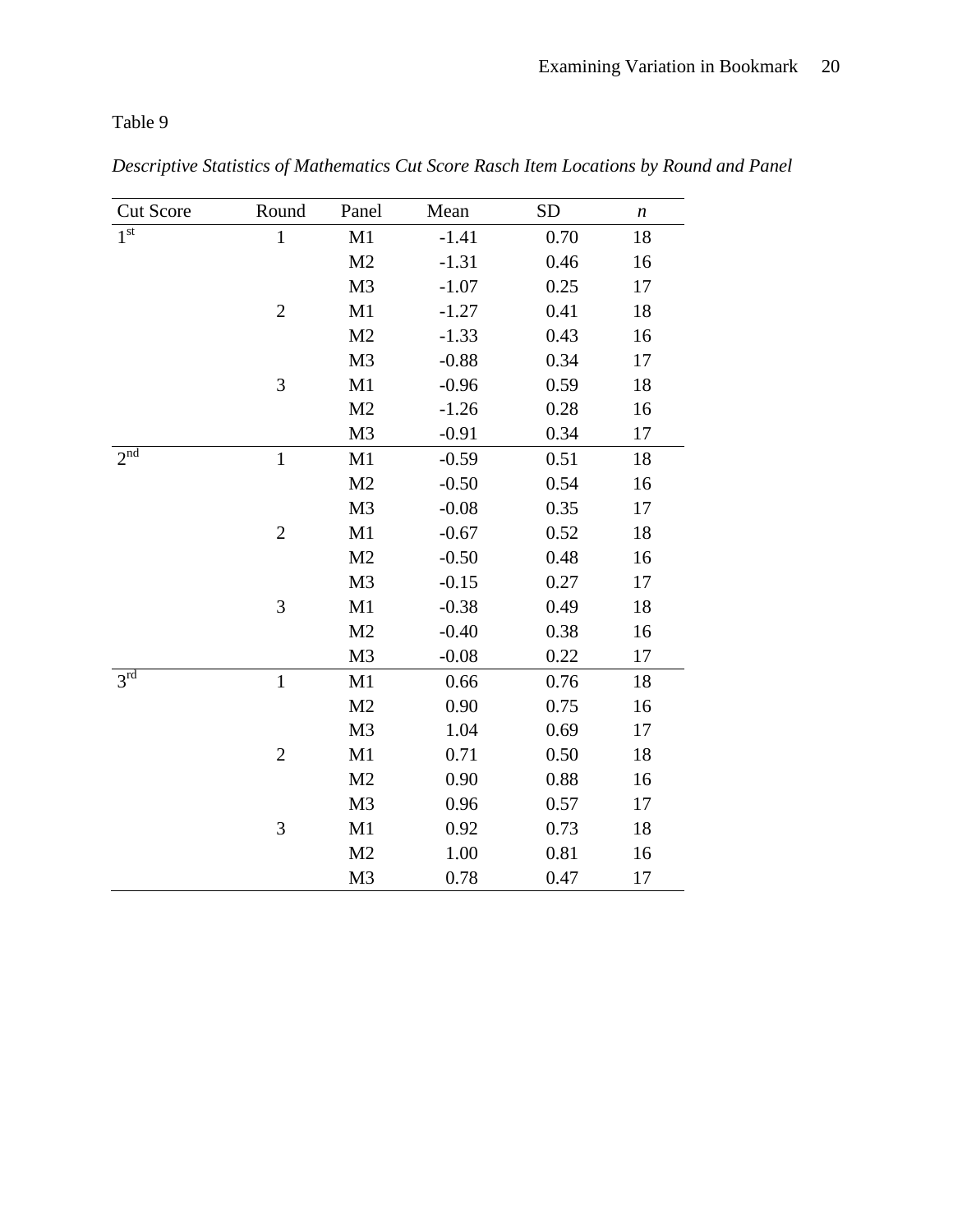As can be seen in Figure 4 regarding Mathematics panels, within panel (e.g., Panel M1), the variation tended to decrease from Round 1 to 3, but this was not uniform. This figure uses the theta values (Rasch item locations) as the outcome (Y-axis). The lowest set of three 95% confidence intervals within each panel constitutes the results for the lowest cut score and so forth. The clearest example of a uniform decrease in variation can be seen in Panel M3 for their highest cuts, where the cut score also decreased slightly from Round 1 to 3. Slight variation in final recommendation from Round 3 of each panel is also observable, with the highest third cut from M2 and the highest second cut from M3; the lowest cut is similar between M1 and M3 with M2 recommending a lower cut. Also note from the figure that the distance between each cut score was much greater for Panel M2 than M3, also, the distance between the lowest 2 cut scores tends to be less – notice the Round 3 shift in the lowest cut for Panel M1.

Figure 5 is essentially the same as Figure 4, with panel and round reversed. Each rectangle contains results from a single round, illustrating how panels varied within each round for each of the three cut scores. This display highlights variation in panels within each round, which is the focus of this analysis, so it will be used for the other subject area.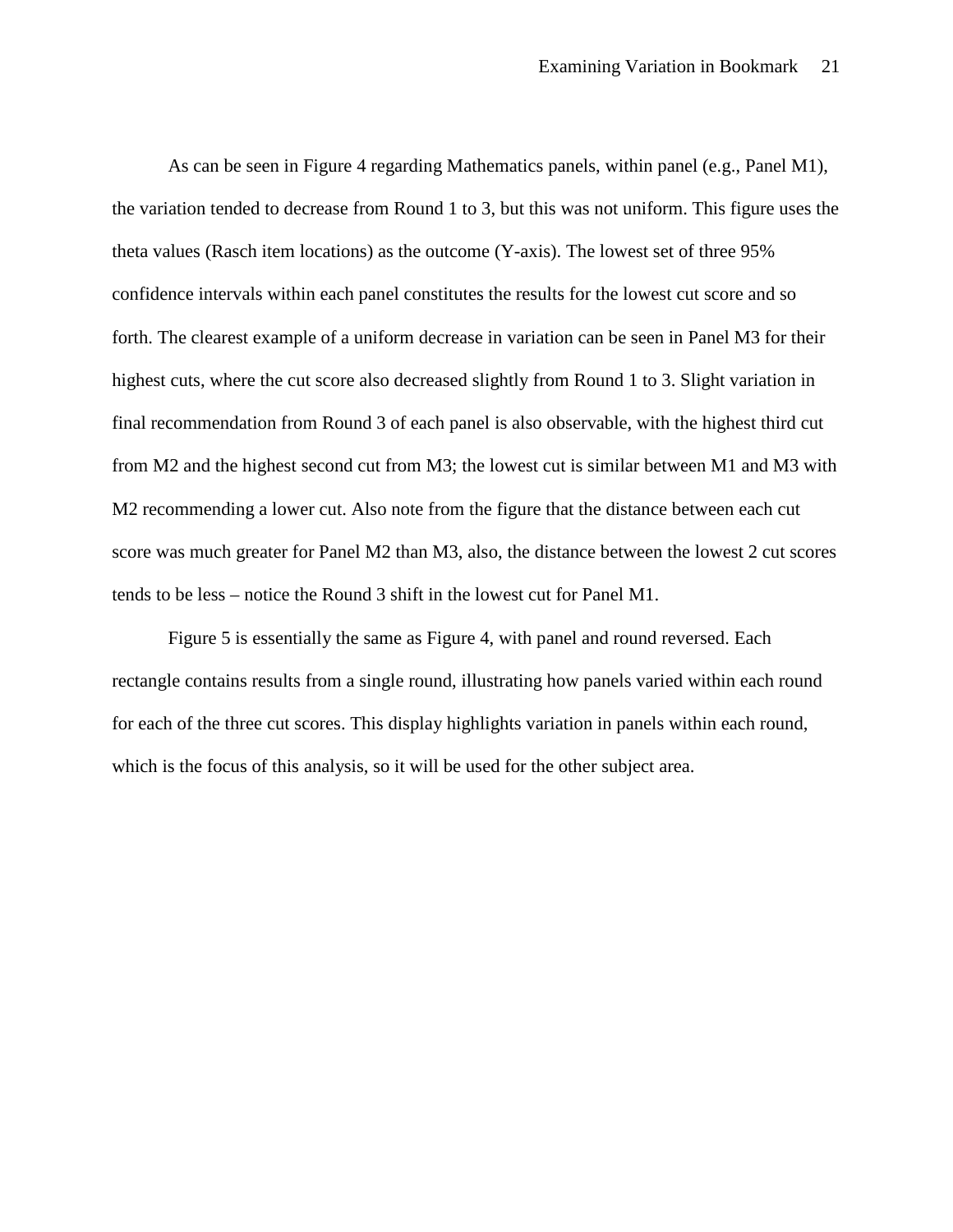

*Figure 4*. Mathematics cut score 95% confidence intervals given item Rasch locations by panel and round, where the lowest cut scores (must improve, triangles) are uniformly at the bottom of each panel and highest cut scores (excellent, circles) are at the top.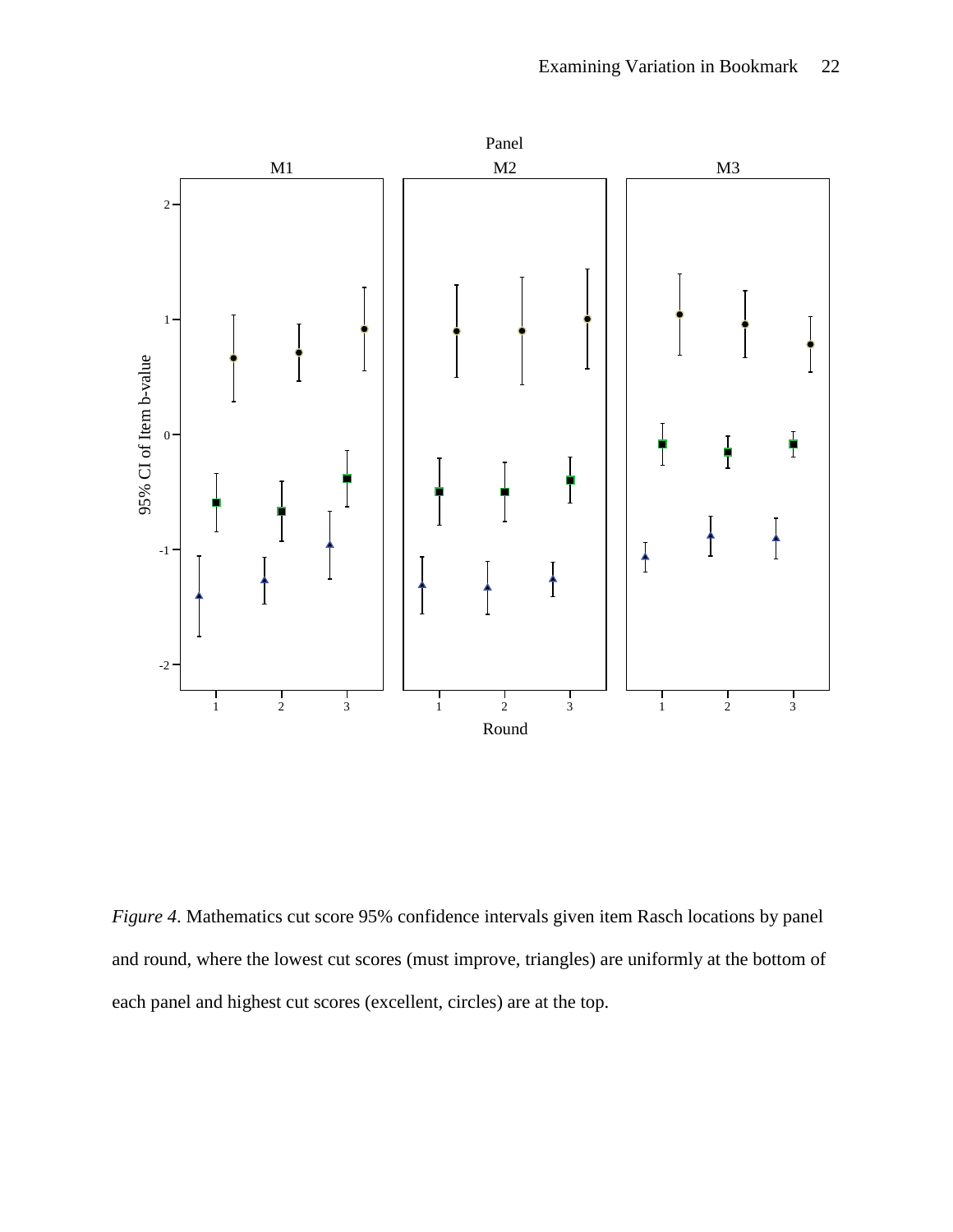

*Figure 5*. Mathematics cut score 95% confidence intervals given item Rasch locations by round and panel, where the lowest cut scores (must improve, triangles) are uniformly at the bottom of each panel and highest cut scores (excellent, circles) are at the top.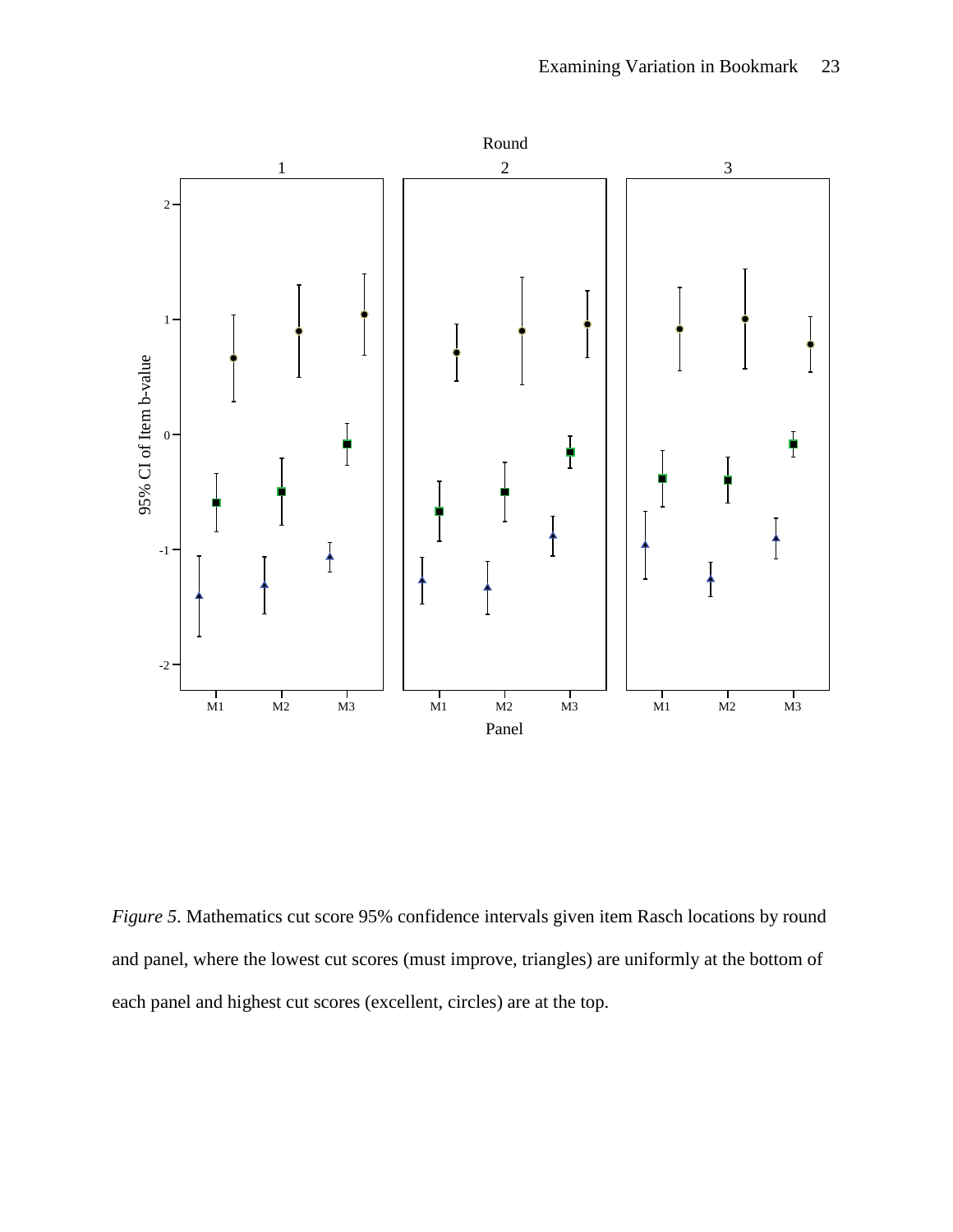When examining the same display by item number (sequence number) rather than Rasch item location, as in Figure 6, the pattern is similar, but as seen in earlier displays, the analysis of item number creates visually larger differences between cut scores. One cautionary note is that these displays by item number illlustrate mean cut scores with 95% confidence intervals based on the standard error of the mean. Until this point, item numbers (sequence) have been treated as ordinal. In most cases the ordering of the cuts across panels remains the same whether we examine Rasch item locations or raw item numbers, except for the lowest cut score in Round 1 between Panels M1 and M2 (with Rasch item locations, M1 sets a lower cut than M2, but this is not the case with item numbers) and the highest cut score in Round 2 between Panels M1 and M2, where again M1 set a lower cut score than M2 based on Rasch locations, but this reverses slightly with item numbers).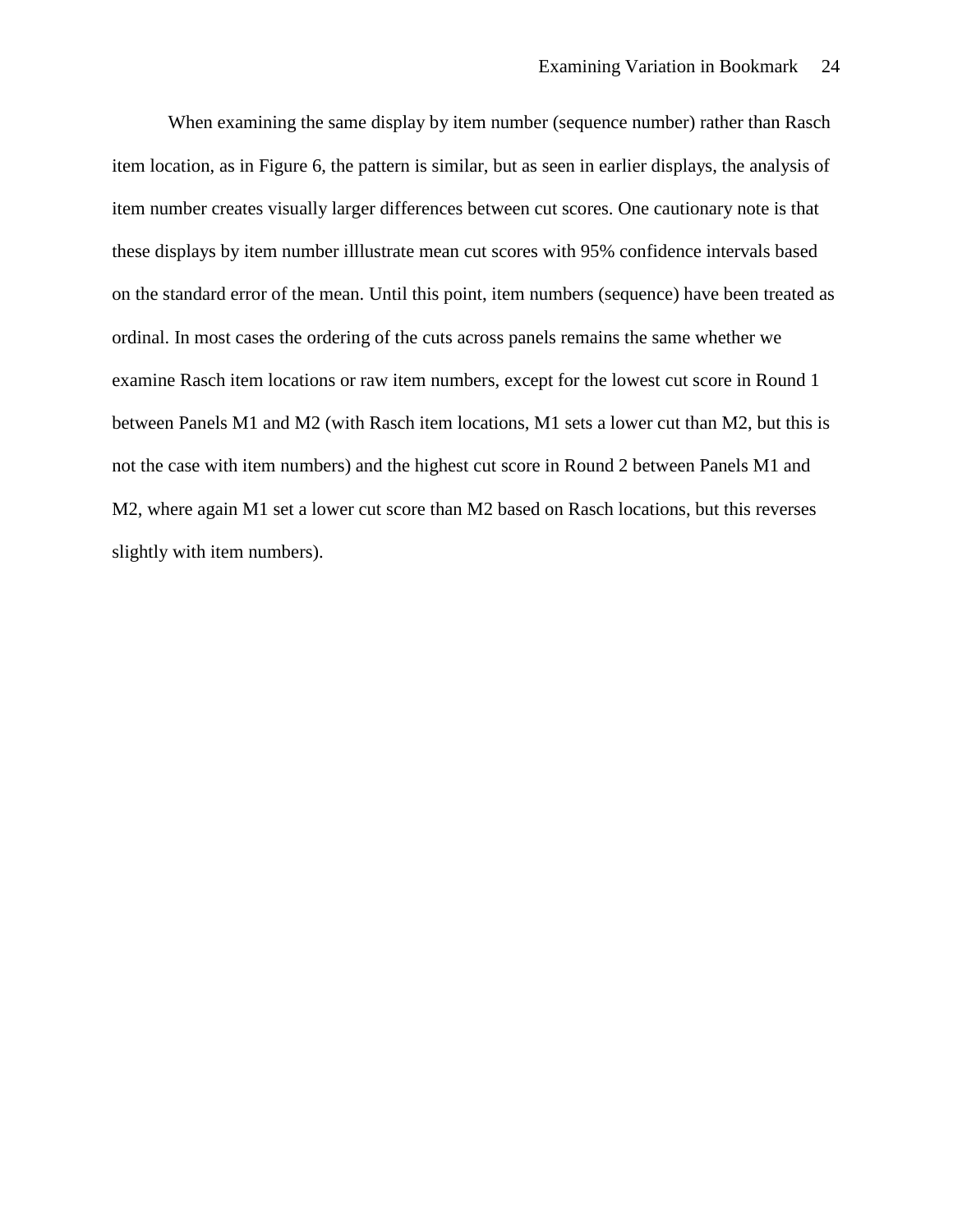

*Figure* 6. Mathematics cut score 95% confidence intervals given item number by panel and round, where the lowest cut scores are uniformly at the bottom of each panel and highest cut scores are at the top.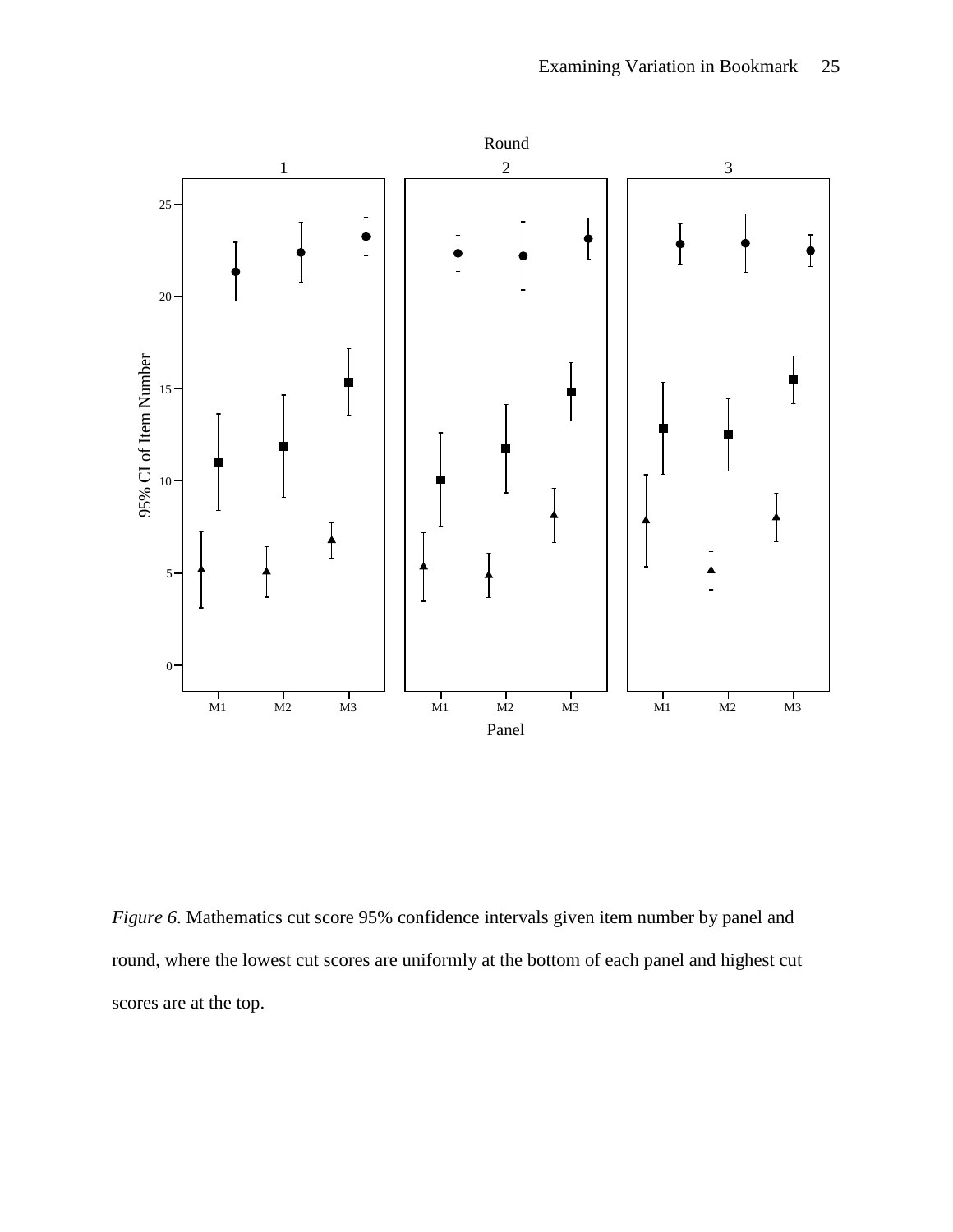In Figure 7, the average item number selected as the cut score at each level in each round is displayed for each panel. One notable feature in this display is the greater variability between panels, particularly Panel L2. This panel tends to set the highest cut scores at each level in each round—notice in Round 1, Panel L2 sets the middle cut score near the top cut scores of the other two panels.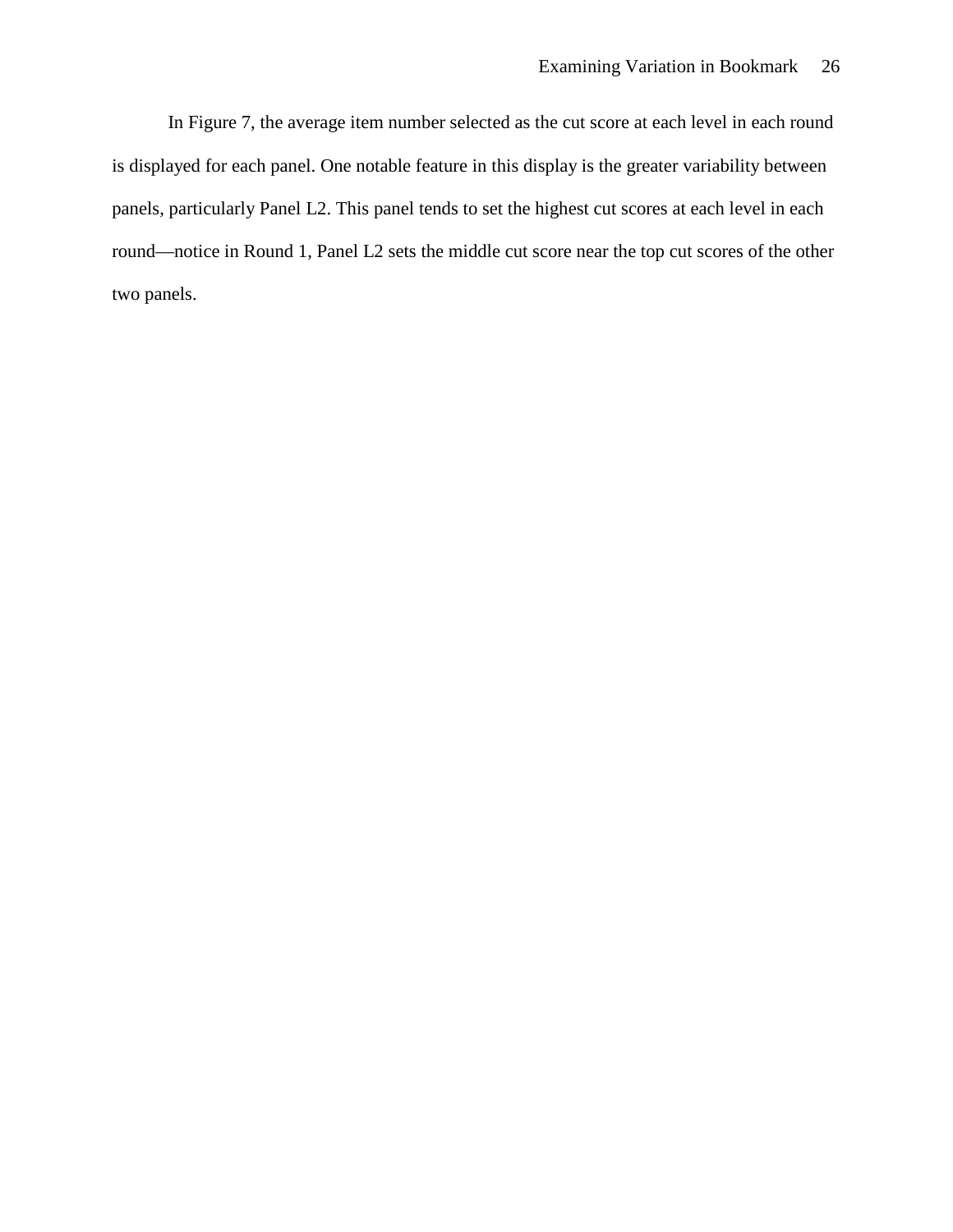

*Figure 7*. Language Arts cut score 95% confidence intervals given item number by panel and round, where the lowest cut scores are uniformly at the bottom of each panel and highest cut scores are at the top.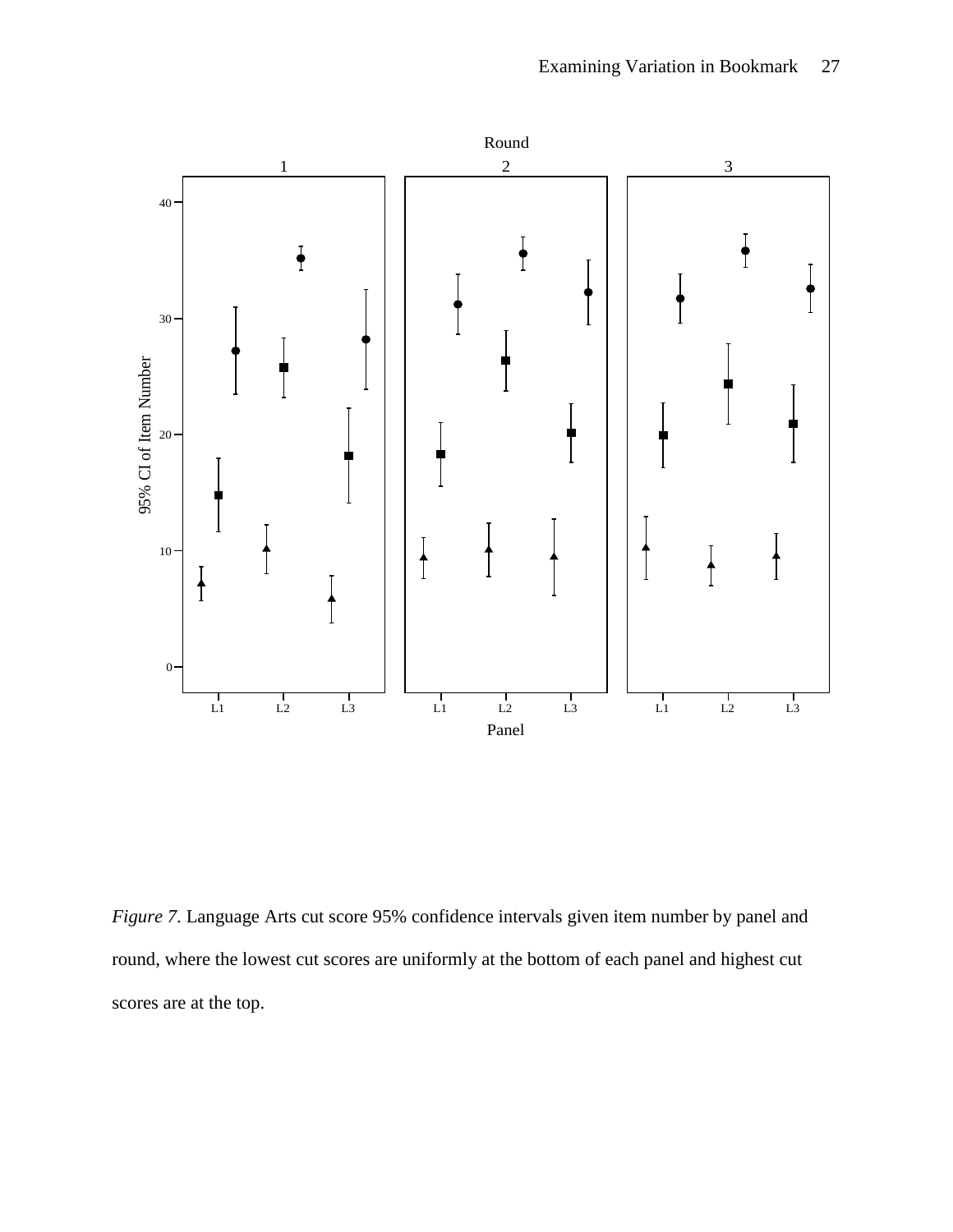Another graphical display that conveys a great deal of information includes Figures 8 and 9. Here we can see all three cuts for each judge in each round – the lines represent the distance between the lowest cut and the highest cut, with the middle cut represented by the dot in the middle. The rounds follow in sequence from the first line to the third line for each judge. This panel in particular is discussed at length in the manuscript. From this figure we can see that judges were relatively homogenous on their bottom and top cuts, with little movement from Round 1 to 3. One judge in particular (Judge 11) was making a strong statement by severely dropping the middle cut (satisfactory or essentially passing the standard) to Item 6. Information from the evaluation feedback provide insight into scenarios such as these.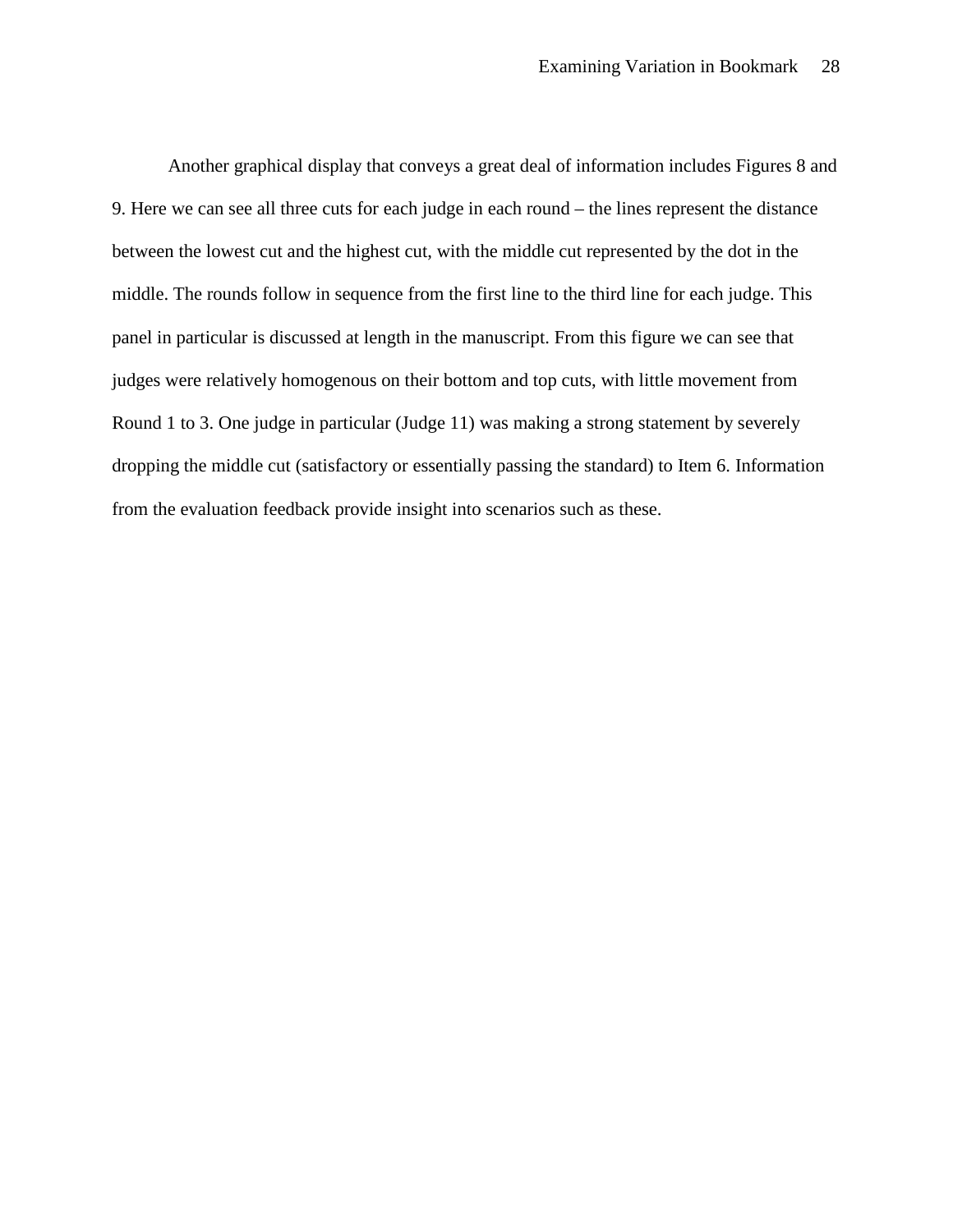

*Note*: For each judge, there are three lines representing the three rounds. Round 1 is a circle, Round 2 a square, Round 3 a triangle. Each line represents the 3 cuts, the lowest point is Must Improve, the middle point is Satisfactory, the highest point is Excellent.

*Figure 8*. Judge variation across rounds within Panel M1 (Mathematics item numbers).

In these figures, three judges are highlighted (encased in a rectangle). Judge 4 set all three cut scores relatively high in Round 1, significantly dropped each cut score in Round 2, and raised the two lower final cut scores near their original position. Judge 7 shows an increase in all three cut scores across all three rounds. Judge 18 shows very little variation in cut score placement across the three rounds.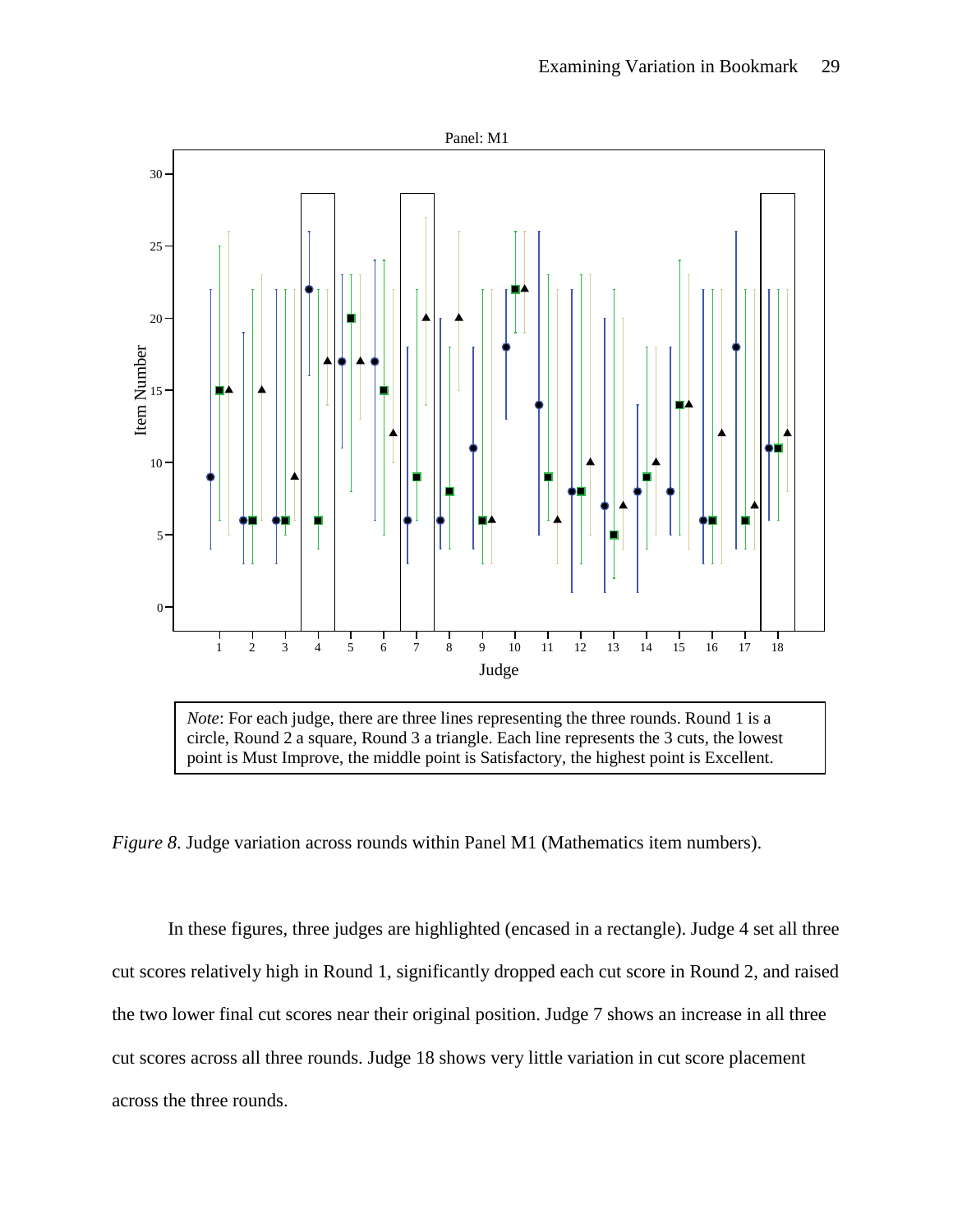

*Note*: For each judge, there are three lines representing the three rounds. Round 1 is a circle, Round 2 a square, Round 3 a triangle. Each line represents the 3 cuts, the lowest point is Must Improve, the middle point is Satisfactory, the highest point is Excellent.

*Figure 9*. Judge variation across rounds within Panel M1 (Mathematics Rasch item *b*-value).

Figure 9 is essentially the same as the previous Figure 8, except that the scale is now based on Rasch item locations (*b*-values) instead of item number. Similar patterns can be seen, but appear less dramatic, particularly the variation within Judge 4.

Similar figures can be found in the Appendix (Figures A-G) for the remaining panels.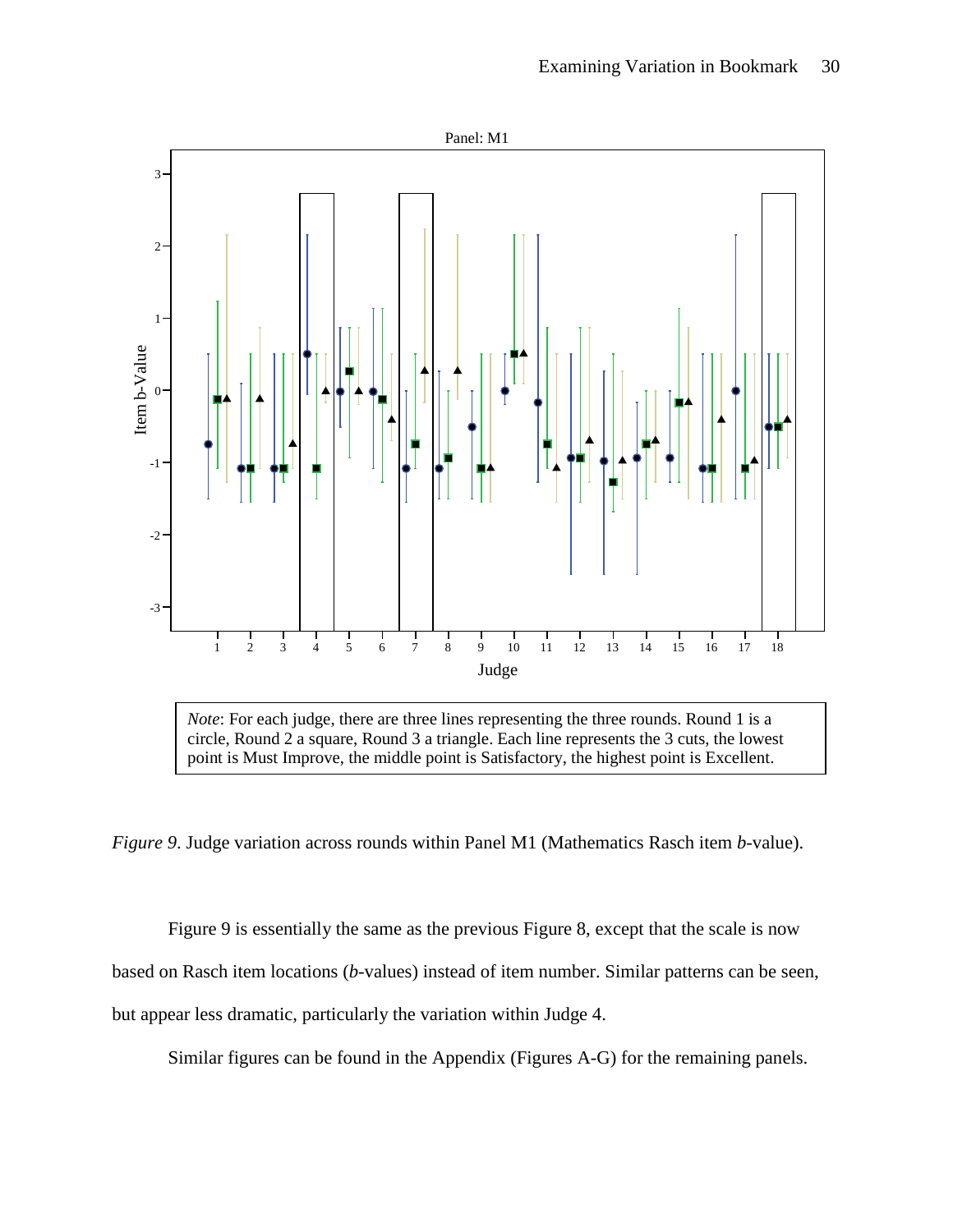### *Evaluative Feedback from Judges*

Our hope was to use information from the judges' evaluations of the sessions to explore variation in cut scores within and across panels. Unfortunately, this largely resulted in little to no significant relations between the outcomes of standard setting sessions and perceptions of the process. There were a handful of findings that were interesting, yet not unexpected. These are highlighted here. The evaluation questions are provided in the Appendix, translated into English.

To facilitate analysis of Evaluation reports from the judges, item sets were assessed through exploratory factor analysis using Principle Axis Factor extraction. The 5 items regarding the effectiveness of the session (Effective Session) overall were composed of a single factor, with coefficient alpha of .79. The 7 items regarding participants did not result in strong factors and was subsequently divided into 4 parts: a single item about prior knowledge of standard setting (Knew Process), two items regarding participant interest in the process (Participant Interest), a single item stating that the work during the sessions was difficult (Work Was Difficult), and three items regarding the active involvement of the participants (Participant Involvement). The 5 items regarding the quality of the organization and materials of the session (Session Organization) resolved into a single factor, with coefficient alpha of .73. The 7 items regarding the effectiveness of the facilitator (Effective Facilitator) resolved into a single factor, with coefficient alpha of .84.

The first question of the Evaluation Form was: "Do you believe that in the test booklet used to set cut scores, all, some, or none of the items were in order of difficulty, from easiest to most difficult?" Overall, 39% of panelists believed all items were in order of difficulty; 3% believed that none of the items were in order of difficulty (Table 10).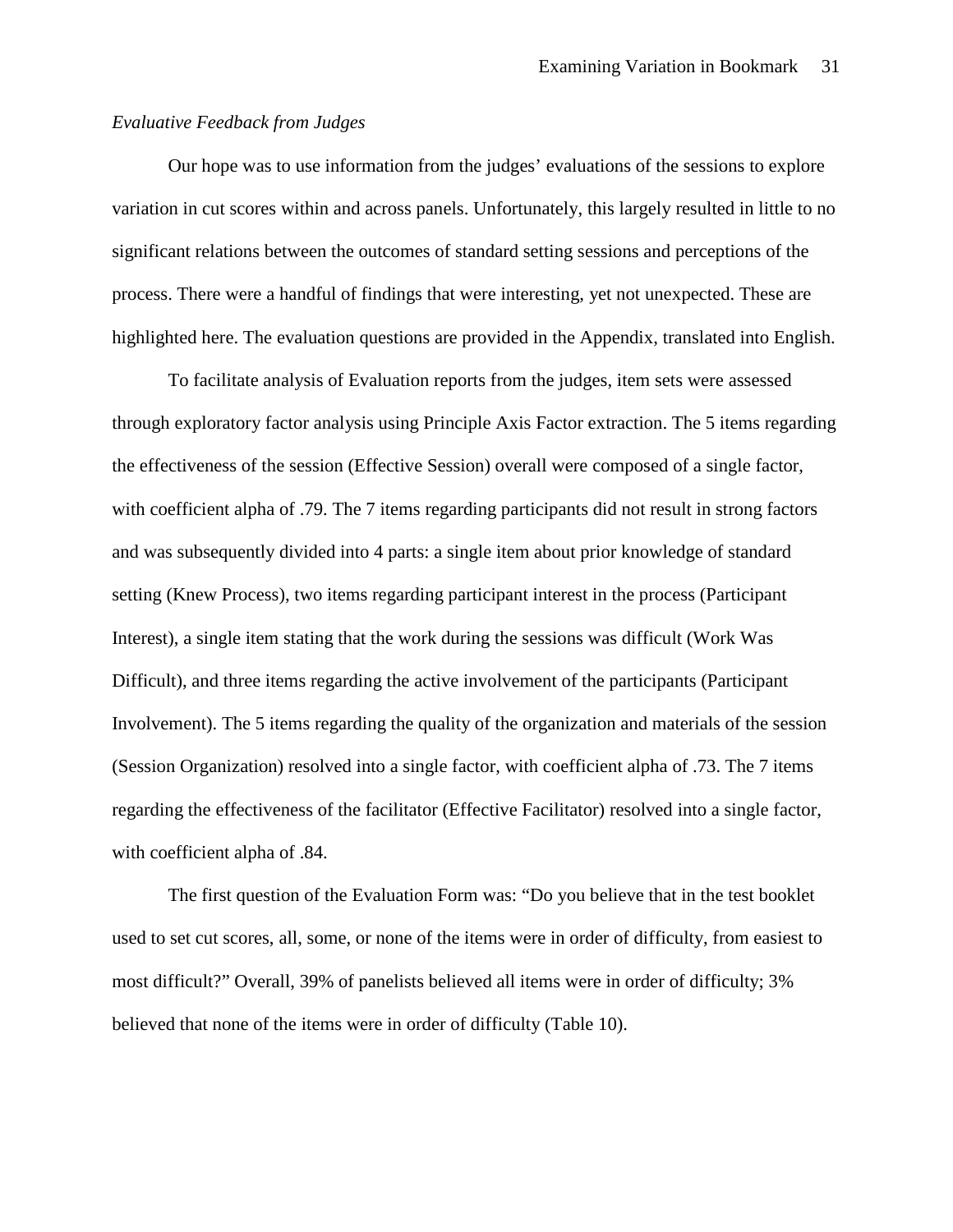## Table 10

|                    |                | Items in Order |            |                      |  |  |
|--------------------|----------------|----------------|------------|----------------------|--|--|
| Subject Area       | Panel          | All Items      | Some Items | None of the<br>Items |  |  |
| Language Arts      | L1             |                | Ч          |                      |  |  |
|                    | L2             |                | 12         |                      |  |  |
|                    | L <sub>3</sub> | 9              | 6          |                      |  |  |
| <b>Mathematics</b> | M1             | 4              | 13         |                      |  |  |
|                    | M <sub>2</sub> | 9              | 6          |                      |  |  |
|                    | M <sub>3</sub> | 6              | 10         |                      |  |  |

*Judge Beliefs about Item Order by Panel (Frequencies)*

Based on correlations among all evaluation responses (Table 11), when judges believed the items in the ordered-item-booklet to be in order of difficulty, they tended to report the session to be more effective. Overall, judges reported to be more interested and more actively involved when they viewed the session to be effective, well organized, with an effective facilitator. Participant interest in the activity and their level of active involvement were related (*r* = .32). Participants who were less interested in the process were more likely to report that the work was very difficult.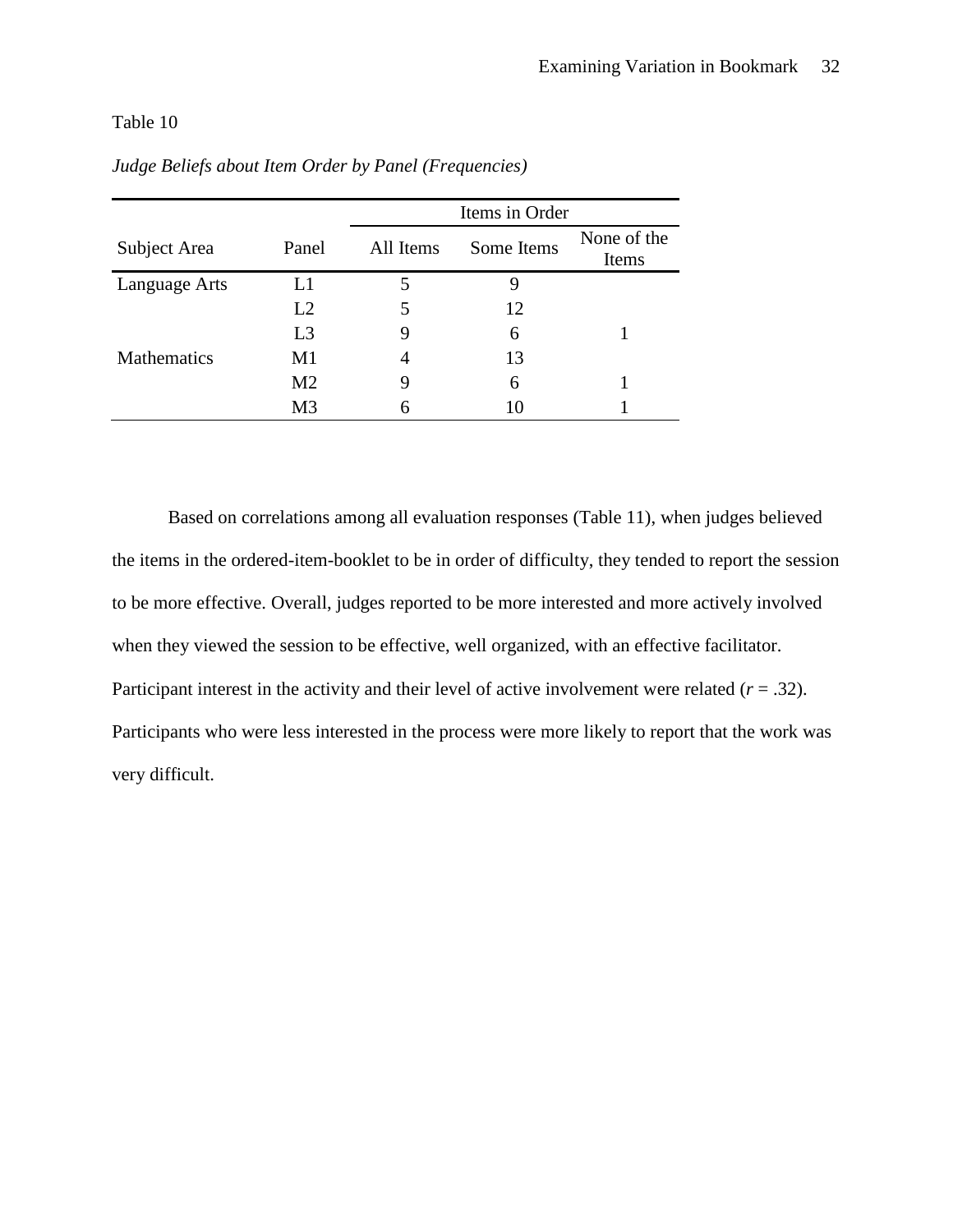### Table 11

|                            |                  | Items in<br>Order | Effective<br>Session | Knew<br>Process | Participant<br>Interest | Work was<br>Difficult | Participant<br>Involvement | Session<br>Organization |
|----------------------------|------------------|-------------------|----------------------|-----------------|-------------------------|-----------------------|----------------------------|-------------------------|
| Effective<br>Session       | r                | .230              |                      |                 |                         |                       |                            |                         |
|                            | $\boldsymbol{p}$ | .024              |                      |                 |                         |                       |                            |                         |
| Knew about<br>Process      | $\mathbf{r}$     | $-.148$           | .136                 |                 |                         |                       |                            |                         |
|                            | $\boldsymbol{p}$ | .152              | .192                 |                 |                         |                       |                            |                         |
| Participant<br>Interest    | $\mathbf{r}$     | .043              | .434                 | .111            |                         |                       |                            |                         |
|                            | $\boldsymbol{p}$ | .674              | .000                 | .287            |                         |                       |                            |                         |
| Work was<br>very Difficult | r                | $-.077$           | $-.107$              | .147            | $-.219$                 |                       |                            |                         |
|                            | $\boldsymbol{p}$ | .456              | .301                 | .160            | .033                    |                       |                            |                         |
| Participant<br>Involvement | $\mathbf{r}$     | .152              | .411                 | .269            | .319                    | $-.121$               |                            |                         |
|                            | $\boldsymbol{p}$ | .138              | .000                 | .009            | .002                    | .242                  |                            |                         |
| Session<br>Organization    | r                | .124              | .562                 | .135            | .361                    | $-.121$               | .322                       |                         |
|                            | $\boldsymbol{p}$ | .223              | .000                 | .191            | .000                    | .242                  | .001                       |                         |
| Effective<br>Facilitator   | r                | .114              | .548                 | .089            | .453                    | $-.171$               | .326                       | .526                    |
|                            | $\boldsymbol{p}$ | .265              | .000                 | .393            | .000                    | .096                  | .001                       | .000                    |

*Spearman Correlations among Judge Evaluation Responses (n = 94 to 98)*

With only 6 panels, correlations are difficult to assess. However, the purposes here were exploratory and we retained the decision rule of  $p<0.05$  to identify reliable correlations – requiring correlations to be greater than .7 to be significant. At the panel level (Table 11), when panels viewed the work to be difficult, they tended to report that the session was less effective, that they were less interested in the activity, and the organization of the session was of lower quality. When the session was viewed as more effective, facilitators were seen as more effective and panels were more interested in the process. Difficulty of the work had a much stronger impact at the panel level than at the individual judge level, resulting in three significant correlations (panel level) compared to one at the judge level. In addition, although not significant, if a panel tended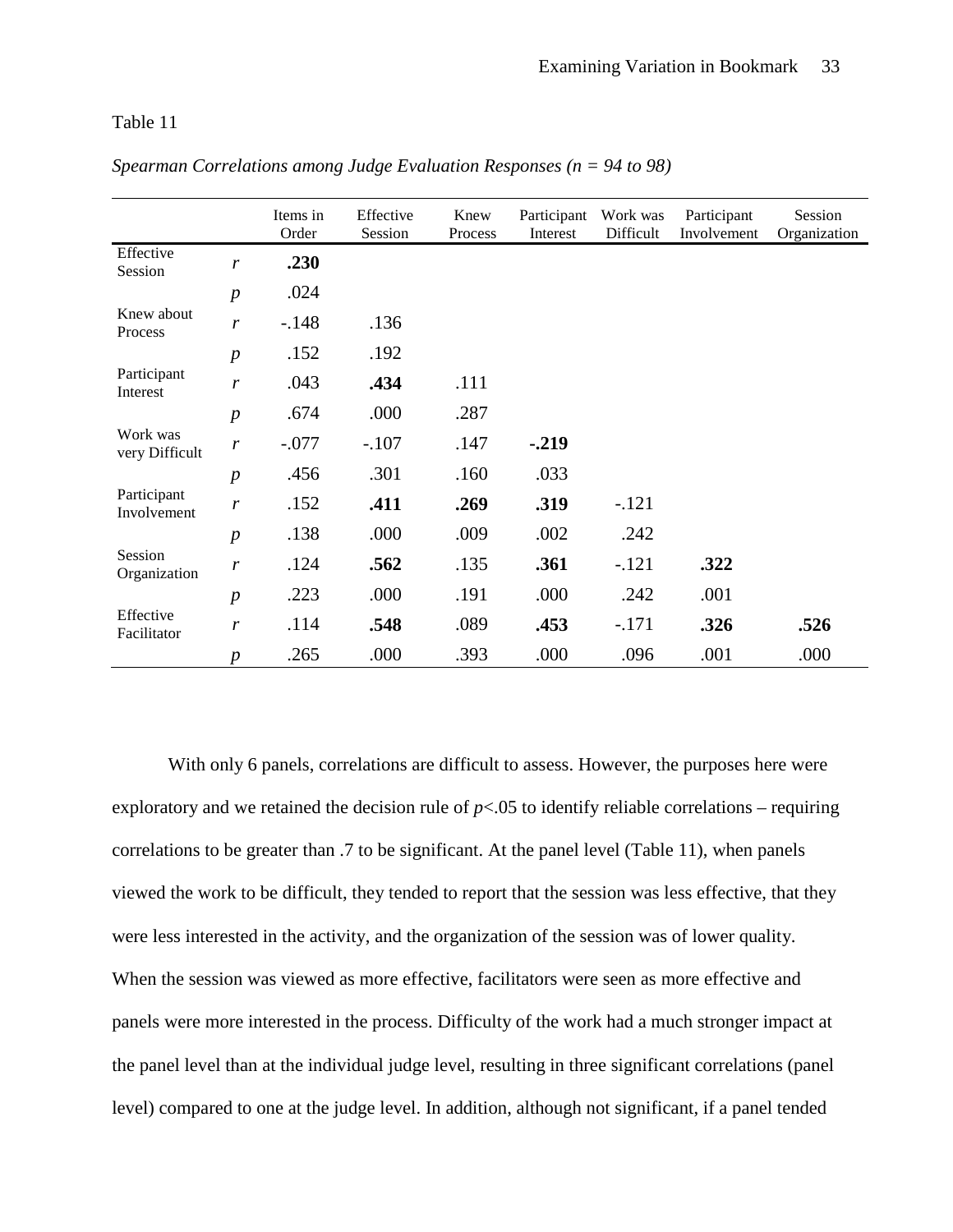to view the work as being very difficult, they were less likely to believe the items in the OIB were in order (*r* = -.61, *p*=.20).

# Table 12

|  | Pearson Correlations of Panel Mean Evaluation Responses ( $n = 6$ ) |  |  |  |  |  |  |
|--|---------------------------------------------------------------------|--|--|--|--|--|--|
|--|---------------------------------------------------------------------|--|--|--|--|--|--|

|                            |                  | Items in<br>Order | Effective<br>Session | Knew<br>Process | Participant<br>Interest | Work was<br>Difficult | Participant<br>Involvement | Session<br>Organization |
|----------------------------|------------------|-------------------|----------------------|-----------------|-------------------------|-----------------------|----------------------------|-------------------------|
| Effective<br>Session       | r                | .396              |                      |                 |                         |                       |                            |                         |
|                            | $\boldsymbol{p}$ | .437              |                      |                 |                         |                       |                            |                         |
| Knew about<br>Process      | r                | $-.455$           | $-.093$              |                 |                         |                       |                            |                         |
|                            | $\boldsymbol{p}$ | .365              | .860                 |                 |                         |                       |                            |                         |
| Participant<br>Interest    | r                | .393              | .842                 | .306            |                         |                       |                            |                         |
|                            | $\boldsymbol{p}$ | .441              | .036                 | .555            |                         |                       |                            |                         |
| Work was<br>very Difficult | r                | $-.607$           | $-0.920$             | .080            | $-0.910$                |                       |                            |                         |
|                            | $\boldsymbol{p}$ | .201              | .009                 | .880            | .012                    |                       |                            |                         |
| Participant<br>Involvement | r                | .097              | .414                 | .665            | .587                    | $-.423$               |                            |                         |
|                            | $\boldsymbol{p}$ | .855              | .415                 | .149            | .221                    | .404                  |                            |                         |
| Session<br>Organization    | r                | .563              | .641                 | $-.107$         | .668                    | $-.835$               | .416                       |                         |
|                            | $\boldsymbol{p}$ | .245              | .170                 | .840            | .147                    | .039                  | .413                       |                         |
| Effective<br>Facilitator   | r                | .045              | .902                 | .051            | .690                    | $-.743$               | .501                       | .582                    |
|                            | $\boldsymbol{p}$ | .932              | .014                 | .923            | .129                    | .091                  | .312                       | .226                    |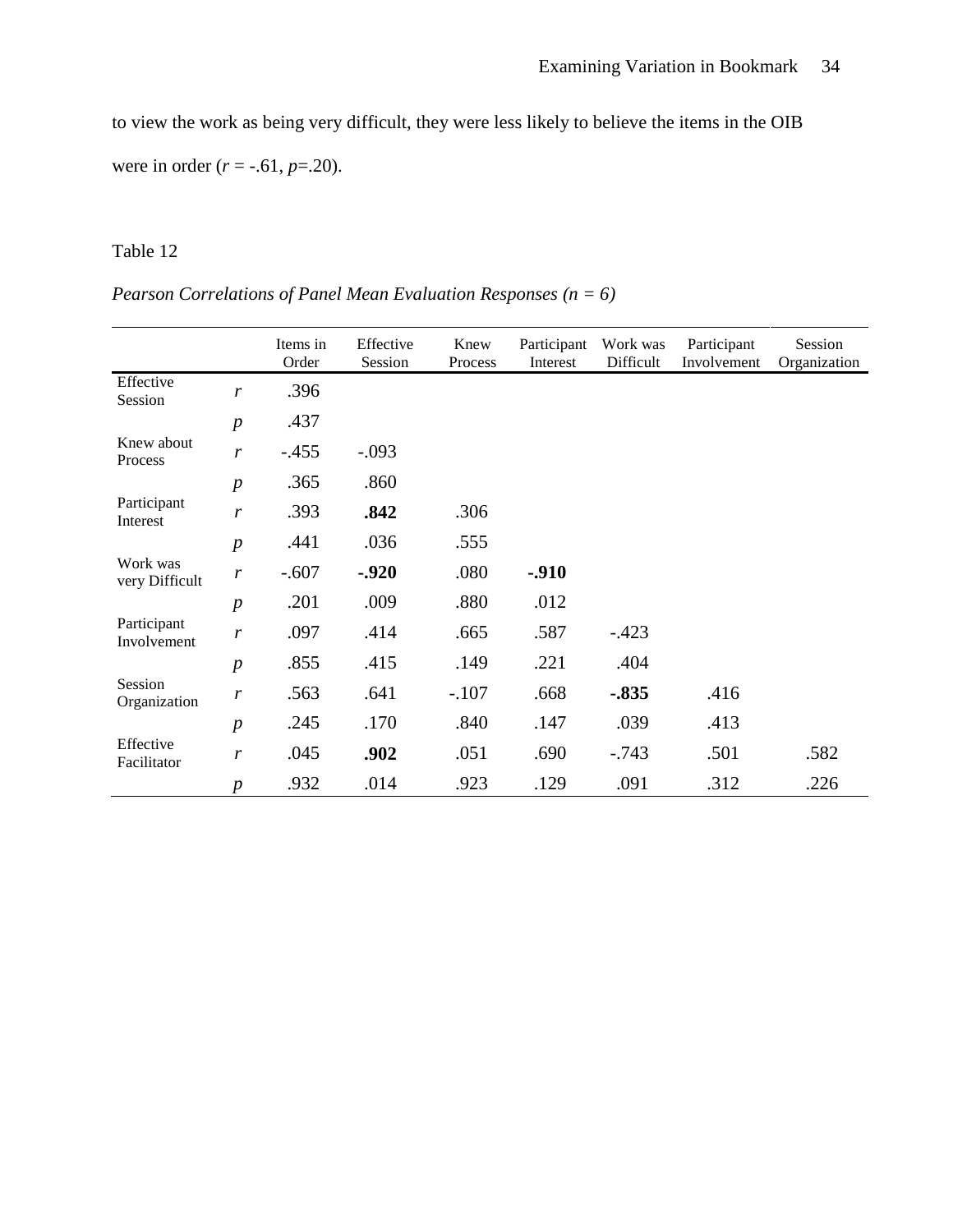None of the panel cut score variance indices were related to aspects of the evaluation of the session, including the cut score levels themselves (Table 13). The only correlation that approached significance was between level of participant involvement and the highest cut score at the Excellent performance level  $(r = .73, p = .10)$ .

## Table 13

|  | <i>Pearson Correlations of Panel Evaluation Responses with Score Variability Indices (<math>n = 6</math>)</i> |  |
|--|---------------------------------------------------------------------------------------------------------------|--|
|  |                                                                                                               |  |

|                               |                  |                                         | <b>Within Panels</b>             |                                    |                   | <b>Between Panels</b> |           |
|-------------------------------|------------------|-----------------------------------------|----------------------------------|------------------------------------|-------------------|-----------------------|-----------|
|                               |                  | Round 3<br><b>Cut Score</b><br>Variance | Percent<br>Change in<br>Variance | Average<br>Distance in<br>Variance | Should<br>Improve | Satisfactory          | Excellent |
| Items in<br>Order             | $\boldsymbol{r}$ | $-.057$                                 | $-.370$                          | $-.235$                            | $-.026$           | $-.071$               | .007      |
|                               | $\boldsymbol{p}$ | .915                                    | .470                             | .654                               | .962              | .894                  | .990      |
| Effective<br>Session          | $\boldsymbol{r}$ | .445                                    | $-.627$                          | .298                               | $-.087$           | .237                  | .375      |
|                               | $\boldsymbol{p}$ | .376                                    | .183                             | .566                               | .870              | .651                  | .464      |
| Knew about<br>Process         | $\boldsymbol{r}$ | .312                                    | $-.259$                          | $-.455$                            | .603              | .223                  | .444      |
|                               | $\boldsymbol{p}$ | .547                                    | .621                             | .364                               | .205              | .671                  | .377      |
| Participant<br>Interest       | $\boldsymbol{r}$ | .280                                    | $-.608$                          | $-0.219$                           | .175              | .051                  | .336      |
|                               | $\boldsymbol{p}$ | .591                                    | .200                             | .676                               | .740              | .924                  | .515      |
| Work was<br>Very<br>Difficult | $\boldsymbol{r}$ | $-.188$                                 | .511                             | .061                               | .139              | .033                  | $-.175$   |
|                               | $\boldsymbol{p}$ | .721                                    | .300                             | .909                               | .792              | .951                  | .741      |
| Participant<br>Involvement    | $\boldsymbol{r}$ | .682                                    | $-.678$                          | $-.222$                            | .415              | .523                  | .734      |
|                               | $\boldsymbol{p}$ | .136                                    | .139                             | .673                               | .413              | .287                  | .097      |
| Session<br>Organization       | $\boldsymbol{r}$ | $-.071$                                 | $-.136$                          | $-.279$                            | $-.467$           | $-.296$               | $-.116$   |
|                               | $\boldsymbol{p}$ | .894                                    | .797                             | .592                               | .351              | .568                  | .827      |
| Effective<br>Facilitator      | $\boldsymbol{r}$ | .539                                    | $-.488$                          | .425                               | $-.213$           | .308                  | .404      |
|                               | $\boldsymbol{p}$ | .269                                    | .327                             | .401                               | .686              | .553                  | .427      |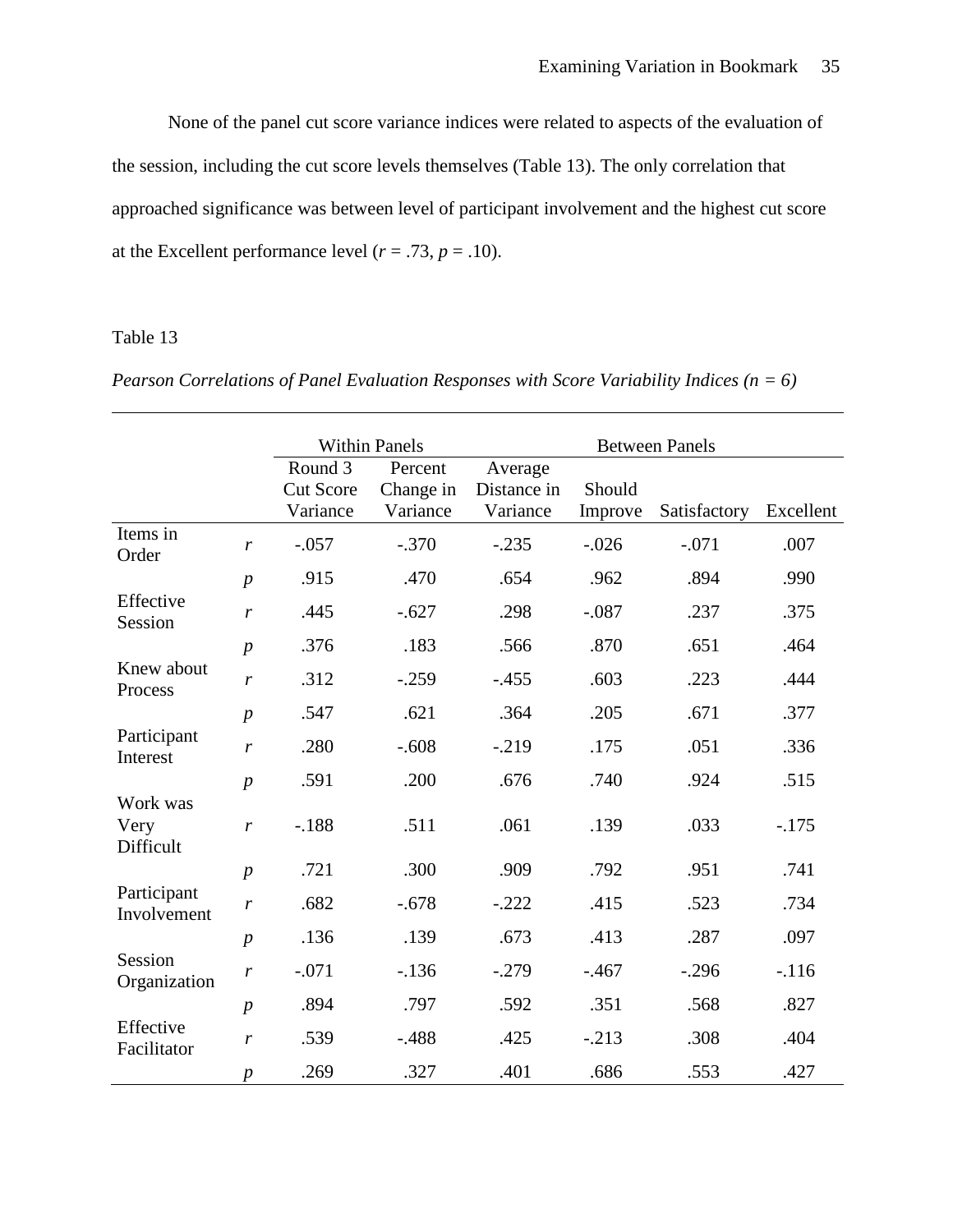To describe each index of variability:

- 1. Within Panel Round 3 Cut Score Variance: This is an index of the variance in the three cut scores set by a panel – the degree to which the three cut scores are spread out.
- 2. Percent Change in Variance: This is an index of the change in variance in the three cut scores from Round 1 to Round 3 – the degree to which a panel reduces the distance between the three cut scores.
- 3. Average Distance in Variance: This is an index of the average difference in the variance for a panel compared to the other two panels – the degree to which a panel sets cut scores that vary more than the other panels).
- 4. Should Improve, Satisfactory, Excellent: These are the actual cut scores set by each panel, based on item sequence number.

When examining indices of variability in cut scores within and between panels, several indices were related, as expected (Table 14). The middle and highest cut scores tended to be higher when there was more variation in the 3 cut scores within panel (clearly a result of the fact that the scores are spread out more). The highest cut score tended to be higher when the percent change in variation in cut scores from Round 1 to Round 3 was lower – when there was less change in panel variance in cut scores, the highest cut score tended to be higher.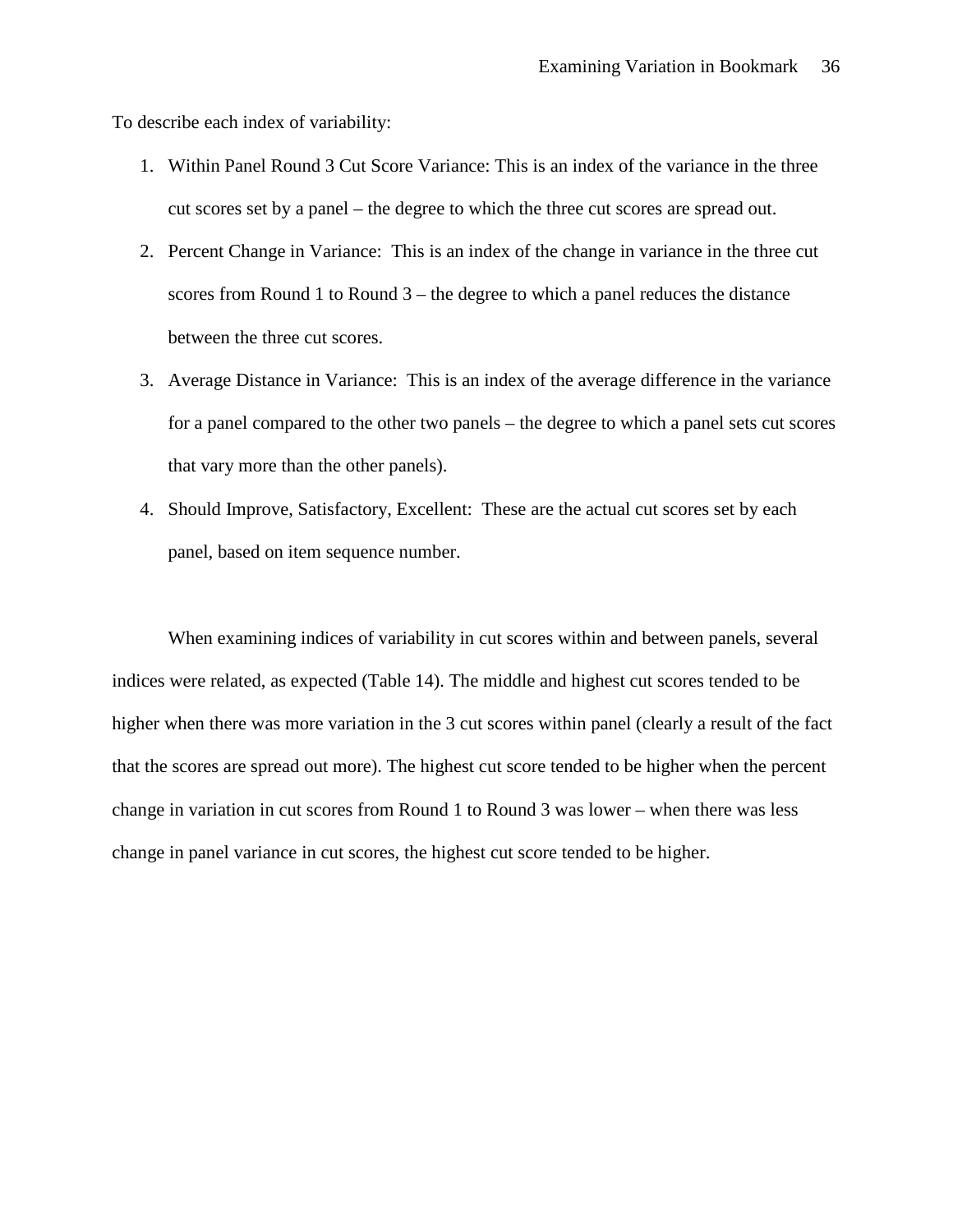# Table 14

*Pearson Correlations between Panel Level Score Variances and Cut Scores (n = 6)*

|                             |                  |                               | <b>Within Panels</b>                                     | <b>Between Panels</b>                                           |
|-----------------------------|------------------|-------------------------------|----------------------------------------------------------|-----------------------------------------------------------------|
|                             |                  | Round 3 Cut Score<br>Variance | Percent Change in<br>Variance from<br>Round 1 to Round 3 | Average Distance in<br>Variance from the<br><b>Other Panels</b> |
| % Change in<br>Variance     | r                | $-.838$                       |                                                          |                                                                 |
|                             | $\boldsymbol{p}$ | .037                          |                                                          |                                                                 |
| Distance in<br>Variance     | r                | .486                          | $-188$                                                   |                                                                 |
|                             | p                | .329                          | .722                                                     |                                                                 |
| Lowest Cut<br>Score         | r                | .507                          | $-.644$                                                  | $-.188$                                                         |
|                             | $\boldsymbol{p}$ | .305                          | .167                                                     | .722                                                            |
| Middle Cut<br>Score         | r                | .959                          | $-.778$                                                  | .526                                                            |
|                             | $\boldsymbol{p}$ | .002                          | .069                                                     | .284                                                            |
| <b>Highest Cut</b><br>Score | r                | .966                          | $-.899$                                                  | .289                                                            |
|                             | p                | .002                          | .015                                                     | .579                                                            |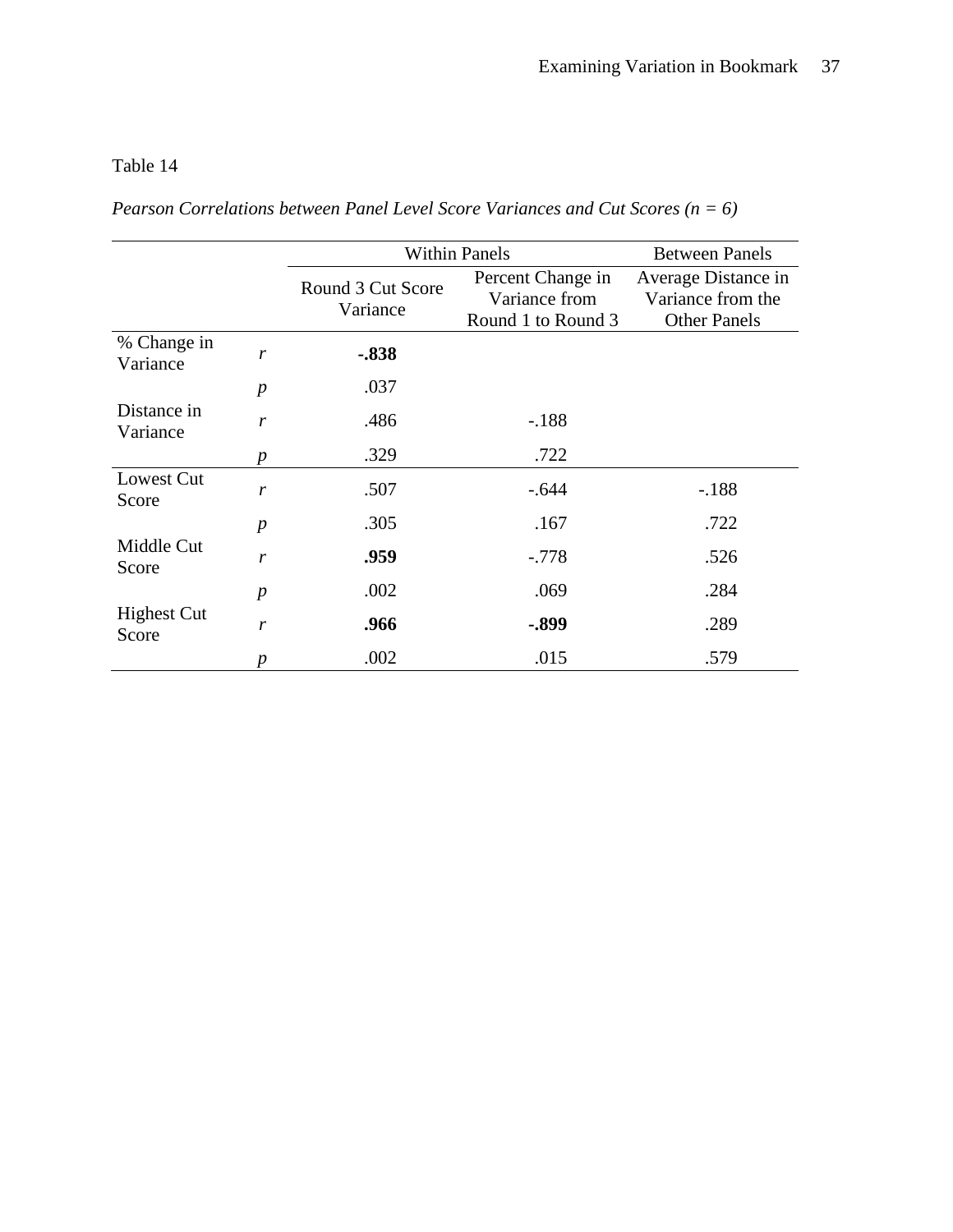None of the correlations among within panel changes in cut score variability from Round

1 to Round 3 and evaluation responses were significant (Table 15).

# Table 15

*Pearson Correlations among Panel Evaluation Responses and Changes in Within-Panel Cut Score Variability (n = 6)*

|                                  |                  | Change in Cut Score<br>Variance at Lowest Cut | Change in Cut Score<br>Variance at Middle Cut | Change in Cut Score<br>Variance at Highest Cut |
|----------------------------------|------------------|-----------------------------------------------|-----------------------------------------------|------------------------------------------------|
| Items in Order                   | $\boldsymbol{r}$ | $-.357$                                       | $-.696$                                       | $-.479$                                        |
|                                  | $\boldsymbol{p}$ | .488                                          | .125                                          | .336                                           |
| <b>Effective Session</b>         | r                | $-.128$                                       | .092                                          | .049                                           |
|                                  | $\boldsymbol{p}$ | .810                                          | .863                                          | .926                                           |
| <b>Knew Process</b>              | $\boldsymbol{r}$ | .757                                          | .128                                          | $-.485$                                        |
|                                  | $\boldsymbol{p}$ | .082                                          | .810                                          | .330                                           |
| Participant Interest             | $\boldsymbol{r}$ | .353                                          | $-0.219$                                      | $-.345$                                        |
|                                  | $\boldsymbol{p}$ | .493                                          | .677                                          | .503                                           |
| Work was Difficult               | $\boldsymbol{r}$ | $-.033$                                       | .298                                          | .205                                           |
|                                  | $\boldsymbol{p}$ | .951                                          | .567                                          | .697                                           |
| Participant<br>Involvement       | r                | .226                                          | .041                                          | $-.645$                                        |
|                                  | $\boldsymbol{p}$ | .667                                          | .939                                          | .167                                           |
| Session<br>Organization          | r                | .069                                          | $-.497$                                       | $-.290$                                        |
|                                  | $\boldsymbol{p}$ | .896                                          | .315                                          | .578                                           |
| <b>Effective Facilitator</b>     | $\boldsymbol{r}$ | $-.087$                                       | .368                                          | .205                                           |
|                                  | $\boldsymbol{p}$ | .870                                          | .473                                          | .697                                           |
| Change in Variance<br>Lowest Cut | r                |                                               | $-.247$                                       | $-.301$                                        |
|                                  | $\boldsymbol{p}$ |                                               | .637                                          | .563                                           |
| Change in Variance<br>Middle Cut | r                |                                               |                                               | .611                                           |
|                                  | $\boldsymbol{p}$ |                                               |                                               | .197                                           |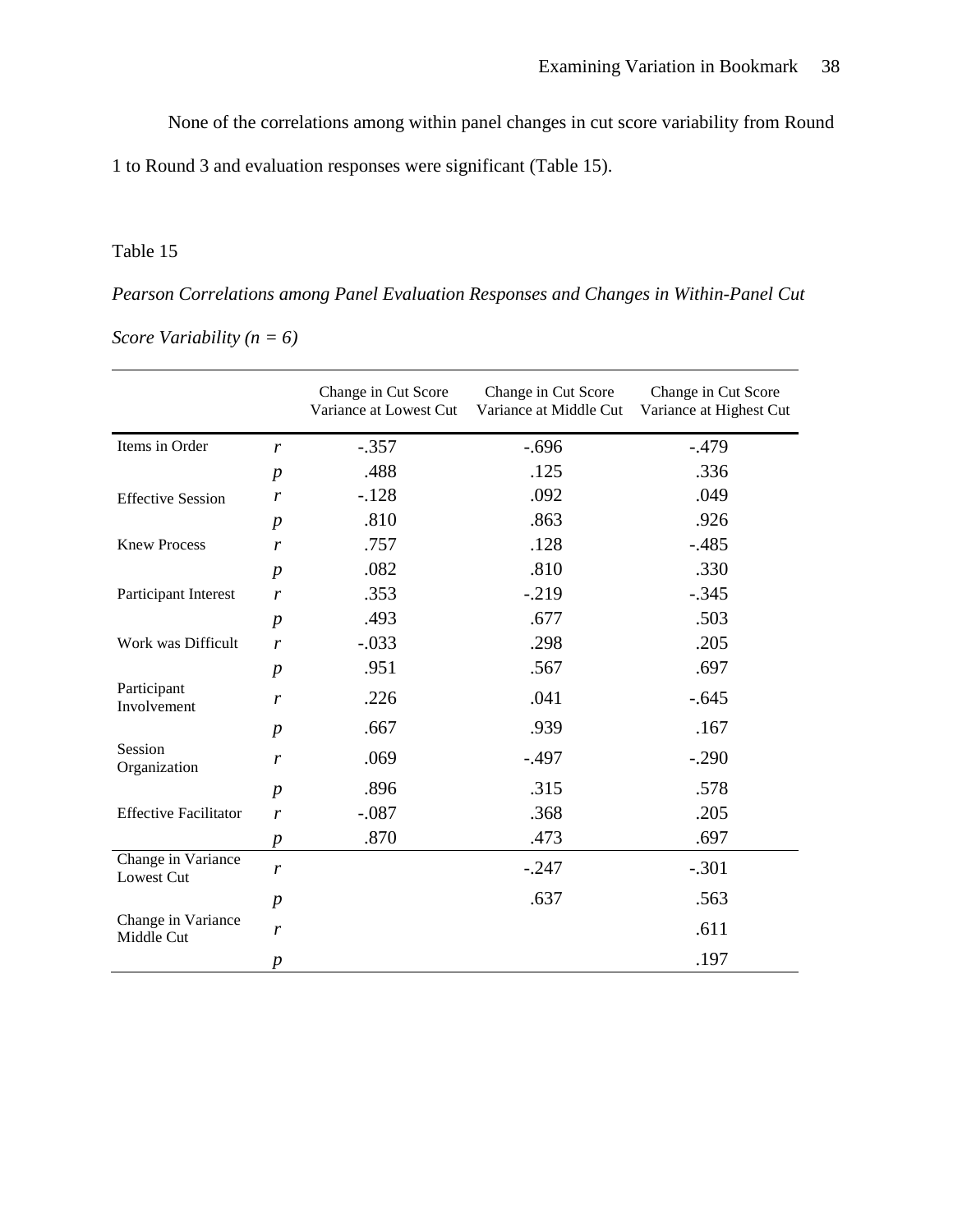### **Summary & Discussion**

This brief discussion is intended to provide a summary of the findings of our examination of variation in the independent replications of the Bookmark procedure in an developing country and to provide some initial guidance for continued investigations. Although most of the results were as excepted, there was significant variation in panel results in some cases, more so in Language Arts than Mathematics, but it is impossible to assess the degree to which this is due to panel variability and real differences in the nature of the assessments in two different areas. The following list summarizes findings:

### *Variability between Panels:*

- In Mathematics, panel median cut scores differed on the lowest cut score at Rounds 2 and 3; cut score distributions differed for both the lowest and middle cut score at Round 2.
- In Mathematics, mean Rasch item location parameters were also examined with ANOVA, where significant differences in mean cut scores were found between panels for all three cut scores (as large as 0.44 logits); Panel 3 tended to set lower cut scores than the other two panels. This result did not significantly differ by round.
- In Language Arts, panel median cut scores and cut score distributions differed on the middle and highest cut scores at Round 1; cut score distributions also differed on the middle cut score at Round 2 and the highest cut score at Round 3.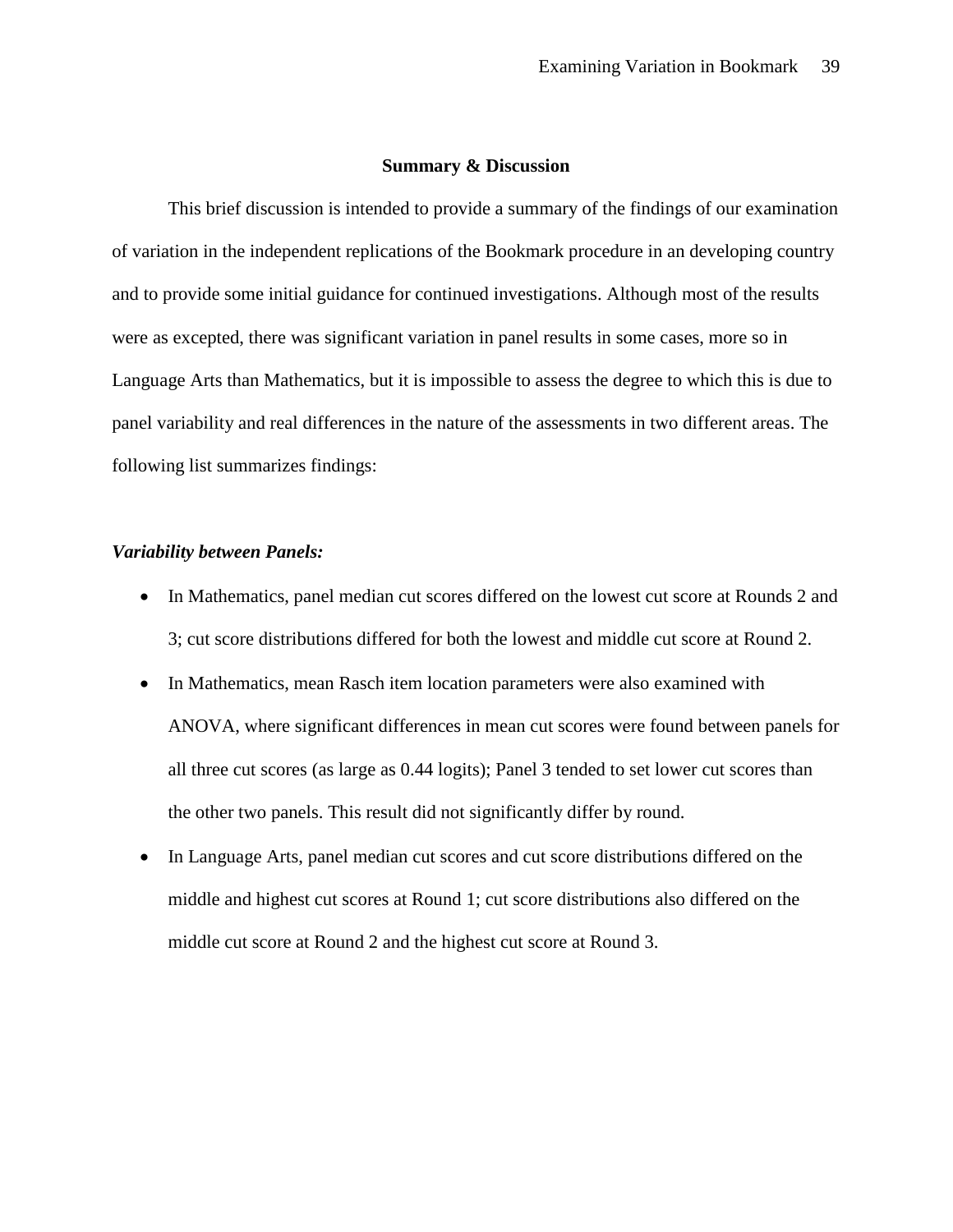### *Changing Variability within Panels:*

- Variability of cut scores within panels was examined estimating mean cut scores and their standard errors, resulting in visual inspection of 95% confidence intervals (CI).
- In Mathematics, mean cut scores (based on item sequence number) varied more at the Satisfactory cut score (middle cut score), than the lowest or highest cut scores, at all three rounds.
	- o In Round 1, all three panel CIs overlapped within each cut score. In Round 2, two panels differed for the lowest and middle cut scores. In Round 3, two panels differed for the lowest cut score.
	- o There was a tendency for the variability within panel to be reduced across rounds, but this effect was not consistent across cut scores or panels.
- In Language Arts, mean cut scores also varied more at the middle cut score than the lowest or highest cut scores.
	- o In Round 1, at least 2 panel CIs did not overlap within each cut score. In addition, Panel L2 set their middle cut score in the range of the highest cut score for Panels L1 and L3. In Round 2, the three panels were uniform at the lowest cut score, but two differed for the middle and highest cut scores. In Round 3, 2 panels differed at the highest cut score.
	- o There was less of a tendency for within panel variability to be reduced across rounds in Language Arts. We also observe much more variability across panels, except at the lowest cut score.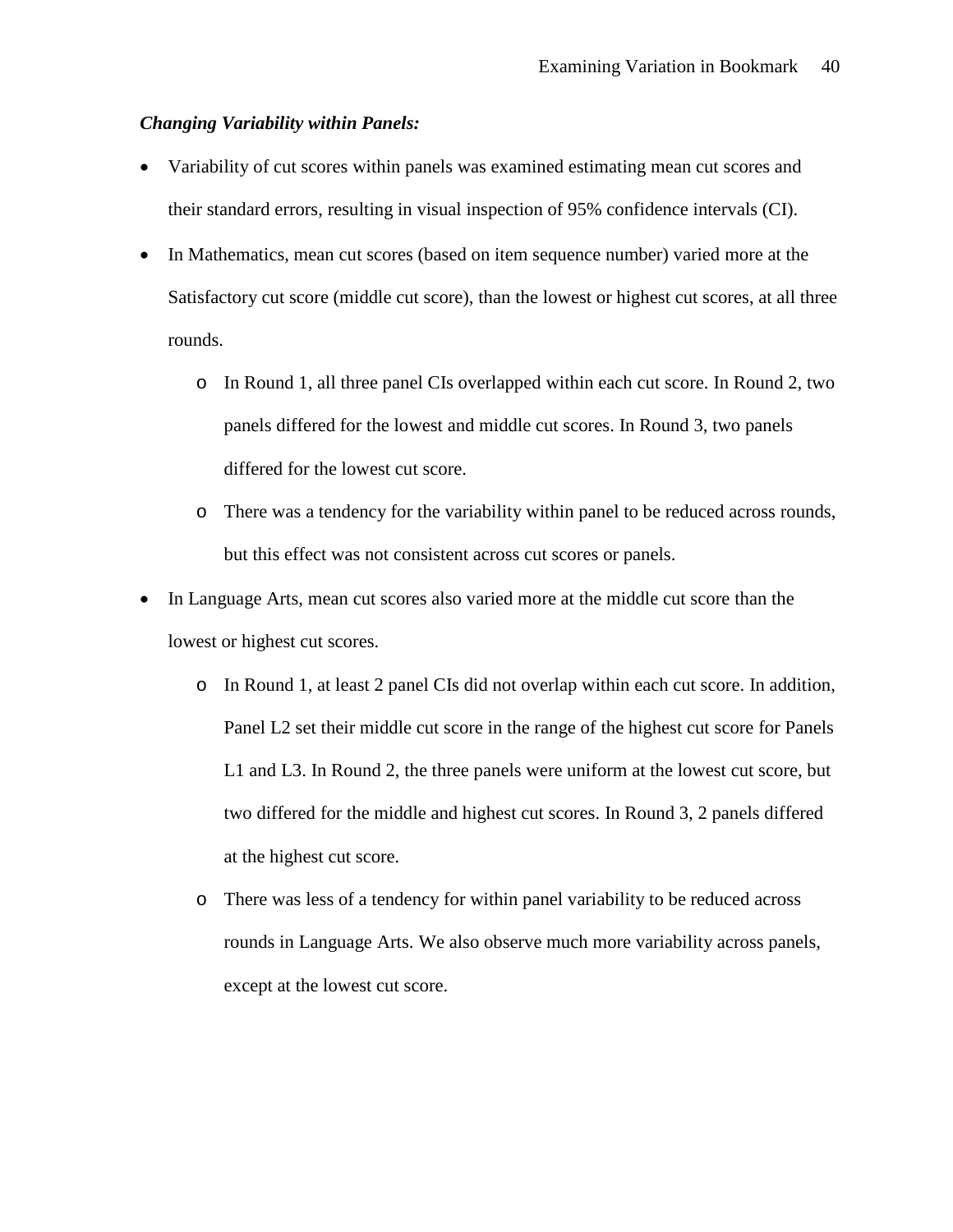### *Variability within Judge across Rounds:*

- In examining judge variability, most judges in most panels were reluctant to change their initial cut scores across rounds.
- When examining variability using item sequence number versus Rasch item location parameters, the item number results look much more variable; Rasch item locations tended to reduce the variability between judges and within judges across rounds.
- In a few cases, dramatic score shifts were observed for particular judges across rounds, but these tended to be due to outlier Round 1 cut scores.
- In most panels, judges were less likely to change their lowest cut scores; these were relatively low (between 5 to 8 out of 29 items in Mathematics; about 8 out of 40 items in Language Arts).

## *Explaining Variation within and between Panels with Evaluative Feedback*

- There were interesting relations among different aspects of participant experience and perceptions of the process (described in the manuscript), but the primary interest was examining the ability to explain panel variation.
- With only 6 panels, significance of correlations is difficult to assess. Six of the 48 correlations between feedback and indices of variability were larger than .60.
- The trends we observed were mostly in relations with "Panel % Change in Variance", which is an index of the degree to which within-panel variance in cut scores changed across rounds.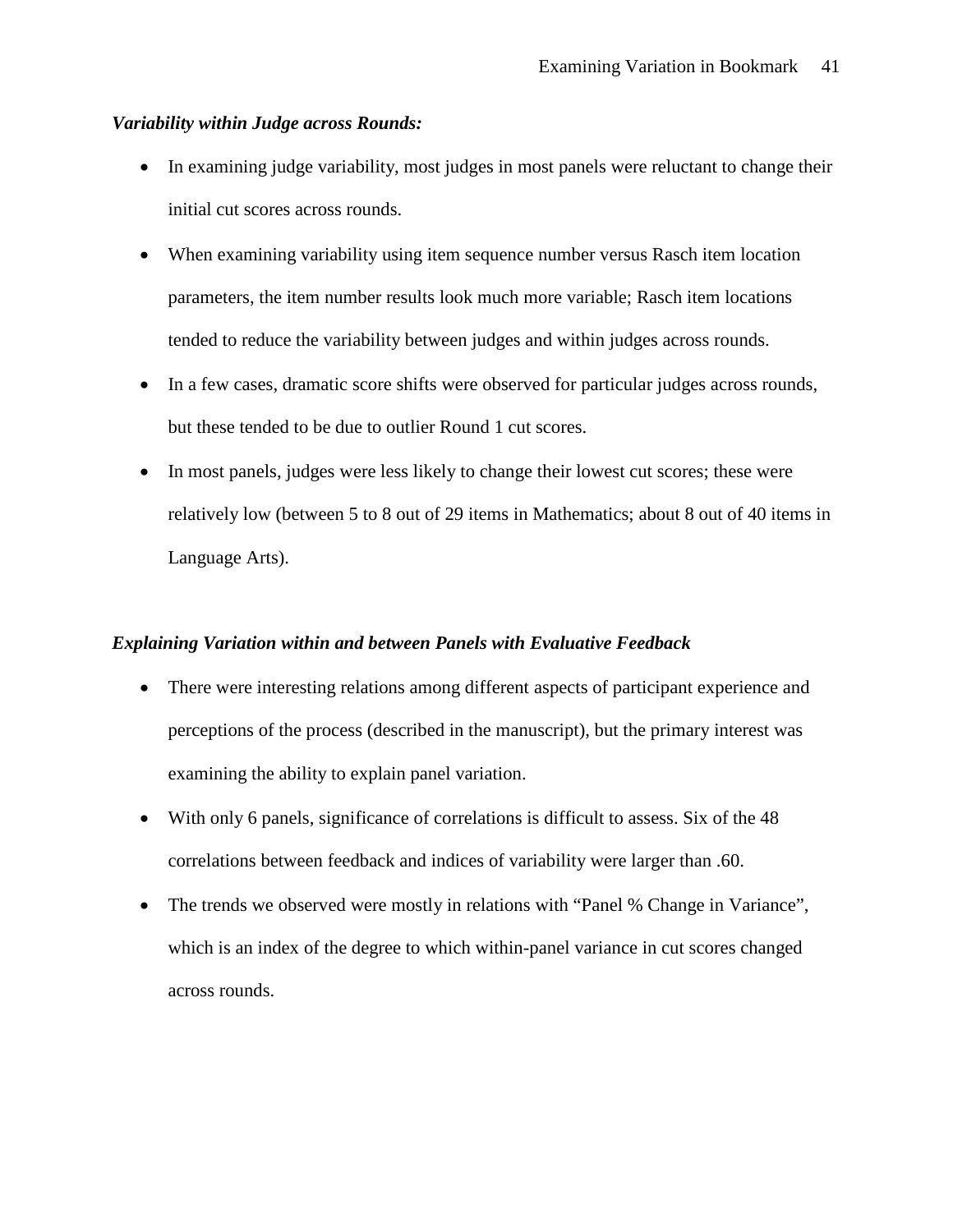- Decreases in Panel % Change in Variance tends to be associated with an increased sense of Session Effectiveness, Participant Interest, and Participant Involvement, and a lowered sense that the Work was Very Difficult.
- Participant Involvement also tended to be positively associated with higher variation in cut scores at Round 3 (cut scores differed more from lowest to highest cut scores), and the absolute level of the highest cut scores – panels where participants were more involved set higher Excellent-level cut scores and cut scores that were spread out more (some dependence here).
- Panels reporting higher prior knowledge of the process tended to set higher cut scores at the lowest level (Should Improve), which tended to be relatively low overall.

Do independent standard setting panels vary significantly? We do find that there are significant differences in some cases, including several statistically significant differences, as many as 7 of 18 comparison (employing a conservative significance level of  $p < .01$ ). We also found practically significant differences in cut scores, typically in the range of 0.25 to 0.44 logits on the Rasch item location scale (Theta).

Should we examining panel variability by testing medians, ordinal distributions, or means and variances? We find more, but different differences when examining the entire ordinal distributions of item sequence numbers rather than testing median differences. We also find, in the case of Mathematics, more significant differences among panels using an ANOVA model with Rasch item location parameters rather than ordinal tests of item sequence number.

Are there significant connections between participant perceptions of the process and their involvement (participant evaluative feedback) and cut score variability within and between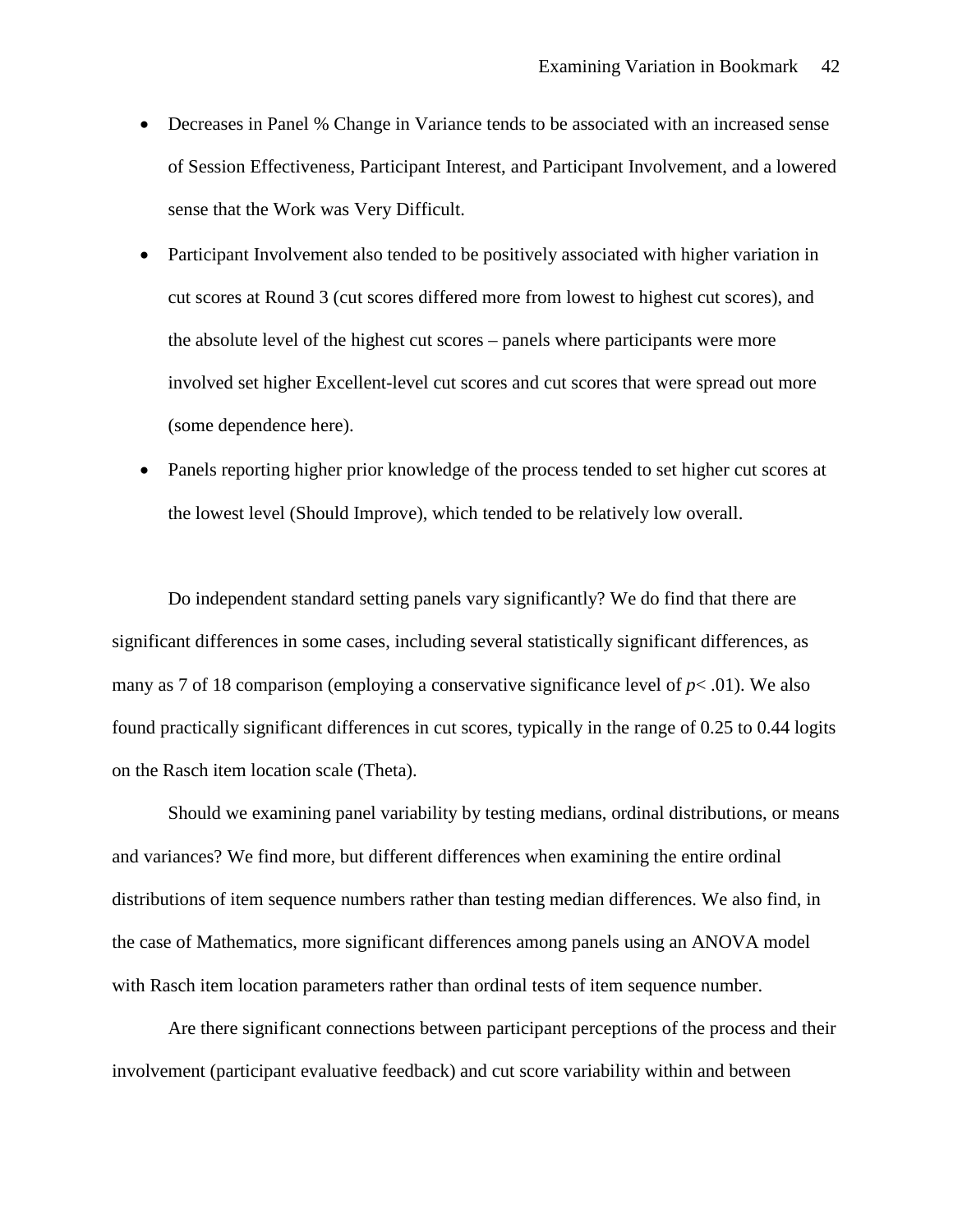panels? Yes, to some degree, participant experience and perceptions of the process may help us understand variation within and between panel results. To do a better job of assessing these relations, a larger number of panels is needed, but the trends found here appear to be reasonable and consistent with other findings in the study.

### *Future Research*

Additional work can be done in several areas. It is difficult to separate the results of particular panels and their membership and the particular facilitator. In this study, facilitator and panel membership are confounded. A crossed design would provide stronger information and provide an opportunity to potentially separate facilitator and panel membership effects – requiring multiple panels to be facilitated by the same facilitator.

Additional work is also needed in establishing strong measures of panel experience and perceptions of the process. As we uncover the relations between panel experiences and perceptions with panel outcomes, we can begin to elicit information that may be relevant to the training of panels.

Finally, we found similar results when examining variation in results across panels using item sequence number (the item number judges select for their bookmarks) and the Rasch item location parameters – such that variability between cuts scores at different levels and across judges appears to be less dramatic when examining Rasch item locations. In part, this may be a function of the tendency for item difficulties to not separate items as dramatically as do item sequence numbers, which are uniformly distributed across the location of the first item and the last item. It is important to conduct additional investigations on the use of item sequence number when providing normative feedback to judges prior to Rounds 2 and 3 compared to providing cut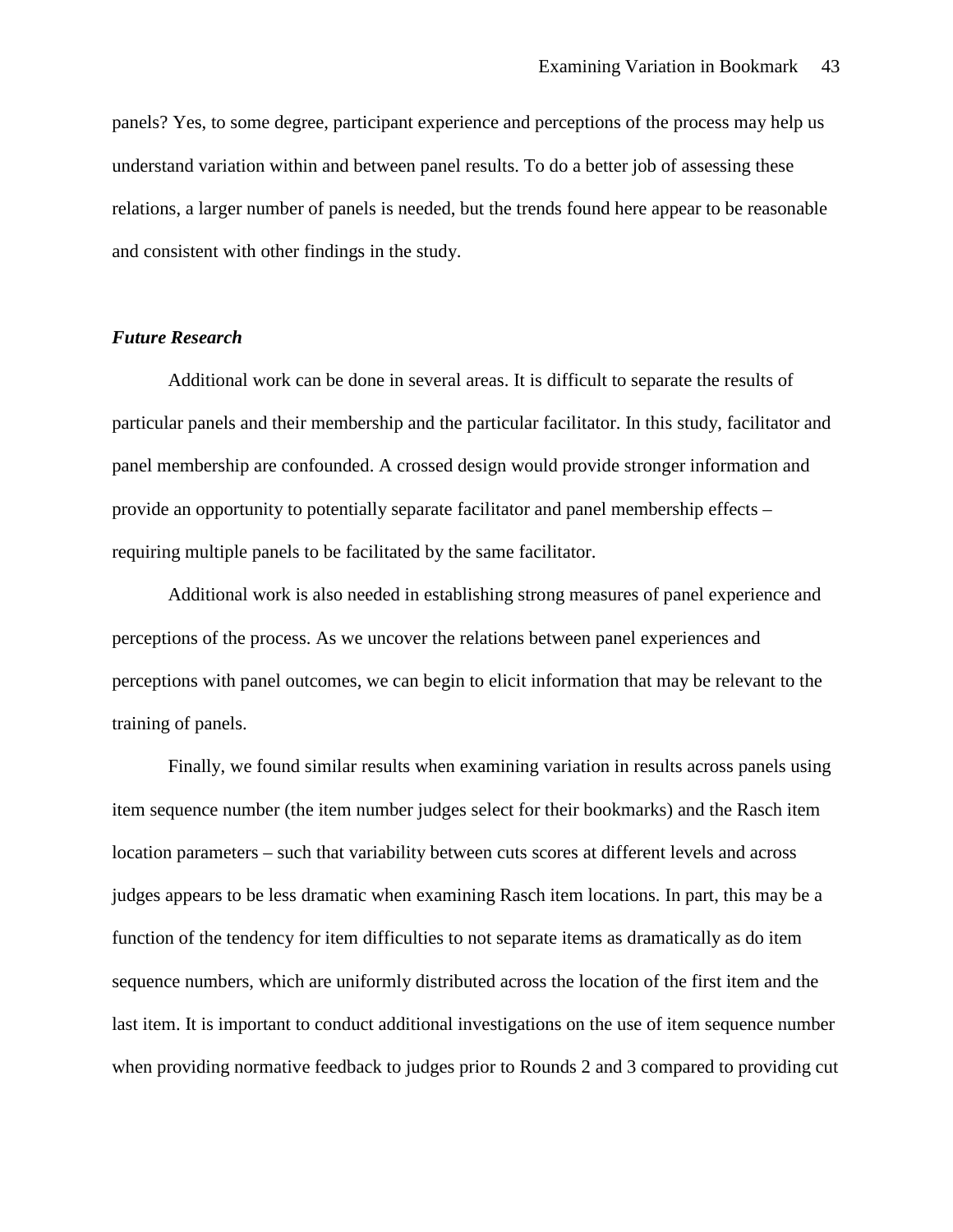score distributions based on the ability needed to respond correctly to the item (Rasch item location). In some of the standard setting literature, there is attention given to the need to focus judges attention on the ability required to get the item right rather than attend to the percent correct metric (e.g., "20 out of 29 items is a lot."). By providing feedback in terms of relative ability (avoiding the logit metric), rather than number of items (item sequence number), this could help facilitate increased attention on the ability required rather than percent correct thinking.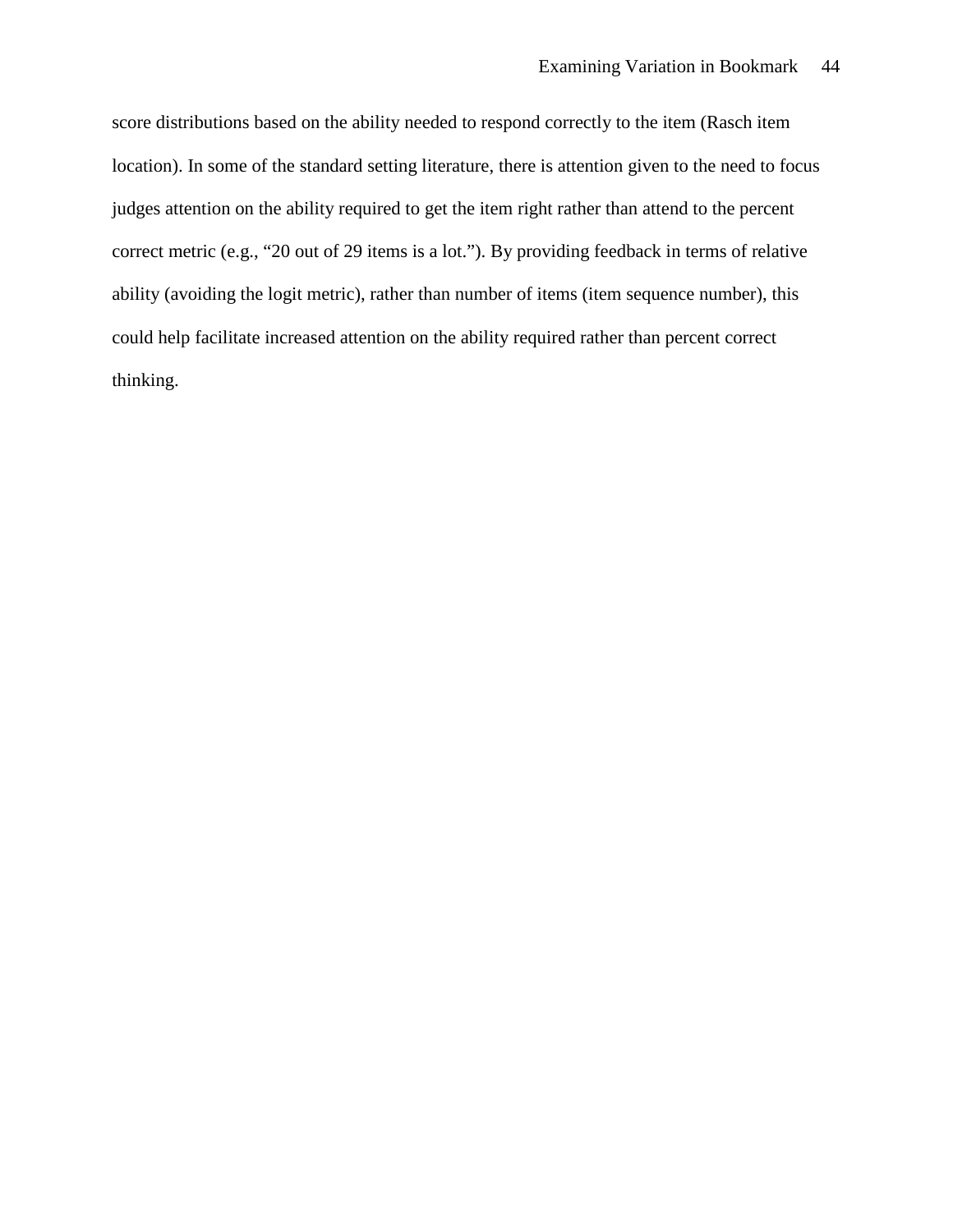## References

- AERA, APA, NCME. (1999). *Standards for educational and psychological testing*. Washington DC, American Educational Research Association.
- Cizek, G.J., Bunch, M.B., & Koons, H. (2004). Setting performance standards: Contemporary methods. *Educational Measurement: Issues and Practice, 23*(4), 31-50.
- Kane, M.T. (2001). So much remains the same: Conception and status of validation in standard setting. In G. Cizek (Ed.), *Setting performance standards: Concepts, methods and perspectives* (pp. 53-88). Mahwah, NJ: Erlbaum.
- Karantonis, A., & Sireci, S.G. (2006). The bookmark standard-setting method: A literature review. *Educational Measurement: Issues and Practice, 25*(1), 4-12.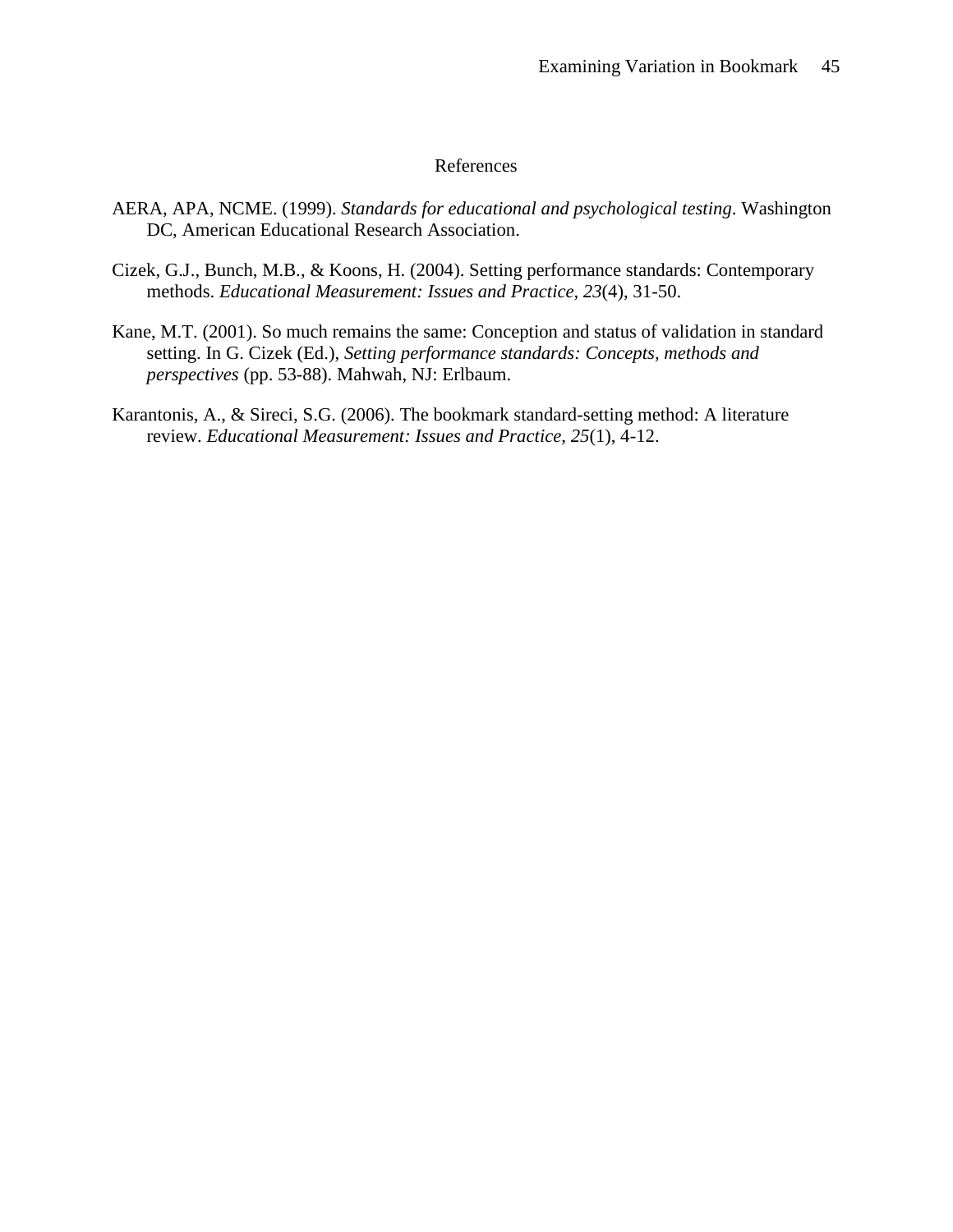# Appendices

# Tables A-F: Frequencies of Item Cut Score Placement across Judges by Panel and Round

- Table G: Participant Evaluation of the Standard Setting Panel Process and Outcomes
- Figures A-G: Judge variation across rounds within panel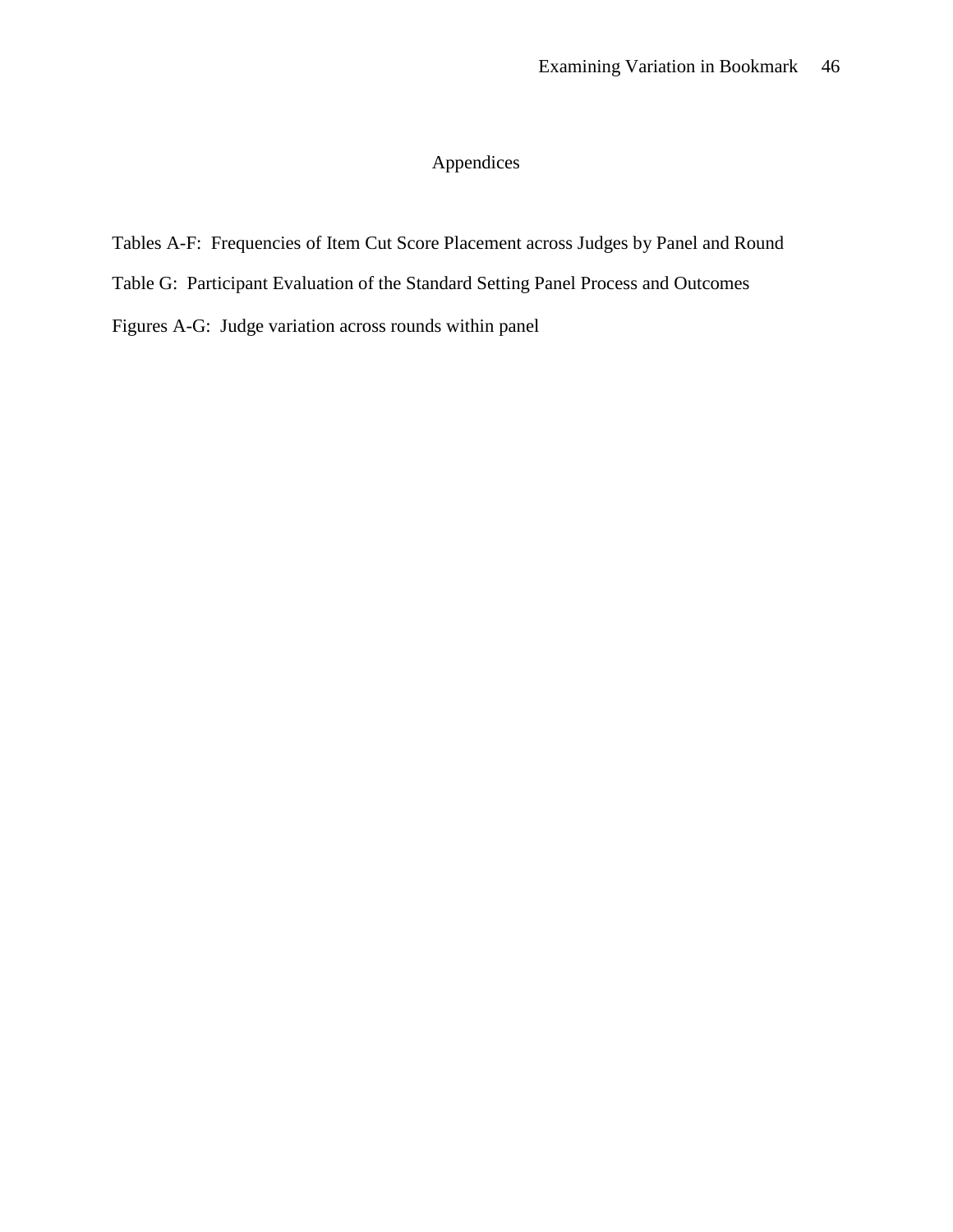# Table A

*Frequency of Item Cut Score Placement across Judges, by Panel and Round for Mathematics*

|                | Unsatisfactory/Needs Improvement |                |                |                |                |                |                |                |                |
|----------------|----------------------------------|----------------|----------------|----------------|----------------|----------------|----------------|----------------|----------------|
|                |                                  | Panel 1        |                |                | Panel 2        |                |                | Panel 3        |                |
|                | Round                            | Round          | Round          | Round          | Round          | Round          | Round          | Round          | Round          |
| Item#          | 1                                | $\overline{2}$ | 3              | 1              | $\overline{2}$ | 3              | $\mathbf{1}$   | $\overline{2}$ | 3              |
| 1              | $\overline{3}$                   |                | 3              | $\mathbf{1}$   |                |                |                |                |                |
| $\overline{2}$ |                                  | 1              | 3              |                | 1              | $\overline{2}$ |                |                | $\overline{2}$ |
| 3              | $\overline{4}$                   | $\overline{4}$ | 3              | 3              | $\mathfrak{2}$ | $\mathbf{1}$   |                |                | 1              |
| 4              | $\overline{4}$                   | 4              | $\overline{2}$ | $\overline{2}$ | $\overline{2}$ | $\overline{2}$ | 3              | 1              | $\overline{2}$ |
| 5              | $\overline{2}$                   | 3              |                | $\overline{2}$ | $\overline{4}$ |                |                |                |                |
| 6              | $\overline{2}$                   | $\overline{4}$ | $\mathbf{1}$   | $\overline{4}$ | 5              | 6              | $\overline{4}$ | $\overline{4}$ | 6              |
| 7              |                                  |                |                |                |                | 3              | $\overline{2}$ | $\overline{2}$ | 3              |
| 8              |                                  | 1              | 1              |                |                |                | 5              | 3              |                |
| 9              |                                  |                |                |                |                |                |                | $\overline{2}$ |                |
| 10             |                                  |                |                |                |                |                | $\overline{2}$ | 1              |                |
| 11             |                                  |                |                |                | 1              |                |                |                |                |
| 12             |                                  |                | $\overline{2}$ |                |                |                |                | $\overline{2}$ |                |
| 13             |                                  |                | $\mathbf{1}$   |                |                |                |                |                |                |
| 14             |                                  |                |                |                |                |                |                |                |                |
| 15             |                                  |                |                |                |                |                |                | $\mathbf{1}$   |                |
| 16             |                                  |                |                |                |                |                |                |                |                |
| 17             |                                  |                |                |                |                |                |                |                |                |
| 18             |                                  |                |                |                |                |                |                |                |                |
| 19             |                                  |                |                |                |                |                |                |                |                |

*between Unsatisfactory and Needs Improvement*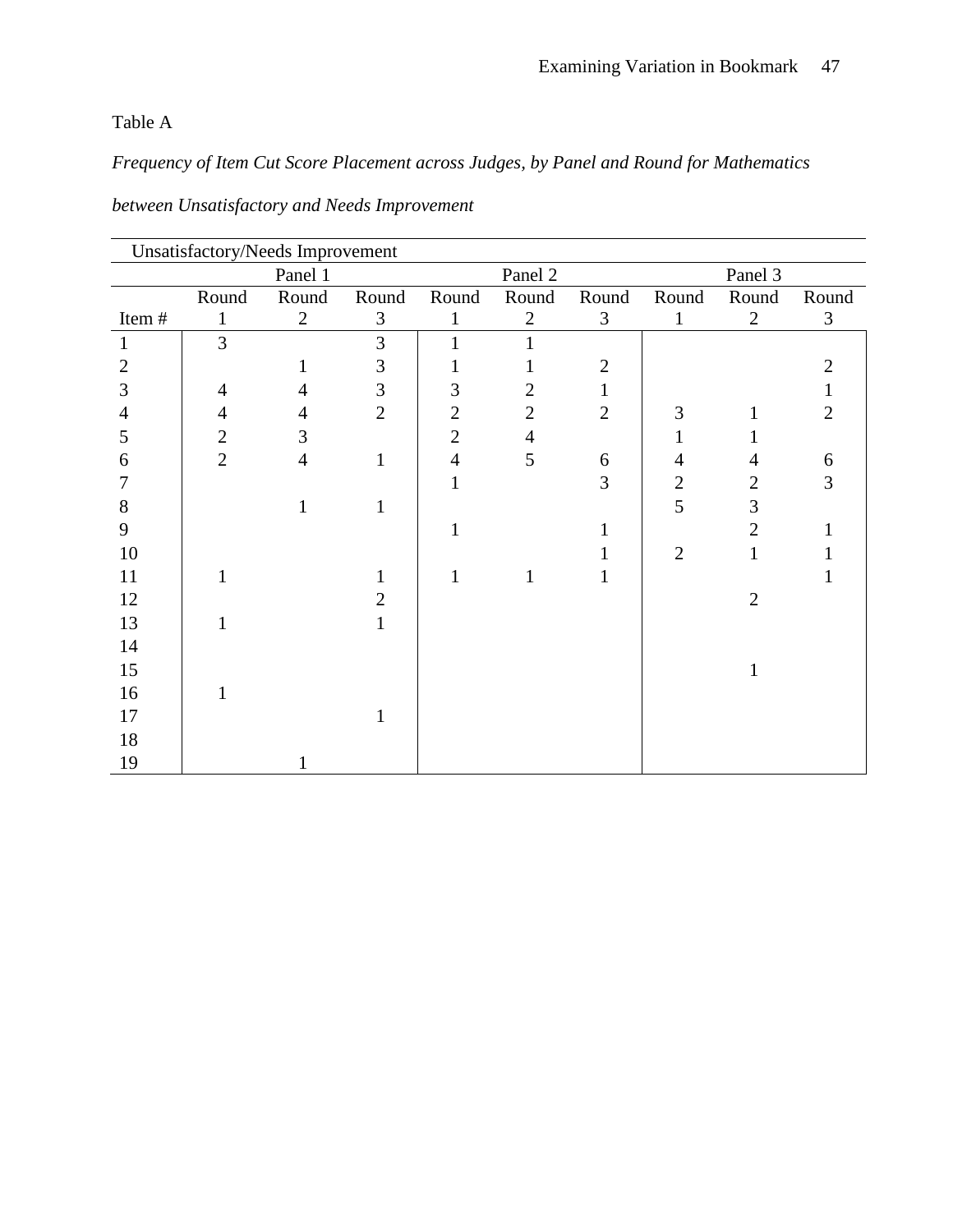# Table B

# *Frequency of Item Cut Score Placement across Judges, by Panel and Round for Mathematics*

|                | Panel 1        |                |                |              | Panel 2        |                | Panel 3        |                |                |
|----------------|----------------|----------------|----------------|--------------|----------------|----------------|----------------|----------------|----------------|
|                | Round          | Round          | Round          | Round        | Round          | Round          | Round          | Round          | Round          |
| Item#          | $\mathbf{1}$   | $\overline{2}$ | $\mathfrak{Z}$ | $\mathbf{1}$ | $\overline{2}$ | $\mathfrak{Z}$ | $\mathbf{1}$   | $\overline{2}$ | $\mathfrak{Z}$ |
| $\overline{3}$ |                |                |                |              | 1              |                |                |                |                |
| $\overline{4}$ |                |                |                | 1            |                |                |                |                |                |
| 5              |                | 1              |                |              |                |                |                |                |                |
| 6              | 5              | 6              | $\mathbf{2}$   |              |                | $\overline{2}$ |                |                |                |
| 7              | 1              |                | $\overline{2}$ | 3            | 3              |                |                |                |                |
| 8              | 3              | $\overline{2}$ |                | 1            | $\mathbf{1}$   | $\mathbf{1}$   |                |                |                |
| 9              |                | 3              | $\mathbf{1}$   |              |                |                |                |                |                |
| 10             |                |                | $\overline{2}$ |              | $\overline{2}$ | 1              |                |                |                |
| 11             | $\overline{2}$ | 1              |                |              | 1              | $\mathbf{2}$   |                |                |                |
| 12             |                |                | $\overline{3}$ |              |                | $\overline{2}$ | 1              | $\overline{2}$ | $\overline{2}$ |
| 13             |                |                |                |              | 1              | $\mathbf{1}$   | $\mathfrak{2}$ | $\overline{2}$ |                |
| 14             | 1              | 1              | $\mathbf{1}$   |              |                | 1              | 3              | 3              | $\overline{7}$ |
| 15             |                | $\overline{2}$ | $\overline{2}$ |              | 1              | 1              | $\overline{2}$ | 3              |                |
| 16             |                |                |                | 3            | 3              | $\overline{4}$ | $\overline{2}$ |                | 3              |
| $17\,$         | $\mathbf{2}$   |                | $\overline{2}$ |              |                |                | $\overline{2}$ | $\mathbf{1}$   | $\overline{2}$ |
| 18             | $\overline{2}$ |                |                |              | 1              | $\mathbf{1}$   |                |                | $\mathbf{1}$   |
| 19             |                |                |                |              |                |                | $\mathbf{1}$   | $\overline{2}$ |                |
| $20\,$         |                |                | $\overline{2}$ |              |                |                |                |                |                |
| 21             |                |                |                |              |                |                |                | $\mathbf{1}$   |                |
| 22             | 1              | 1              | $\mathbf{1}$   | 1            |                |                |                |                |                |
| 23             |                |                |                |              |                |                |                |                |                |

*between Needs Improvement and Satisfactory*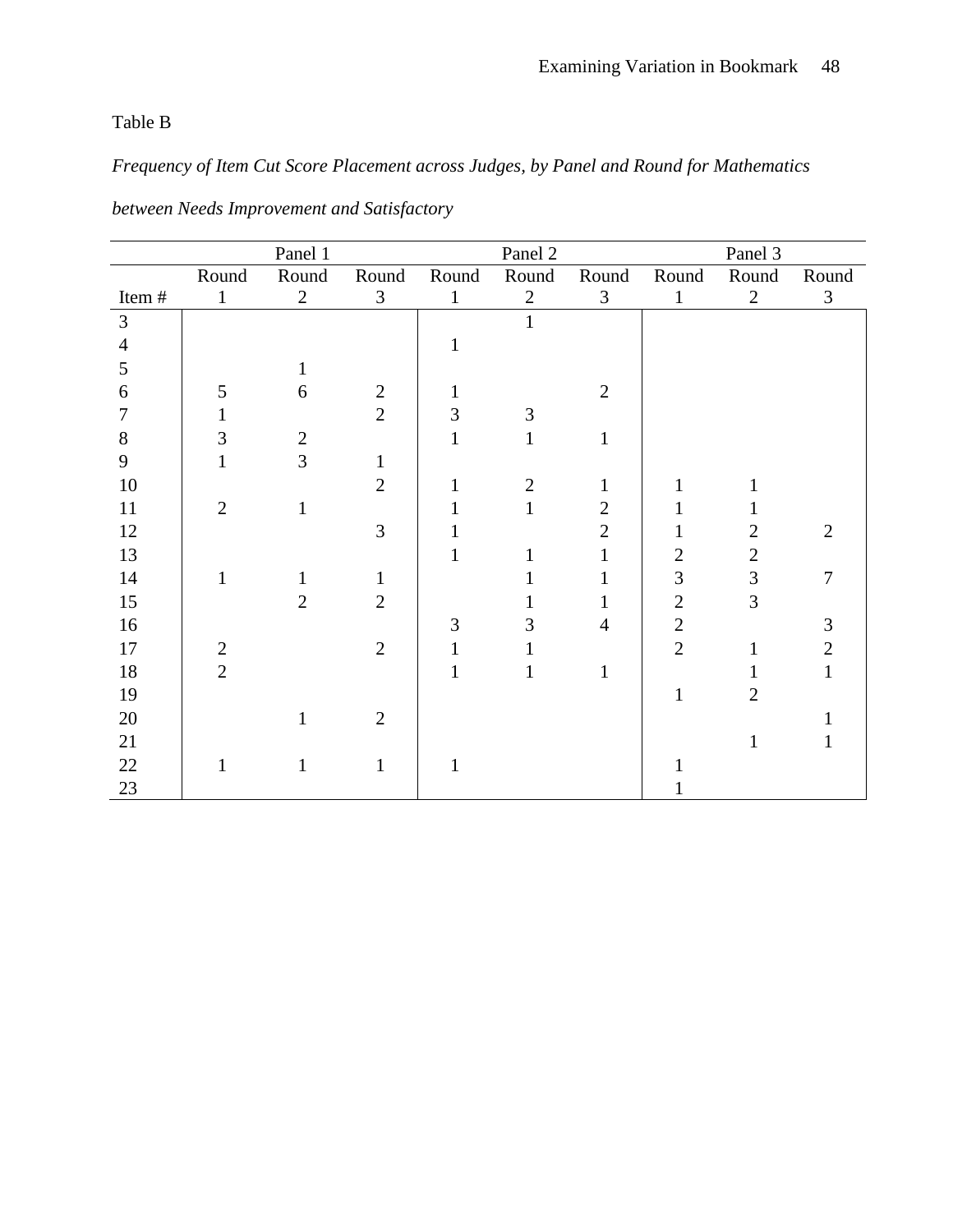Table C

*Frequency of Item Cut Score Placement across Judges, by Panel and Round for Mathematics*

|       |       | Panel 1 |                |                | Panel 2        |                | Panel 3 |                |       |
|-------|-------|---------|----------------|----------------|----------------|----------------|---------|----------------|-------|
|       | Round | Round   | Round          | Round          | Round          | Round          | Round   | Round          | Round |
| Item# |       | 2       | 3              | 1              | $\overline{2}$ | 3              | 1       | $\overline{2}$ | 3     |
| 14    |       |         |                |                |                |                |         |                |       |
| 15    |       |         |                |                |                |                |         |                |       |
| 16    |       |         |                |                |                |                |         |                |       |
| 17    |       |         |                |                |                |                |         |                |       |
| 18    | 3     | 2       | 1              | $\overline{2}$ | 3              | $\overline{2}$ |         |                |       |
| 19    |       |         |                |                |                |                |         |                |       |
| 20    | 2     |         |                |                |                |                |         |                |       |
| 21    |       |         |                |                |                |                | 4       |                |       |
| 22    | 6     | 9       | 8              |                |                | $\overline{2}$ | 4       |                |       |
| 23    |       | 3       | $\overline{4}$ |                | 5              | 5              | 3       |                | 5     |
| 24    |       | 2       |                |                |                |                |         | 2              | 3     |
| 25    |       |         |                |                |                |                |         | 3              |       |
| 26    | 3     |         | 3              | 2              | $\overline{2}$ | 2              |         | $\overline{2}$ |       |
| 27    |       |         |                |                |                |                |         |                |       |
| 28    |       |         |                |                |                |                |         |                |       |

*between Satisfactory and Excellent*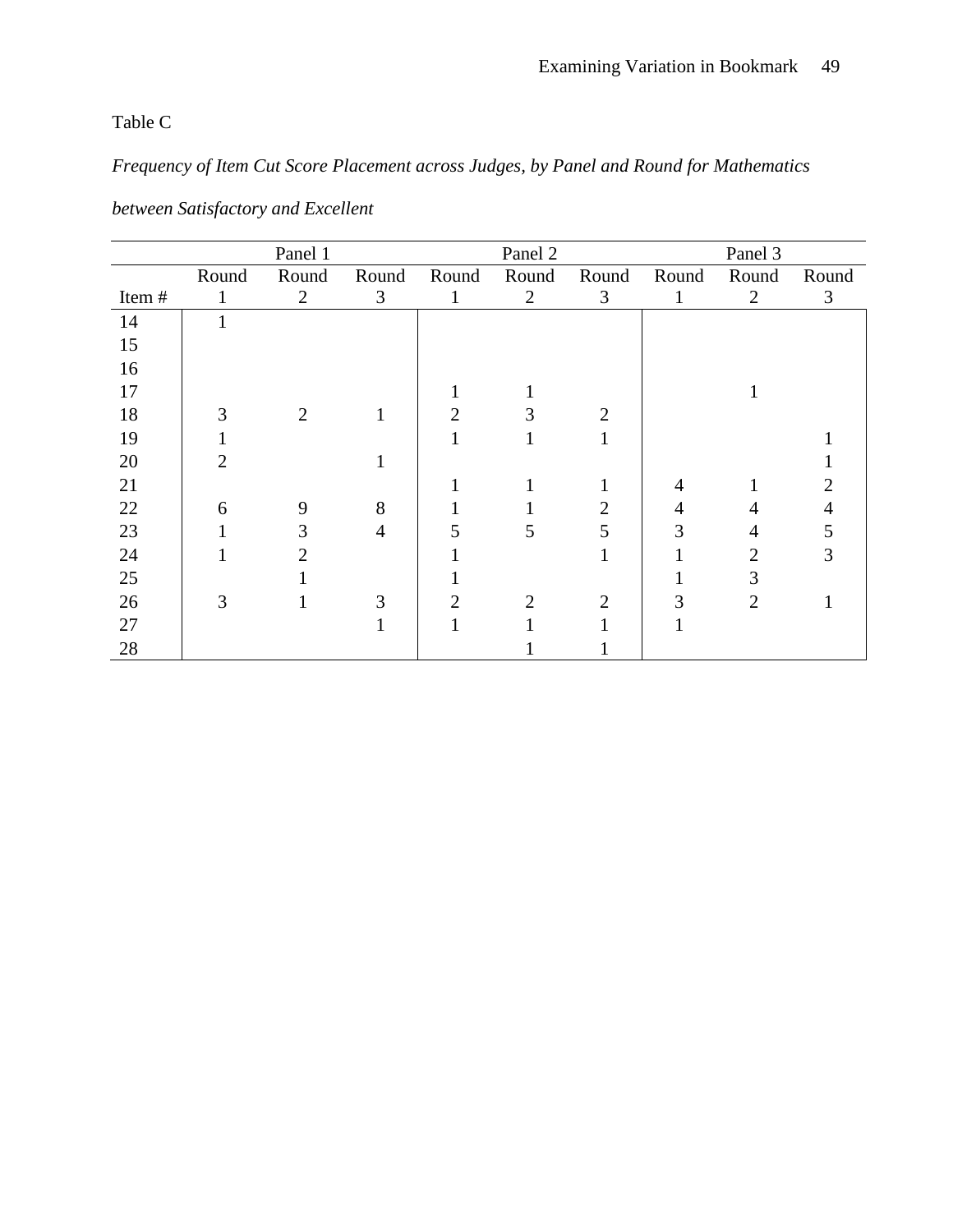# Table D

*Frequency of Item Cut Score Placement across Judges, by Panel and Round for Language Arts* 

|                |                | Panel 1        |                |                | Panel 2        |                | Panel 3        |                |                |
|----------------|----------------|----------------|----------------|----------------|----------------|----------------|----------------|----------------|----------------|
|                | Round          | Round          | Round          | Round          | Round          | Round          | Round          | Round          | Round          |
| Item#          | $\mathbf{1}$   | $\overline{2}$ | $\mathfrak{Z}$ | $\mathbf{1}$   | $\overline{2}$ | $\mathfrak{Z}$ | $\mathbf{1}$   | $\overline{2}$ | $\mathfrak{Z}$ |
| $\mathbf{1}$   |                |                |                |                |                |                | 5              |                |                |
| $\overline{2}$ |                |                |                |                |                |                |                |                |                |
| 3              | $\overline{2}$ |                |                |                |                |                |                | 5              |                |
| $\overline{4}$ |                |                | 1              | $\mathbf{1}$   | $\mathbf{1}$   | $\overline{2}$ |                | 1              |                |
| 5              | $\overline{2}$ |                | 1              |                |                |                |                |                | $\overline{2}$ |
| $6\,$          | $\mathbf{1}$   |                |                |                |                | $\mathbf{1}$   | 3              | $\mathbf{1}$   | 1              |
| $\tau$         | $\sqrt{2}$     | 1              |                | 3              |                |                | 3              |                | 1              |
| $8\,$          | $\overline{3}$ | 6              | $\overline{2}$ | 6              | $\mathbf{1}$   | $\mathbf{1}$   | $\overline{2}$ | $\mathbf{1}$   | $\overline{4}$ |
| $\overline{9}$ | $\overline{2}$ | 3              | $\overline{7}$ |                | $\overline{2}$ | 1              | $\mathbf{1}$   |                | 3              |
| 10             |                |                |                | $\overline{2}$ |                |                |                |                |                |
| 11             | $\overline{2}$ |                |                |                |                |                |                | $\mathbf{1}$   | $\mathbf{1}$   |
| 12             |                |                |                |                |                |                | $\overline{2}$ | $\mathbf{1}$   | $\mathbf{1}$   |
| 13             |                |                |                |                |                |                |                | $\overline{2}$ |                |
| 14             |                | $\mathfrak{2}$ |                | $\mathbf{1}$   | 1              | 1              |                | $\overline{2}$ | $\overline{2}$ |
| 15             |                |                |                | $\overline{2}$ | $\mathbf{1}$   |                |                |                |                |
| 16             |                | 1              |                | 1              |                |                |                |                |                |
| 17             |                |                |                |                |                |                |                |                |                |
| 18             |                |                | $\overline{2}$ |                |                |                |                |                | 1              |
| 19             |                |                |                | 1              |                |                |                |                |                |
| 20             |                |                |                |                |                |                |                |                |                |
| 21             |                |                |                |                |                |                |                |                |                |

*between Unsatisfactory and Needs Improvement*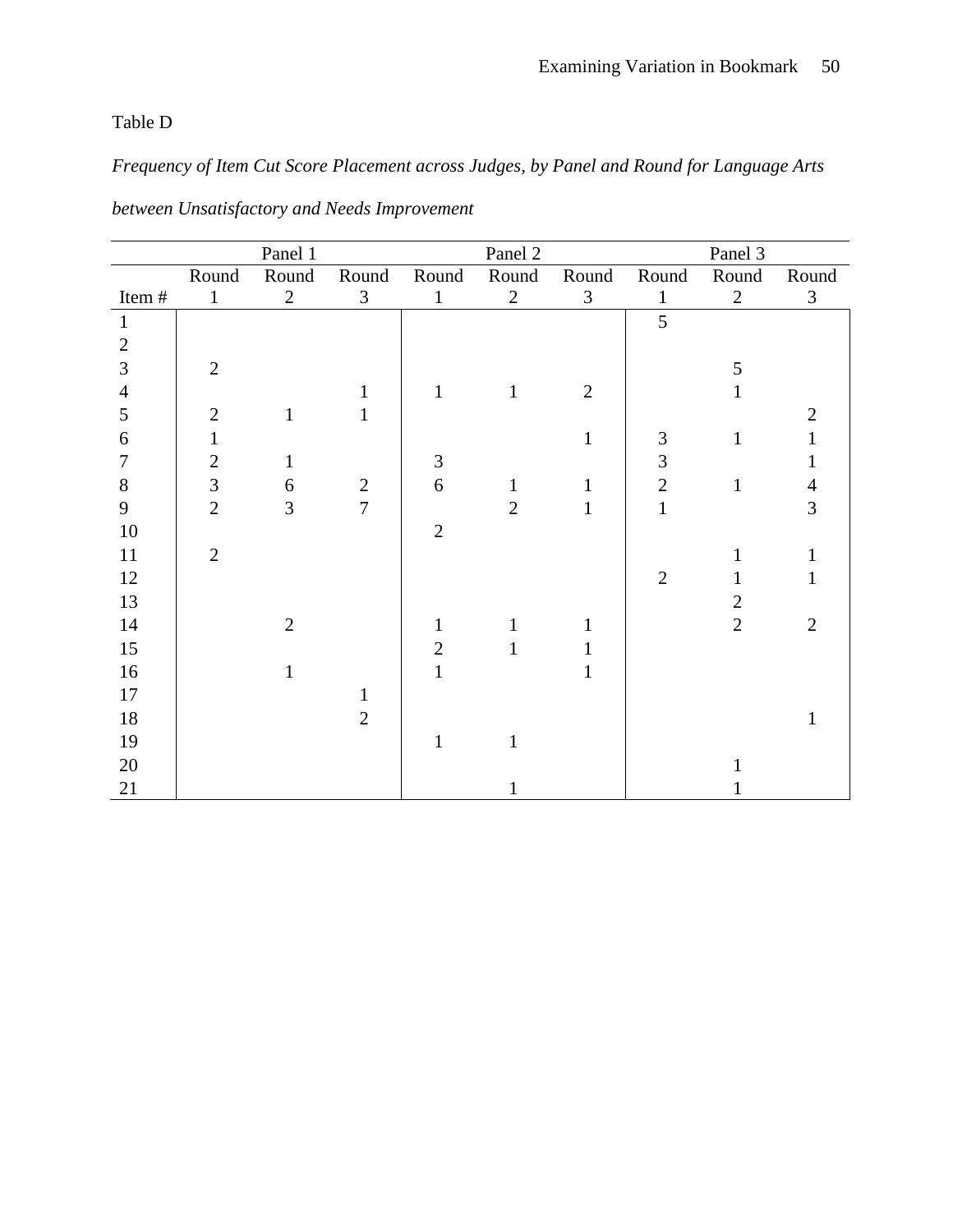Table E

*Frequency of Item Cut Score Placement across Judges, by Panel and Round for Language Arts* 

|                  |                | Panel 1        |                |                | Panel 2        |                | Panel 3        |                             |                    |
|------------------|----------------|----------------|----------------|----------------|----------------|----------------|----------------|-----------------------------|--------------------|
|                  | Round          | Round          | Round          | Round          | Round          | Round          | Round          | Round                       | $\mbox{\bf Round}$ |
| Item #           | $\mathbf 1$    | $\overline{2}$ | $\mathfrak{Z}$ | $\mathbf{1}$   | $\sqrt{2}$     | $\mathfrak{Z}$ | $\mathbf 1$    | $\overline{c}$              | $\mathfrak{Z}$     |
| $\overline{4}$   | $\overline{1}$ |                |                |                |                |                |                |                             |                    |
| 5                |                |                |                |                |                |                | $\,1\,$        |                             |                    |
| $\sqrt{6}$       |                |                |                |                |                |                |                |                             |                    |
| $\boldsymbol{7}$ | $\,1\,$        |                |                |                |                |                |                |                             |                    |
| $8\,$            |                |                |                |                |                |                |                |                             |                    |
| 9                | $\mathbf{1}$   |                |                |                |                |                | $\mathbf 1$    |                             |                    |
| $10\,$           |                | $\,1\,$        |                | $\mathbf{1}$   |                |                |                |                             |                    |
| 11               |                |                |                |                |                |                | $\mathbf{1}$   | $\,1$                       |                    |
| 12               | $\overline{2}$ |                |                |                |                |                |                |                             |                    |
| 13               |                |                |                |                |                |                | $\overline{2}$ |                             |                    |
| 14               | $\,1\,$        | $\mathbf{1}$   |                |                |                |                |                | $\mathbf 1$                 | $\frac{2}{3}$      |
| 15               |                | $\overline{2}$ | $\mathbf{1}$   |                | $\mathbf 1$    | $\mathbf{1}$   | $\overline{3}$ |                             |                    |
| 16               | $\mathbf{1}$   | $\overline{3}$ | $\overline{c}$ |                |                |                |                | $\overline{3}$              |                    |
| $17\,$           | $\mathfrak{Z}$ | $\overline{2}$ | $\overline{5}$ |                |                |                |                |                             | $\mathbf{1}$       |
| 18               | $\mathbf{1}$   |                |                |                |                | $\mathbf{1}$   | $\mathbf{2}$   | $\mathbf{1}$                | $\overline{2}$     |
| 19               | $\mathbf{1}$   |                | $1\,$          |                | $\mathbf{1}$   | $\mathbf{1}$   |                | $1\,$                       |                    |
| $20\,$           |                |                |                | $\mathbf{1}$   | $\mathbf{1}$   |                |                | $\mathbf{1}$                |                    |
| 21               |                |                |                |                |                | $\mathbf{1}$   |                |                             |                    |
| 22               | $\mathbf 1$    |                | $\overline{2}$ | $\mathbf{1}$   | $\mathbf 1$    | $\mathbf 1$    | $\mathbf 1$    | $\ensuremath{\mathfrak{Z}}$ | $\overline{2}$     |
| 23               | $\mathbf{1}$   | $\overline{c}$ |                |                |                |                | $\mathbf{1}$   | $\overline{2}$              |                    |
| 24               |                | $\mathbf{1}$   |                | $\mathbf 1$    |                |                |                |                             | $\mathfrak{Z}$     |
| 25               |                | $\overline{2}$ |                | $\overline{2}$ | $\mathbf{1}$   |                | $\mathbf 1$    | $\,1$                       |                    |
| $26\,$           |                |                |                | $\overline{2}$ | $\sqrt{2}$     | $\mathbf{2}$   |                |                             |                    |
| 27               |                |                | $\mathbf{1}$   | $\mathbf{1}$   | $\overline{2}$ | $\overline{1}$ |                | $\mathbf{1}$                |                    |
| $28\,$           |                |                | $\mathbf 1$    | 3              | $\overline{3}$ | $\overline{4}$ | $\mathbf 1$    | $\mathbf{1}$                |                    |
| 29               |                |                | $\mathbf 1$    | $\mathbf{1}$   | $\mathbf{1}$   | $\,1\,$        | $\mathbf 1$    |                             | $\overline{2}$     |
| 30               |                |                |                | $\overline{4}$ | $\overline{2}$ | $\mathbf{1}$   |                |                             |                    |
| 31               |                |                |                |                |                | $\mathbf{1}$   |                |                             |                    |
| 32               |                |                |                |                | $\mathbf 1$    | $\mathbf 1$    | $\mathbf 1$    |                             |                    |
| 33               |                |                |                |                |                |                |                |                             |                    |
| 34               |                |                |                |                |                |                |                |                             |                    |
| 35               |                |                |                |                |                |                |                |                             | $\mathbf 1$        |
| 36               |                |                |                |                | $\mathbf{1}$   |                |                |                             |                    |

*between Needs Improvement and Satisfactory*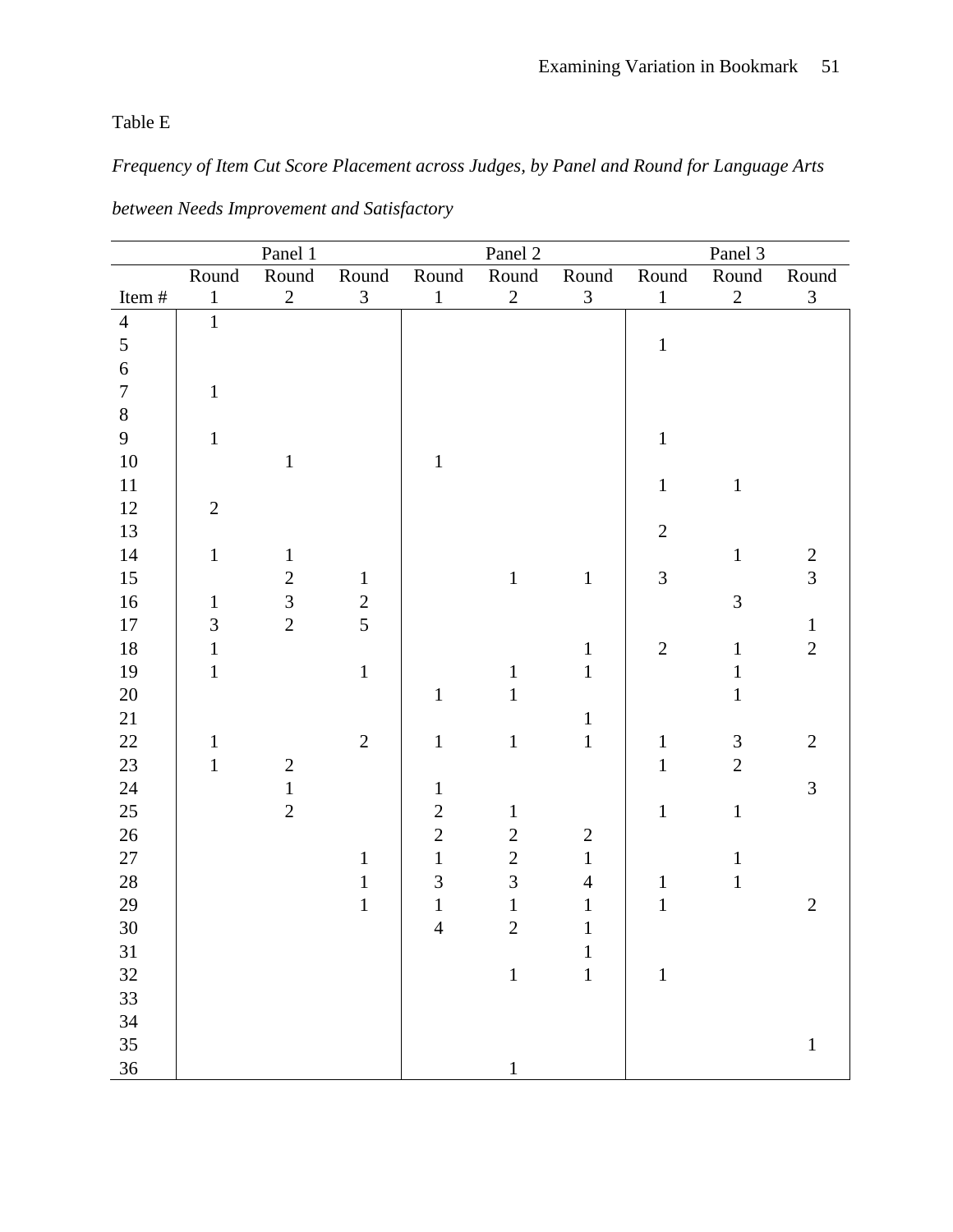Table F

*Frequency of Item Cut Score Placement across Judges, by Panel and Round for Language Arts* 

|        | Panel 1        |                |                             |                | Panel 2          |                | Panel 3        |                |                |
|--------|----------------|----------------|-----------------------------|----------------|------------------|----------------|----------------|----------------|----------------|
|        | Round          | Round          | Round                       | Round          | Round            | Round          | Round          | Round          | Round          |
| Item#  | $\mathbf 1$    | $\overline{2}$ | $\mathfrak{Z}$              | $\,1$          | $\overline{2}$   | 3              | $\mathbf{1}$   | $\overline{2}$ | $\mathfrak{Z}$ |
| 8      |                |                |                             |                |                  |                | $\mathbf{1}$   |                |                |
| $9-14$ |                |                |                             |                |                  |                |                |                |                |
| $16\,$ | $\sqrt{2}$     |                |                             |                |                  |                |                |                |                |
| $17\,$ |                |                |                             |                |                  |                |                |                |                |
| $18\,$ | $\mathbf 1$    |                |                             |                |                  |                |                |                |                |
| 19     |                |                |                             |                |                  |                |                | $\,1$          |                |
| 20     |                |                |                             |                |                  |                | $\sqrt{2}$     |                |                |
| 21     |                |                |                             |                |                  |                |                |                |                |
| 22     |                |                |                             |                |                  |                | $\mathbf 1$    |                | $\mathbf{1}$   |
| 23     |                |                |                             |                |                  |                |                | $\,1\,$        |                |
| 24     |                | $\mathbf{1}$   |                             |                |                  |                |                |                |                |
| 25     | $\mathbf{1}$   | $\sqrt{2}$     | $\mathbf{1}$                |                |                  |                | $\mathbf 1$    |                |                |
| 26     |                |                | $\mathbf{1}$                |                |                  |                | $\mathbf{1}$   |                |                |
| $27\,$ |                | $\mathbf{1}$   | $\mathbf{1}$                |                |                  |                |                |                |                |
| 28     | $\sqrt{2}$     |                |                             |                |                  |                |                | $\mathbf{1}$   |                |
| 29     | $\overline{1}$ |                |                             |                |                  |                | $\overline{4}$ | $\mathbf{1}$   |                |
| 30     | 5              | $\mathbf{1}$   |                             |                | $\mathbf 1$      | $\sqrt{2}$     |                |                | $\sqrt{2}$     |
| 31     |                | $\overline{2}$ | $\ensuremath{\mathfrak{Z}}$ | $\mathbf{1}$   |                  |                |                |                | $\overline{4}$ |
| 32     | $\mathbf 1$    | $\mathbf{1}$   | $\overline{3}$              |                | $\sqrt{2}$       |                | $\,1\,$        | $\,1\,$        | $\overline{c}$ |
| 33     |                |                |                             | $\sqrt{2}$     | $\mathbf{1}$     | $\mathbf{1}$   | $\mathbf{1}$   | $\overline{3}$ | $\mathbf{1}$   |
| 34     |                | $\mathbf{1}$   | $\mathbf{1}$                | $\overline{3}$ | $\overline{2}$   | $\overline{2}$ |                | $\overline{3}$ |                |
| 35     |                | $\overline{4}$ | $\mathbf{1}$                | 5              | $\overline{2}$   | $\mathbf{1}$   |                | $\mathbf{1}$   | $\sqrt{2}$     |
| 36     |                |                | $\overline{3}$              | $\mathbf 1$    | $\overline{2}$   | $\overline{c}$ | $\sqrt{2}$     | $\overline{2}$ | $\,1\,$        |
| 37     |                |                |                             | $\overline{c}$ |                  | $\overline{2}$ | $\mathbf{1}$   |                | $\overline{2}$ |
| 38     |                | $\,1$          |                             | $\overline{3}$ | $\boldsymbol{6}$ | $\overline{6}$ |                | $\,1\,$        | $\mathbf{1}$   |
| 39     | $\mathbf{1}$   |                |                             |                |                  | $\mathbf{1}$   |                | $\,1$          |                |
| 40     |                |                |                             |                | $\,1\,$          |                | $\,1$          |                |                |

*between Satisfactory and Excellent*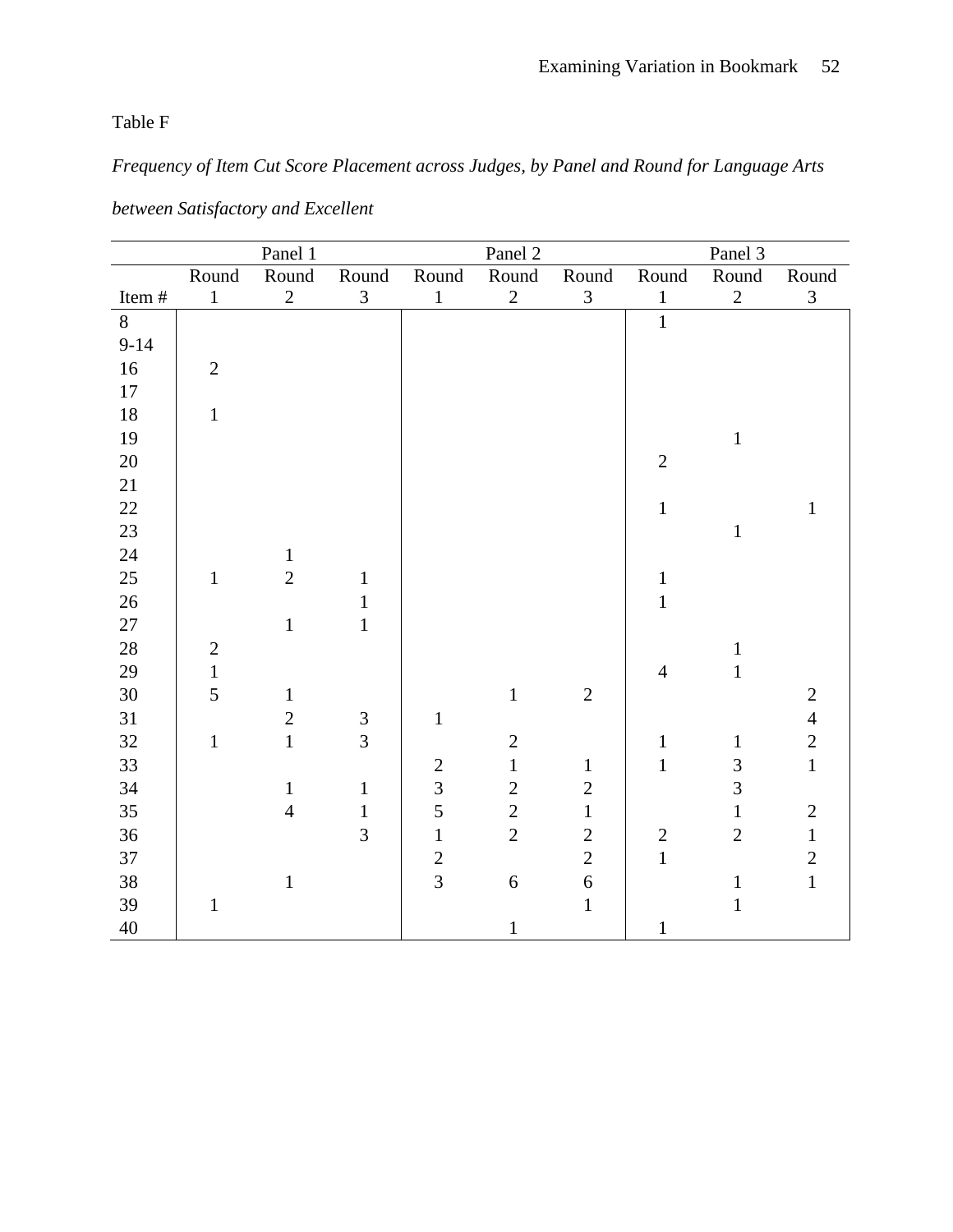

*Figure A*. Judge variation across rounds within Panel M2 (Mathematics item numbers).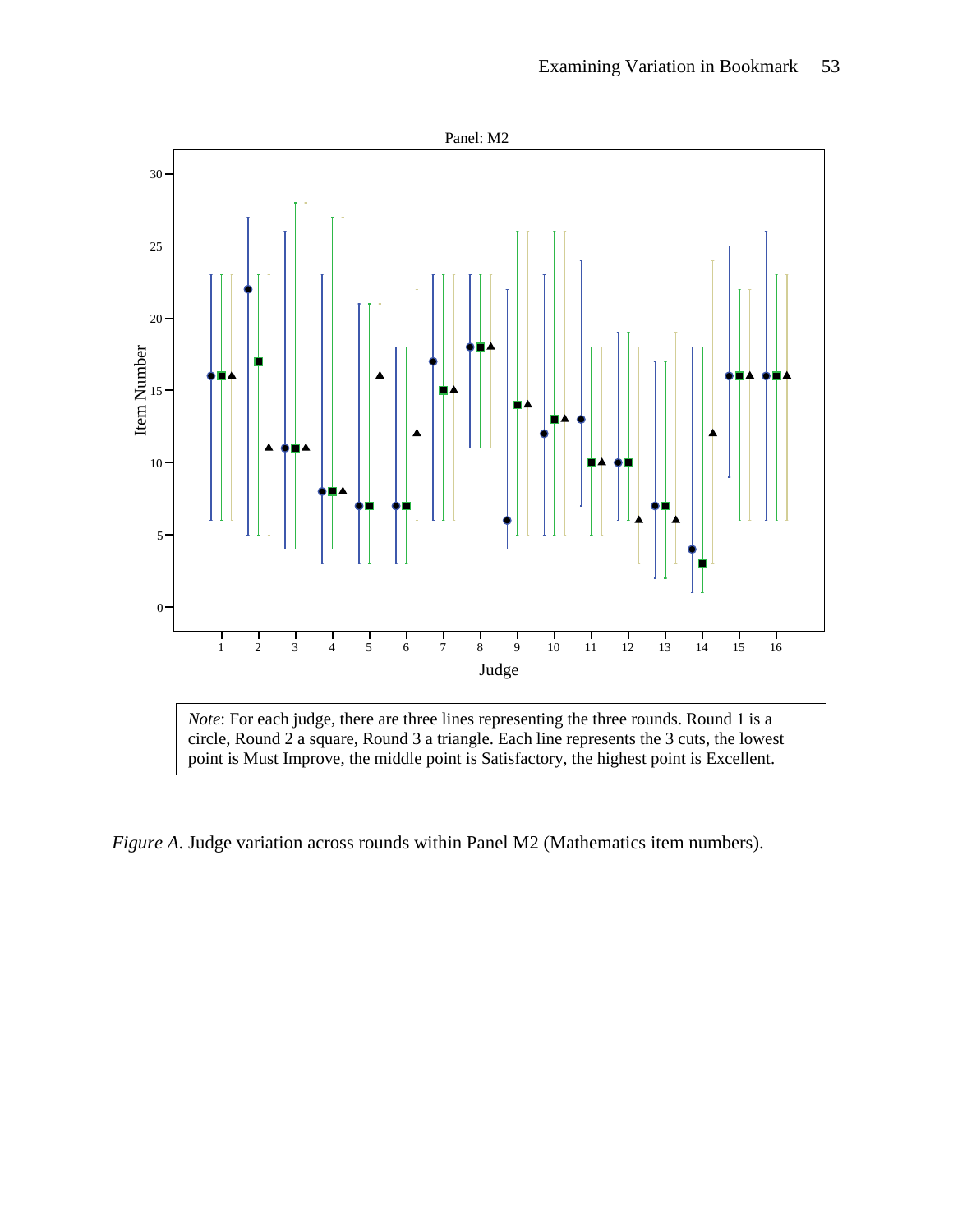

*Figure B*. Judge variation across rounds within Panel M2 (Mathematics Rasch item *b-*value).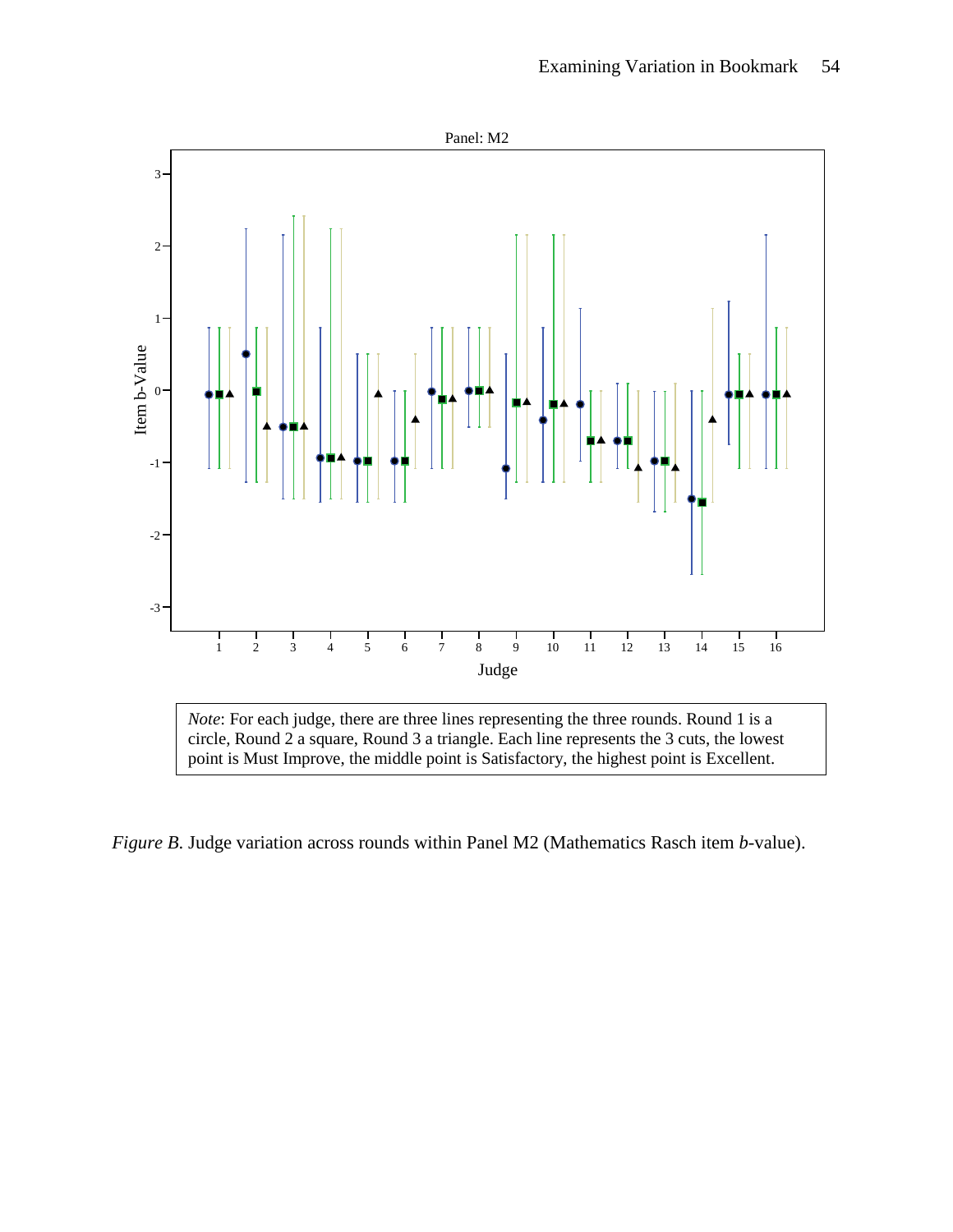

point is Must Improve, the middle point is Satisfactory, the highest point is Excellent.

*Figure C*. Judge variation across rounds within Panel M3 (Mathematics item numbers).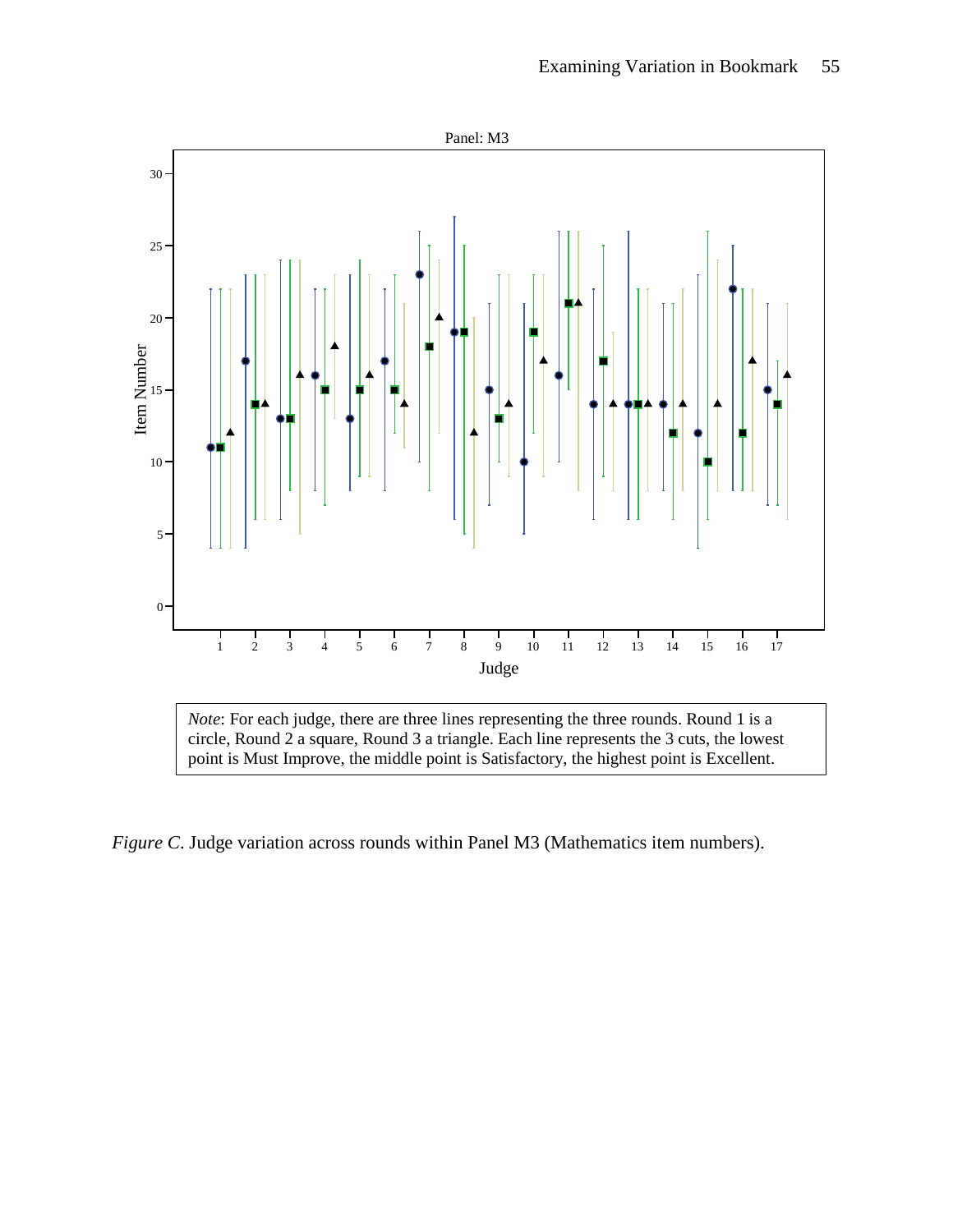

point is Must Improve, the middle point is Satisfactory, the highest point is Excellent.

*Figure D*. Judge variation across rounds within Panel M3 (Mathematics Rasch item *b*-value).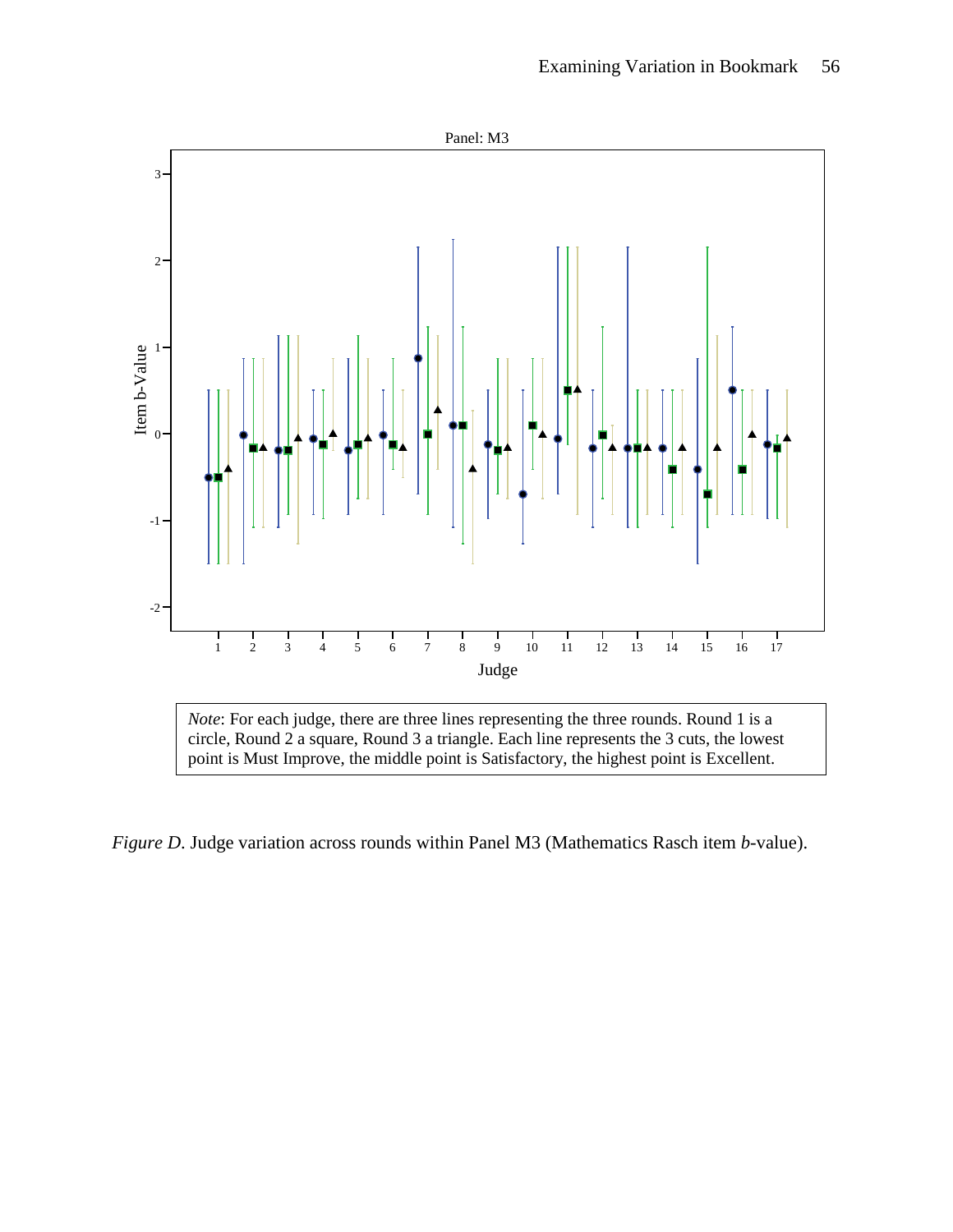

*Figure E*. Judge variation across rounds within Panel L1 (Language Arts item numbers).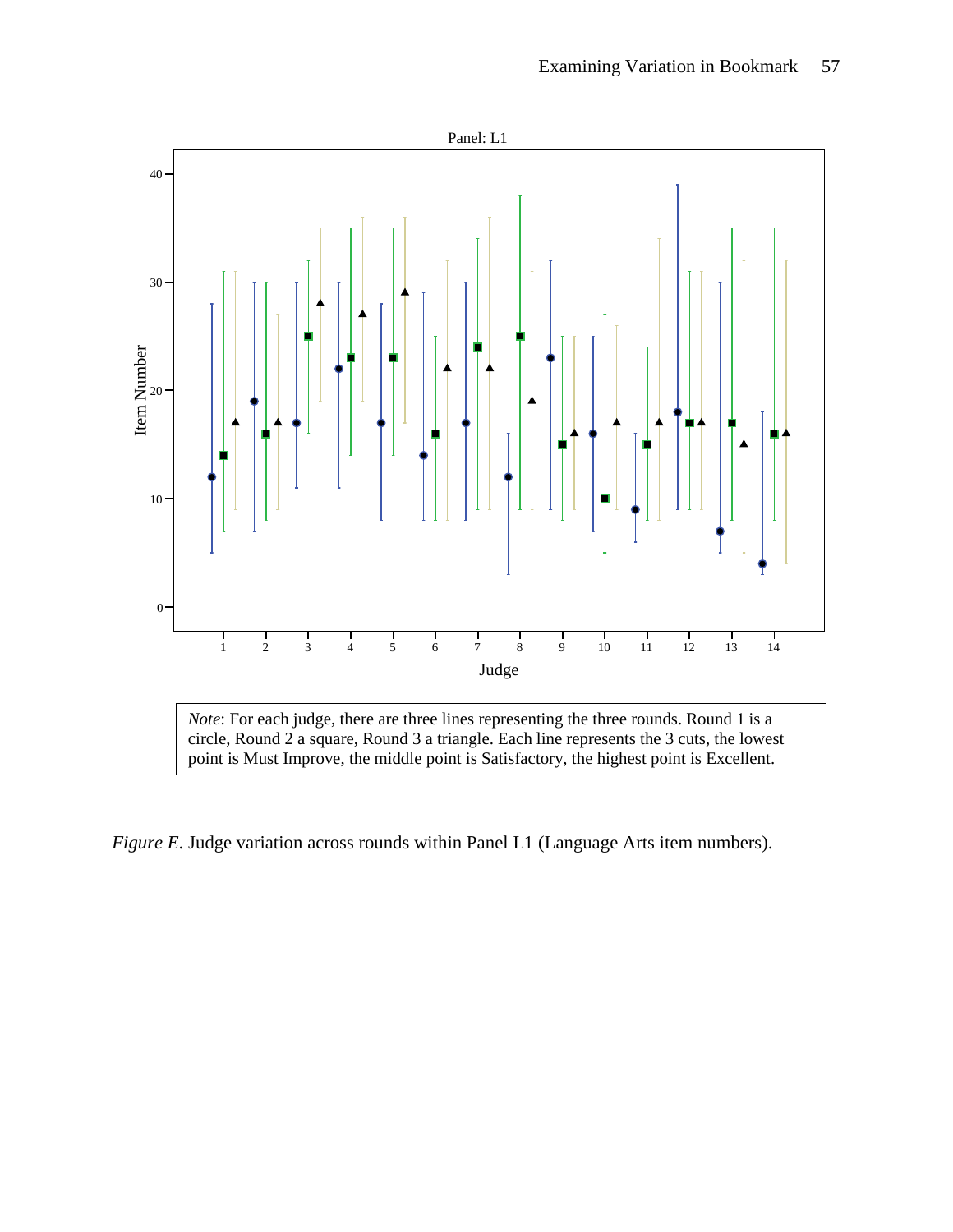

*Figure F*. Judge variation across rounds within Panel L2 (Language Arts item numbers).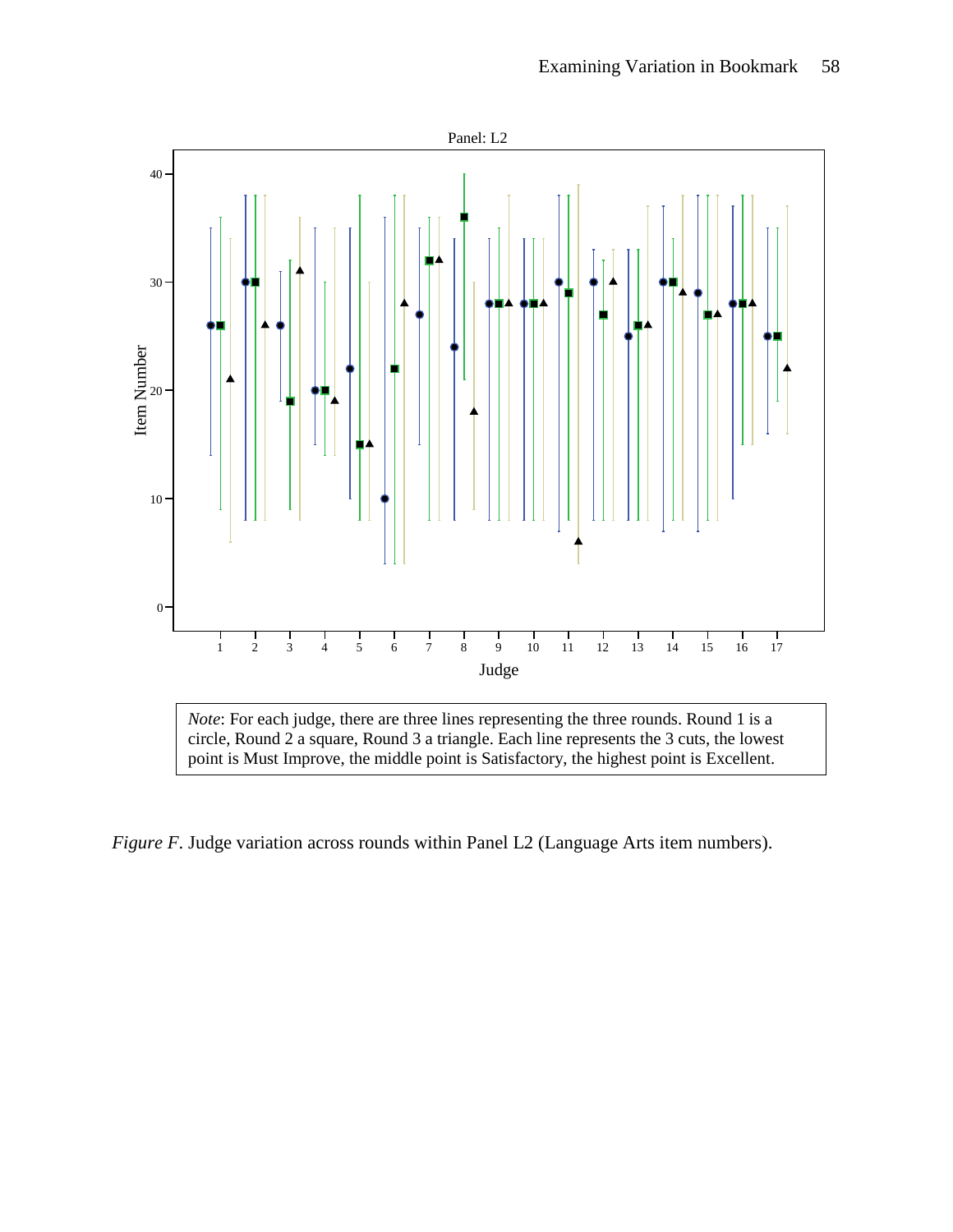

point is Must Improve, the middle point is Satisfactory, the highest point is Excellent.

*Figure G*. Judge variation across rounds within Panel L3 (Language Arts item numbers).